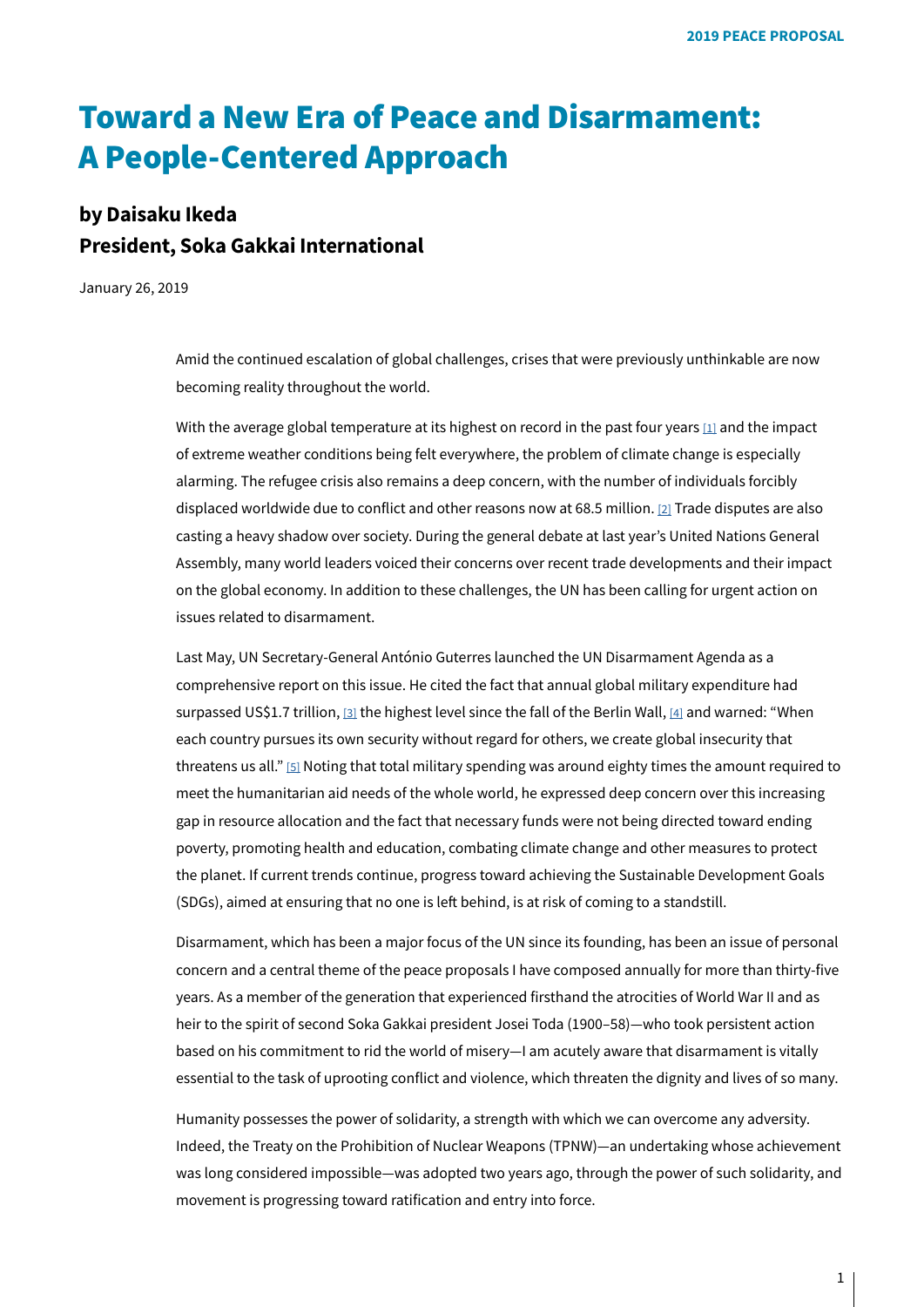The darker the night, the closer the dawn: now is the time to accelerate momentum toward disarmament by taking the present crises as an opportunity to create a new history. To this end, I would like to propose three key themes that could serve as a kind of scaffolding in the effort to make disarmament a cornerstone of the world in the twenty-first century: sharing a vision of a peaceful society, promoting a people-centered multilateralism and mainstreaming youth participation.

## A shared vision

The first theme I would like to explore is the need for a shared vision of what constitutes a peaceful society.

The omnipresence of weaponry is raising threat levels worldwide. Although the Arms Trade Treaty regulating international trade in conventional arms -from small arms to tanks and missiles-entered into force in 2014, key arms-exporting states have remained outside the Treaty, making it difficult to stop the spread of weapons in conflict regions. In addition, we have seen recurring instances of the use of chemical and other inhumane weapons. The modernization of weapons technology has also brought with it grave issues: there is rising concern over questions of international humanitarian law when military drone strikes have impacted civilians.

Tensions are mounting over nuclear weapons as well. Last October, US President Donald Trump announced that the United States will withdraw from the Intermediate-Range Nuclear Forces Treaty (INF Treaty) it had signed with Russia. While disputes over observance of the terms of the Treaty have continued between the two countries, there is a danger of a renewed nuclear arms race involving other General Guterres' remarks in the foreword to the Disarmament Agenda in which he warns: "The nuclear powers as well if the INF does in fact collapse. Such conditions certainly drive home Secretarytensions of the cold war have returned to a world that has grown more complex."  $[6]$ 

Why does history seem to be repeating itself in this way in the twenty-first century? Here, I am reminded of the penetrating words of the eminent physicist and philosopher Carl Friedrich von Weizsäcker (1912-

## Socrates as midwife

Socrates (ca. 470–399 BCE) described himself as an intellectual midwife who helps others give birth to their own wisdom and determine the truth in their own beliefs. This Socratic method, known as maieutics, introduced in Plato's Theaetetus, is employed to stimulate critical thinking and evoke doubts about commonly held ideas through dialogue and posing questions. In Theaetetus, Socrates finds similarities between his mother's craft as a midwife and the process of producing truth, which also involves the pain of delivery. Whereas a midwife either induces or relieves the pains of labor to help deliver a child, Socrates assists the soul and helps his interlocutor give birth to an idea.

2007). Weizsäcker's lifelong commitment to world peace was one of the topics of discussion in a dialogue I had with his son, Dr. Ernst Ulrich von Weizsäcker, honorary president of the Club of Rome.

Characterizing the period between 1989, the end of the Cold War and the fall of the Berlin Wall, and 1990, the reunification of Germany, Weizsäcker noted that as far as the world as a whole was concerned there had been almost no significant change. [7] For someone who had lived most of his life in a divided Germany and who had repeatedly stressed the historic nature of the sequence of events that led to the end of the Cold War, this was a somewhat surprising statement, reminiscent of Socrates' self-identification as a midwife of truth.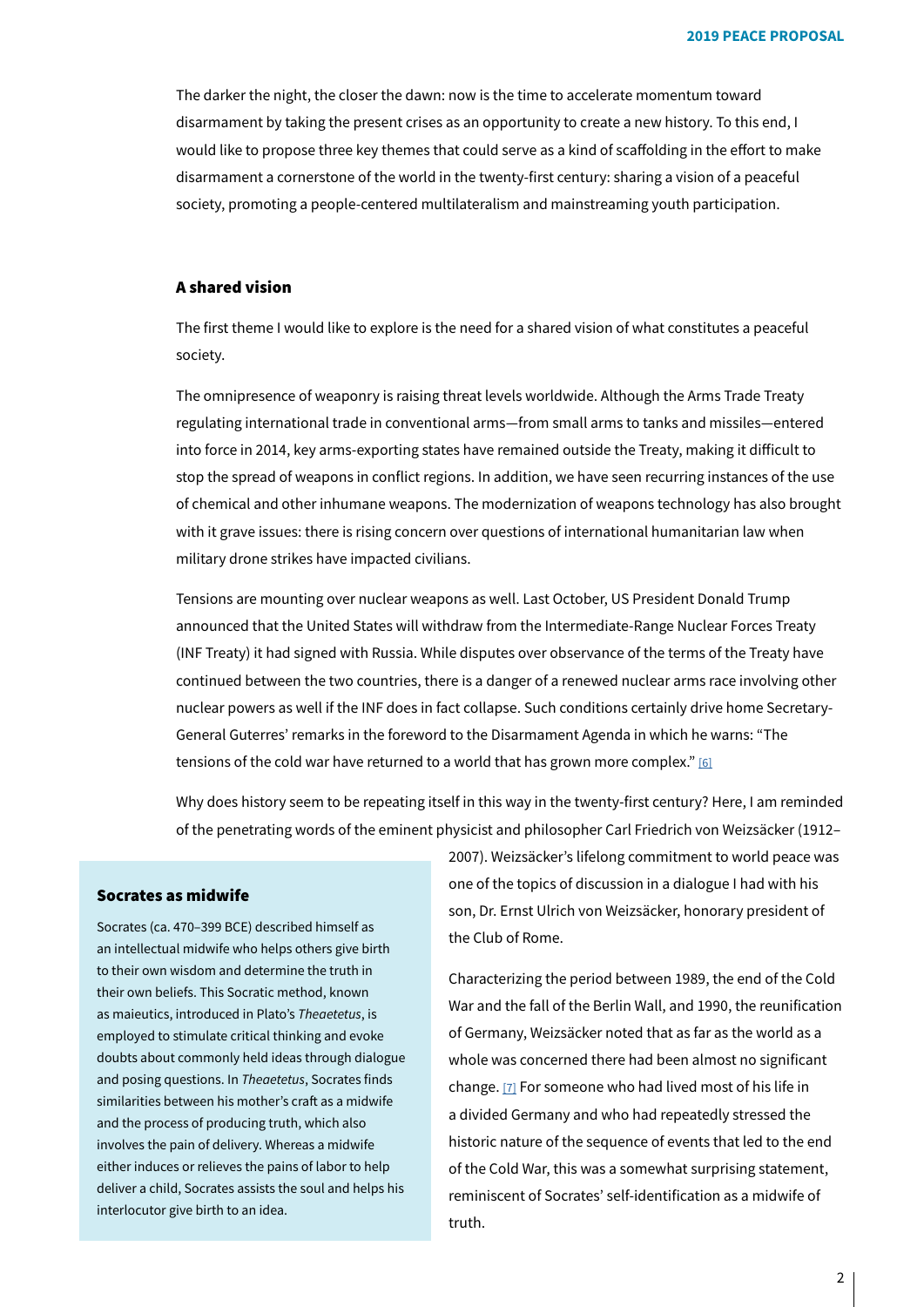Reflecting on the political and military situation of the time, he asserted that efforts to overcome "the institution of war" [8] had yet to reach the point where they could be described as a transformation of consciousness. In other words, he believed that even the end of the Cold War had not opened the path toward the core challenge of overcoming war as an institution, the repeated military struggle for hegemony among different groups. He further cautioned: "It never is certain, not even today, whether those new types of weapons constantly being produced could not lead to an outbreak of war, after all."  $[9]$  $[9]$  I strongly feel the weight of his words, which apply to the current situation of global affairs as .well

The issues of peace and disarmament have indeed remained unresolved ever since the Cold War era. Although this remains a severe challenge—indeed an aporia—I would insist that there is still a ray of hope. We can find it in the fact that disarmament talks are no longer conducted solely from the standpoints of international politics and security, but have increasingly included the humanitarian perspective. A succession of treaties prohibiting inhumane weapons such as land mines, cluster bombs and nuclear weapons have been adopted. Riding on this new historical momentum of incorporating the humanitarian approach in shaping international law, all states must begin the process of cooperating and working together to make meaningful headway in the area of disarmament.

<span id="page-2-1"></span><span id="page-2-0"></span>To this end, it is useful to examine the idea of "peacelessness as an illness of the soul" (Ger. Friedlosigkeit als seelische Krankheit), which Weizsäcker identified as an impediment to progress in disarmament. His likening of issues that hinder peace to an illness afflicting all is premised on the view that no state or individual can consider themselves unconnected — no one is immune. This perspective is underpinned by his view of human beings as indeterminate life-forms, without a fixed nature, [10] who cannot be categorized as either good or evil.  $[11]$  $[11]$  As such, he stressed that we should not consider peacelessness as something external to ourselves, the result of stupidity or evil; rather, we should "have the phenomenon of illness clearly in view."  $[12]$  $[12]$  He explained that neither instruction nor condemnation will succeed in overcoming the pathology of peacelessness: "It requires a different kind of approach which one should call healing."  $[13]$  How can we begin to administer the cure unless we recognize this illness within ourselves and learn to accept both ourselves and others as ill? [\[14\]](#page-29-11)

<span id="page-2-5"></span><span id="page-2-4"></span>I believe it was this kind of awareness that led Weizsäcker to take a unique approach at a time when the United Kingdom had just joined the US and Soviet Union in the nuclear arms race. The 1957 Göttingen Manifesto, in whose drafting he played a central role together with other scientists, reflects on Germany's position in the world: "We do believe that the best way [for West Germany] to promote world peace and to protect itself is to voluntarily do without all kinds of nuclear weapons." [15] Rather than being directed at the nuclear-weapon states, which were engaged in a heated arms race, these words principally address the stance the authors' own country should take toward the nuclear issue. The manifesto's drafters also declare that as scientists, they have a professional responsibility for the potential effects of their work, and as such, they "cannot remain silent on all political questions." [\[16\]](#page-29-12)

<span id="page-2-7"></span><span id="page-2-6"></span>Incidentally, the Göttingen Manifesto was launched the same year that President Toda issued his declaration calling for the abolition of nuclear weapons, grounded in his convictions as a Buddhist. While recognizing the importance of movements opposing nuclear testing that were gaining traction at the time, he asserted that the ways of thinking that justify nuclear weapons and upon which security issues are based must be rooted out in order to bring about a fundamental solution to the problem: "I want to expose and rip out the claws that lie hidden in the very depths of such weapons."  $[17]$ 

<span id="page-2-3"></span><span id="page-2-2"></span>3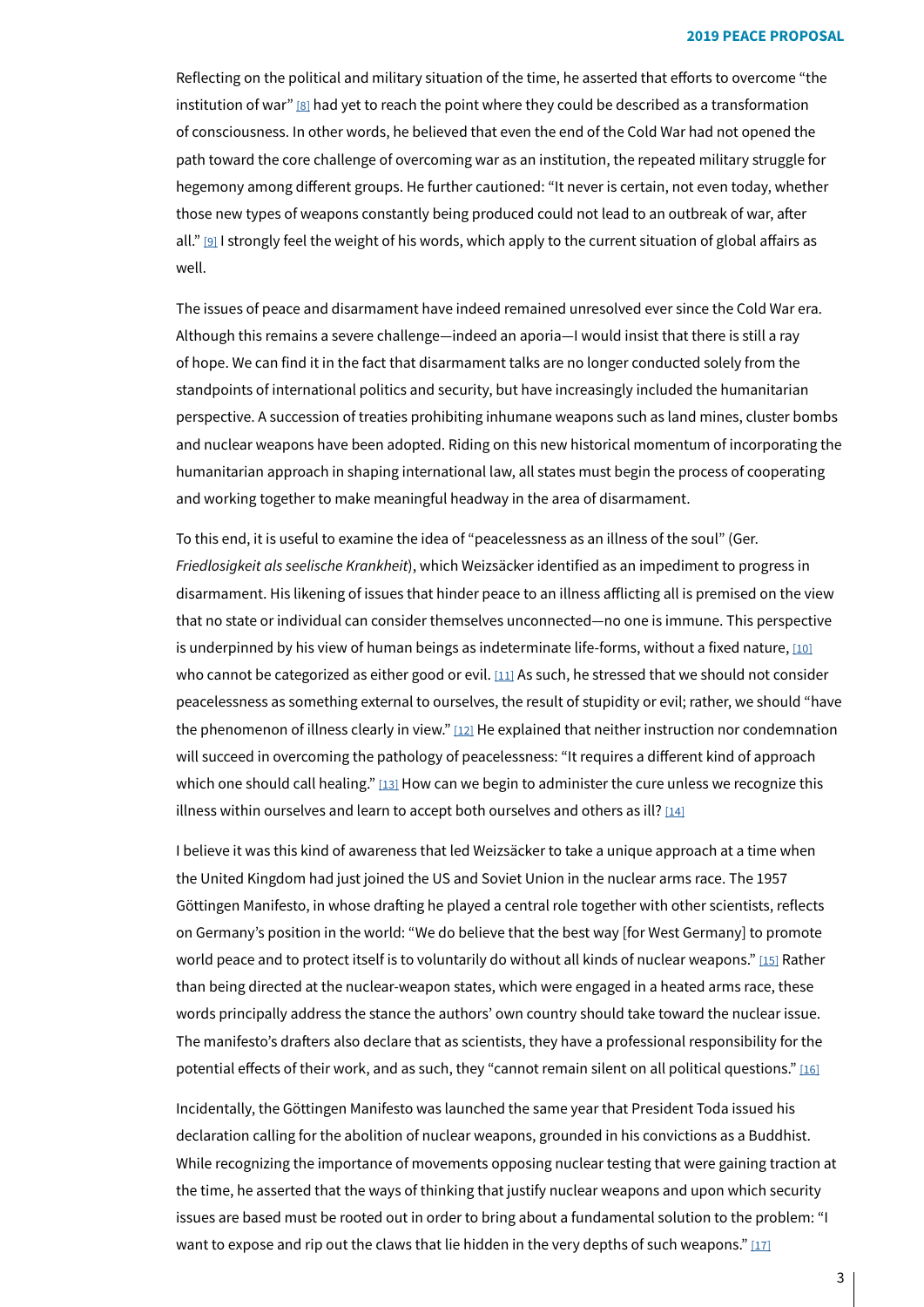His declaration, issued some six months before he passed away, was made from the standpoint that it is impermissible for anyone to threaten the fundamental right to live shared by the people of the world. Its significance lies in the fact that he returned the issue of nuclear weapons, which had been pedestaled as necessary for the peace and security of states, to the realm of the intrinsic value of life, a question of pressing concern for all people.

In an effort to carry on this spirit, I have continued to maintain that if we are to truly put an end to the era of nuclear weapons we must struggle against the real enemy, which is neither nuclear weapons per se nor the states that possess or develop them, but rather the ways of thinking that permit the existence of such weapons—the readiness to annihilate others when they are perceived to be a threat or a hindrance to the realization of our objectives.

<span id="page-3-0"></span>In September 1958, a year after Toda made his declaration, I composed a work titled "A Way out of the Burning House" in which I made reference to the Parable of the Three Carts and the Burning House found in the Lotus Sutra. According to that parable, a wealthy man's house suddenly catches fire but, seeing as it is very spacious, his children who are inside remain unaware of the danger in which they are placed and show neither surprise nor fear. The man then finds ways to entice them to come out of their own accord, thus enabling all to exit the burning house unharmed. Citing this parable, I stressed destruction of humankind—and that, because nuclear weapons pose a profound threat to people of all that any use of atomic or hydrogen bombs would be an act of suicide for the Earth-the collective selfcountries, we must work together to find a way out of the "burning house" that is our world enshrouded by this unprecedented danger. [18] As this parable symbolizes, the most crucial point is that our efforts must aim to save all people from danger.

<span id="page-3-1"></span>In this sense, I deeply concur with the views set forth by Secretary-General Guterres in the Disarmament Agenda where he outlines three new perspectives that go beyond the security rhetoric which has long taken center stage in these debates: disarmament to save humanity, disarmament that saves lives and disarmament for future generations. [19]

What then is required if we are to overcome the pathology of peacelessness, at the heart of which lies the willingness to use any means necessary to meet one's objectives with no thought to the damage incurred, and instead accelerate global momentum toward the kind of disarmament that saves lives? A treatment-focused Buddhist approach may shed some light on how to address this challenge.

<span id="page-3-2"></span>Among the Buddhist teachings we find the story of a man named Angulimāla,  $[20]$  a contemporary of Shakyamuni, who was widely feared as the murderer of many. One day, Angulimāla spots Shakyamuni and decides to kill him, but though he pursues him with all his might he is unable to catch up with him. Out of frustration, he finally halts and shouts, "Stop!" to which Shakyamuni replies, "Angulimāla, I have stopped. You too should stop."

The perplexed Angulimāla then asks him why he is being asked to stop when he has already stopped moving. Shakyamuni explains that he was referring to Angulimāla's acts of killing living things without mercy and the malice behind them. Deeply affected by Shakyamuni's words, Angulimāla determines to eliminate the malice in his heart and cease his evildoing. Then and there, he throws down his weapons and asks to become Shakyamuni's disciple. From that time on, Angulimāla deeply repents his past crimes and engages earnestly in Buddhist practice, seeking expiation.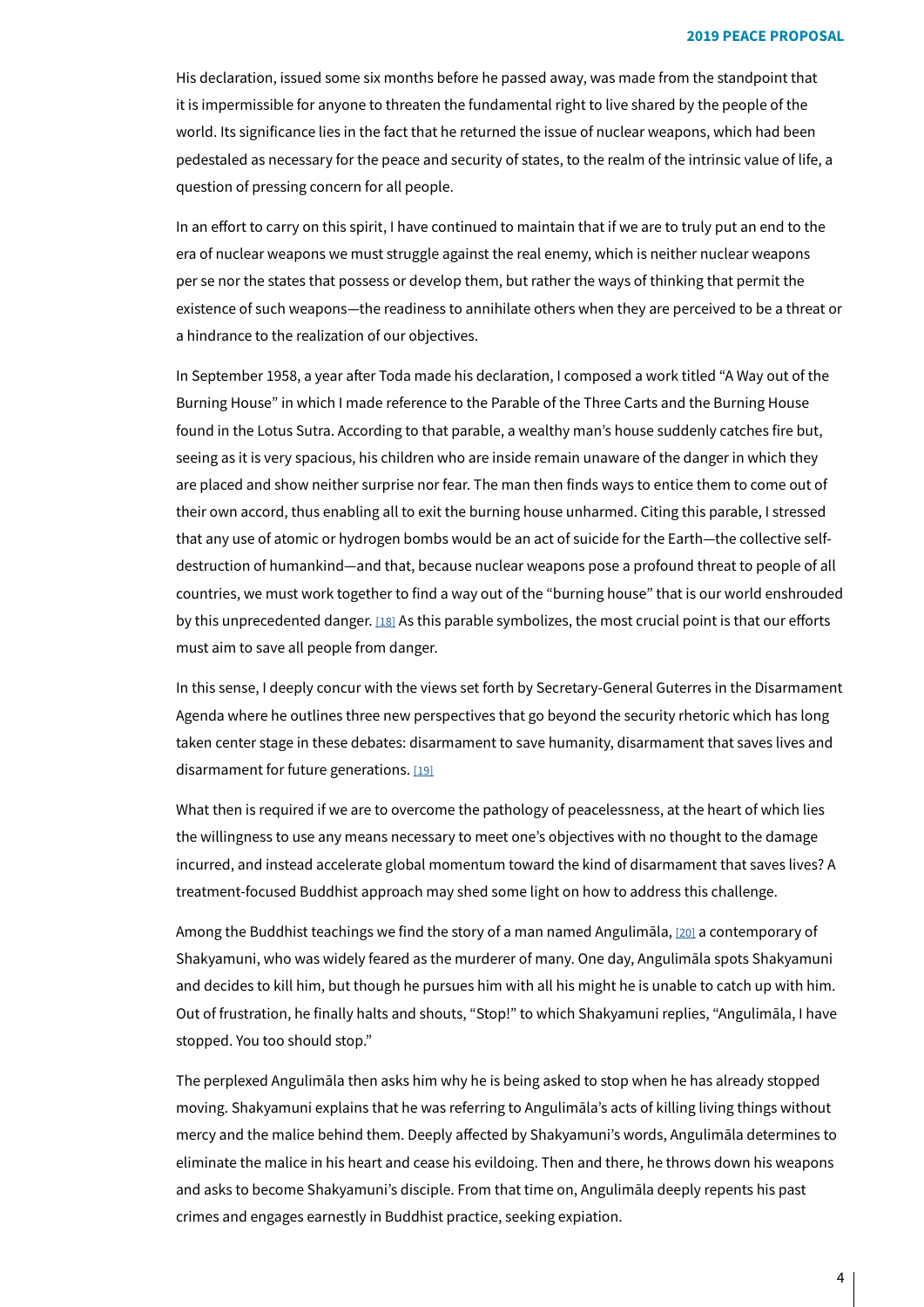There is another important turning point in Angulimāla's story. One day, as he is walking around the city begging for alms, he sees a woman suffering from the pains of childbirth. No one is at her side, and he too, feeling utterly helpless, leaves the scene. However, unable to stop thinking of her pain, he approaches Shakyamuni to recount what he has seen. Shakyamuni urges him to go to her immediately and offer the following words: "Sister, since my birth I have not destroyed a living thing knowingly, by that truth may you be well and may the one to be born be well."

Fully aware of his own history of evil deeds, Angulimāla cannot grasp Shakyamuni's true intent. However, Shakyamuni clarifies that Angulimāla has, of his own accord, already succeeded in dispelling the malice lurking behind his actions, deeply repenting and earnestly engaging in religious practice. As if to remind him of this, Shakyamuni again urges him to offer these words to the pregnant woman: "Sister, since I was reborn as one who seeks the noble path, I have no recollection of having consciously taken the life of a living being. By this truth may you be well and may the one to be born be well." Knowing Shakyamuni's profound compassion, Angulimāla rushes to the woman's side and offers her these words. The suffering woman is calmed and safely gives birth.

## **The Geneva Conventions**

The Geneva Conventions comprise a series of international treaties that establish the basis of international humanitarian law. Originating in 1864 as the initiative of social activist Henri Dunant (1828-1910), the First Geneva Convention defined the basic rights of wartime prisoners and provided protection for the wounded and civilians. After the experiences of World War II, four conventions were adopted by a diplomatic conference in Geneva on August 12, 1949: (1) The Convention for the Amelioration of the Condition of the Wounded and Sick in Armed Forces in the Field; (2) The Convention for the Amelioration of the Condition of Wounded, Sick and Shipwrecked Members of Armed Forces at Sea: (3) The Convention relative to the Treatment of Prisoners of War; and (4) The Convention relative to the Protection of Civilian Persons in Time of War. Additional protocols were adopted in 1977.

These two events indicate the changes Shakyamuni hoped to inspire in Angulimāla. He first sought to direct his attention to the malice, the intent to do harm, that had governed his actions for so long. Then, by illuminating a path by which Angulimāla could save the lives of this mother and child, Shakyamuni sought to direct him toward a personal commitment to become someone who saves others.

Needless to say, this parable depicts the inner transformation of a single individual and is set in a completely different era and cultural milieu from our own. Nevertheless, I believe it still holds relevance to our time because it doesn't limit itself to the cessation of hostile acts but is oriented toward the saving of lives. This, I would like to propose, could serve as a useful basis for a remedy capable of transforming society at its core.

The Geneva Conventions, which were adopted seventy years ago in 1949 and which established vital principles for international humanitarian law, were drafted with intentions

that resonate with Angulimāla's story. The preparatory work for the Conventions, which included the aim of establishing safe zones for not only pregnant women but all women and children as well as the sick and elderly, had been undertaken by an International Red Cross conference in the final years of World War II. At the time of the Conventions' adoption after the war, the states which had participated in the negotiating conference declared:

[The conference's] earnest hope is that, in the future, Governments may never have to apply the Geneva Conventions for the Protection of War Victims;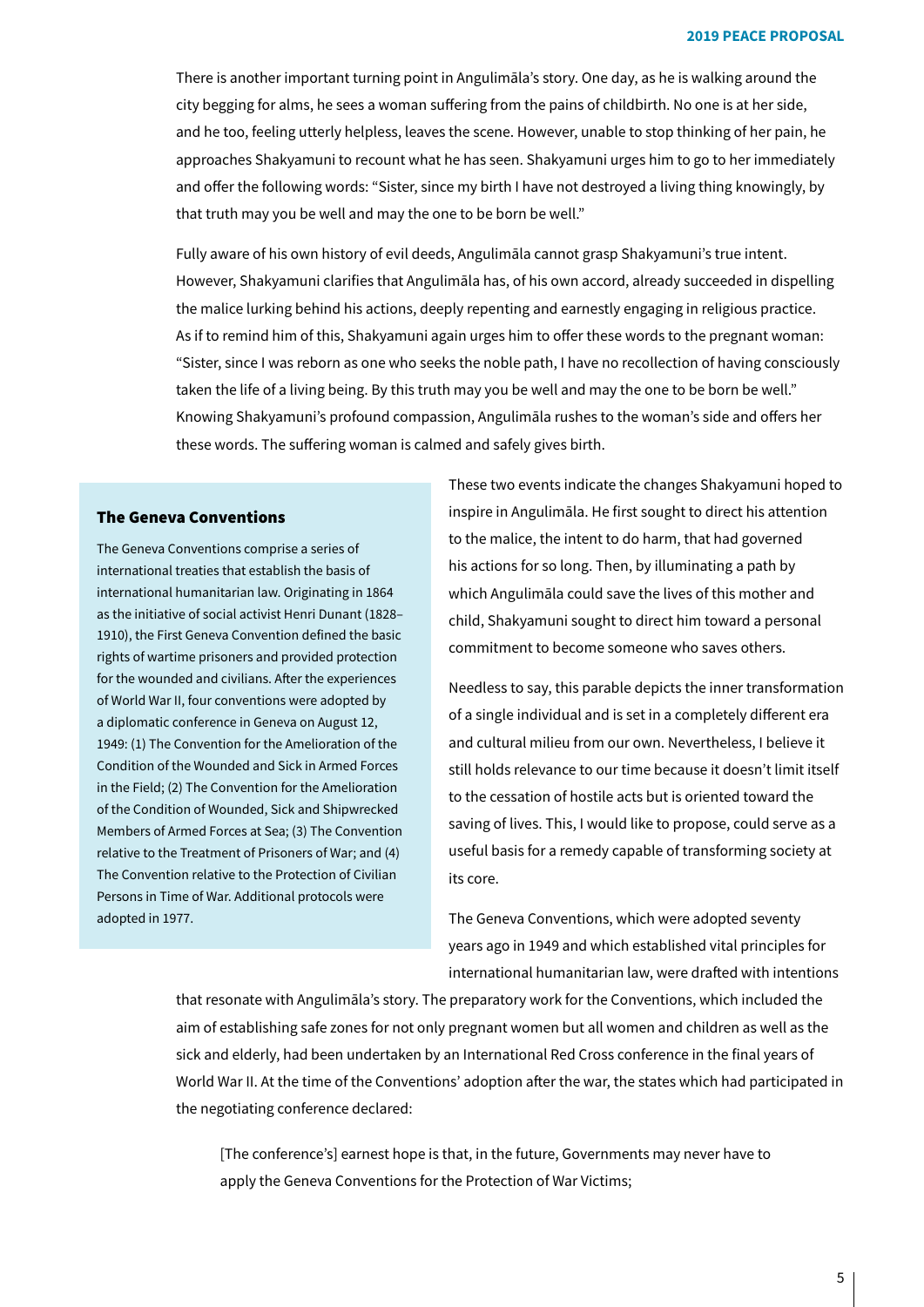<span id="page-5-0"></span>... Its strongest desire is that the Powers, great and small, may always reach a friendly settlement of their differences through cooperation and understanding between nations. [21]

The drafters were not simply seeking to caution against violations of the Conventions. Their deepest desire was to forestall the conditions of great suffering and loss of life that would require their application. The Conventions—which formed the foundations for subsequent international humanitarian law-manifested this powerful determination precisely because the cruelty and tragedy of war had been acutely felt by the participants in the negotiating sessions.

Unless we consistently revisit the origins of the Geneva Conventions, we will remain mired in the kind of arguments that justify as acceptable any action so long as it does not explicitly violate the letter of the law.

It is especially crucial that we bear this in mind in light of the rapid advances being made in the development of lethal autonomous weapon systems (LAWS) using artificial intelligence (AI), bringing into view the possibility that battles will be waged without any direct human control. Failure to address this issue puts at risk the animating spirit of international humanitarian law as expressed in the Geneva .Conventions

Now more than ever, we must redouble our efforts to overcome the pathology of peacelessness. To that end, it is vital that we cultivate a mutual recognition of this pathology and join together in search of a cure. In other words, we must develop a common vision for a peaceful society, and I believe the Treaty on the Prohibition of Nuclear Weapons (TPNW) is a forerunner of the kind of international disarmament law that can help frame such a vision.

<span id="page-5-1"></span>The TPNW is a form of international law that goes beyond the traditional confines of disarmament or humanitarian protection. Jean Pictet (1914-2002), former director general of the International Committee of the Red Cross (ICRC), who is credited with coining the term "international humanitarian law," stressed that it is none other than "a transposition into international law of moral, and more

### International hybrid law

International hybrid law is a method of approaching issues through an interdisciplinary lens, taking into consideration the interconnected nature of issues which may not be adequately addressed from a single field of law. It has developed since 2007 to respond to climate change from three perspectives: environmental, human rights and refugee or migration law. It has demonstrated the interrelations between these different perspectives and that an environmental issue like climate change cannot be addressed without having considerable direct or subsidiary impacts on human rights or migration. It is a recognition of the intertwined causal relations around climate change and reframes states' responsibility to respond in a comprehensive manner.

specifically, of humanitarian concerns." [22] The TPNW, which crystallizes the resolve shared by hibakusha and many others to never allow a nuclear tragedy to be repeated, precisely falls within this same genealogy of international law.

The TPNW also displays characteristics of international hybrid law, an emerging standard that has begun to garner attention. As a legal approach originally proposed to address climate change in a way that ties it to issues concerning human rights and forced displacement, international hybrid law promotes a change to the ways we have traditionally thought about classifications of legislation. In this context, the TPNW is a legal instrument that recognizes the interconnected nature of the global challenges facing us today, bringing them together under the broadest possible .umbrella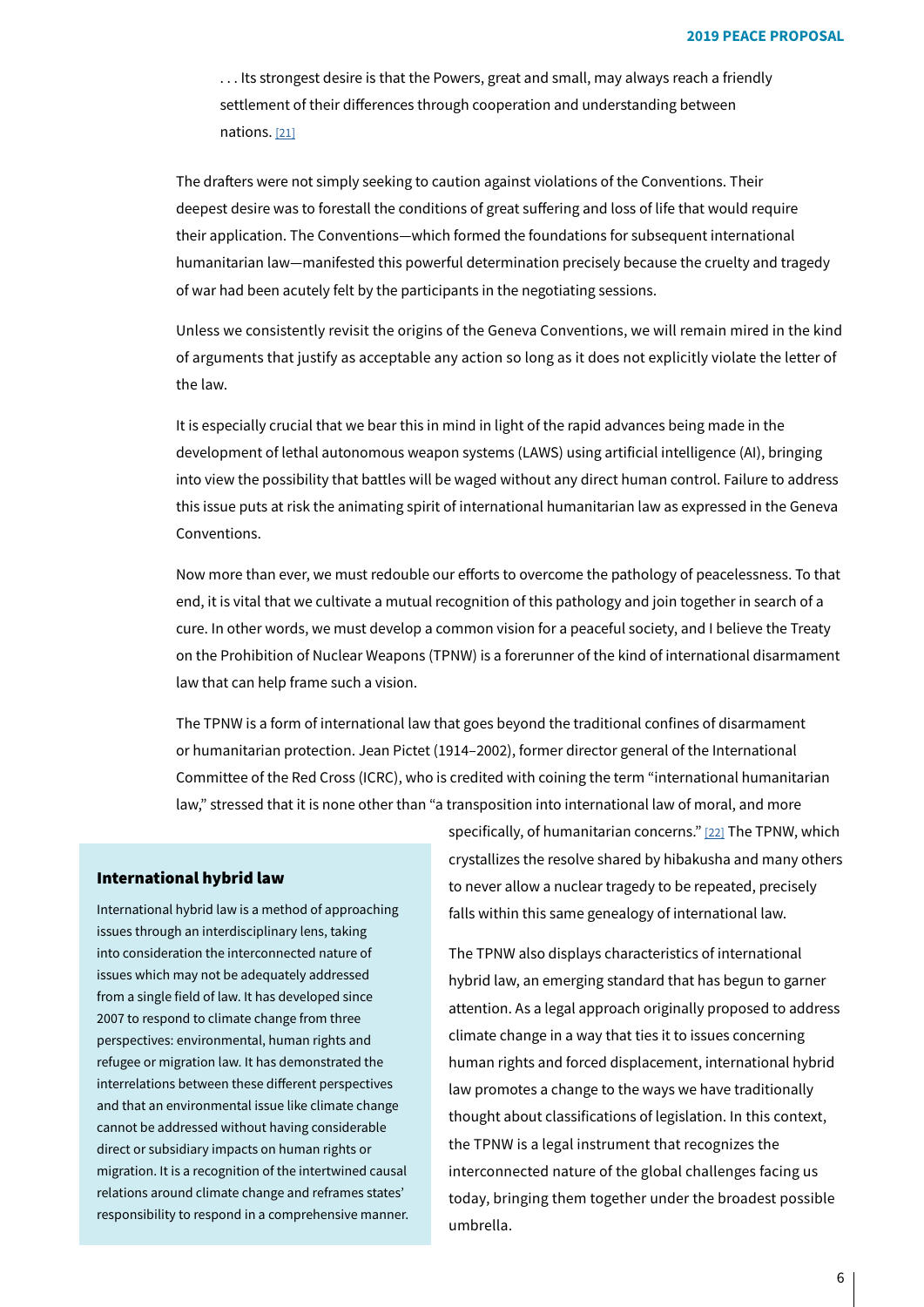Even security issues that are deeply concerned with matters of state sovereignty must equally take into consideration factors such as the environment, socioeconomic development, the global economy, food security, the health and well-being of current and future generations, human rights and gender equality—this is the directionality that has been clearly enunciated in the TPNW. Nuclear disarmament discourse must be based on the shared awareness that we cannot achieve authentic security unless each of these interconnected concerns is adequately addressed. Otherwise, negotiations will continue to focus on the balance of arms possessed by each side, making it that much harder to move beyond the context of arms control.

In this sense, the TPNW can provide the momentum for breaking through the longstanding impasse in nuclear disarmament. Further, by expanding the network of support for the Treaty, we can make major strides toward the goals of: opening the way for a world of human rights based on mutual respect for the dignity of all; creating a humane world where the happiness and security of ourselves and others is central; and building a world of coexistence based on a shared sense of responsibility for the environment and future generations. This, I believe, can be the TPNW's greatest contribution to history.

#### People-centered multilateralism

<span id="page-6-0"></span>The next theme for advancing the cause of disarmament that I would like to discuss is the need to work together to foster people-centered multilateralism, an idea that was given voice in the outcome document of last August's conference of nongovernmental organizations (NGOs) affiliated with the UN's Department of Public Information [23[\]](#page-29-14) (DPI/NGO Conference). It is an approach that is focused on protecting those who face the most serious threats and challenges.

<span id="page-6-1"></span>While the idea of people-centered multilateralism was originally proposed in the context of promoting the achievement of the SDGs, I feel that it can also contribute significantly to shifting the current of world events toward disarmament. Just as Secretary-General Guterres warned at the launch of the UN Disarmament Agenda, world military spending continues to increase while the resources available to respond to humanitarian crises are inadequate. Every year, on average more than 200 million people are impacted by natural disasters. [24] Similarly, 821 million people were suffering from hunger as of 2017, and nearly 151 million children under the age of five were experiencing stunted growth as a result of malnutrition. [25] Such facts as these compel us to question the meaning and objectives of existing national security policies.

Here, I think it is valuable to cite the views of Hans van Ginkel, former rector of United Nations University, on the nature and objectives of human security. While acknowledging the seeming complexities of security, Van Ginkel notes that if we view the world from the perspective of each individual, it becomes very clear what people experience as threats or sources of insecurity:

<span id="page-6-3"></span>Yet it is clear that traditional security has failed to deliver *meaningful* security to a significant proportion of the people of the world at the individual level... Still, attitudes and institutions that privilege "*high politics*" above disease, hunger, or illiteracy are embedded in international relations and foreign policy decision-making. Indeed, we have grown so accustomed to this approach that for many, "security" has become equal to state security. [26[\]](#page-29-17) (emphasis in original)

<span id="page-6-2"></span>7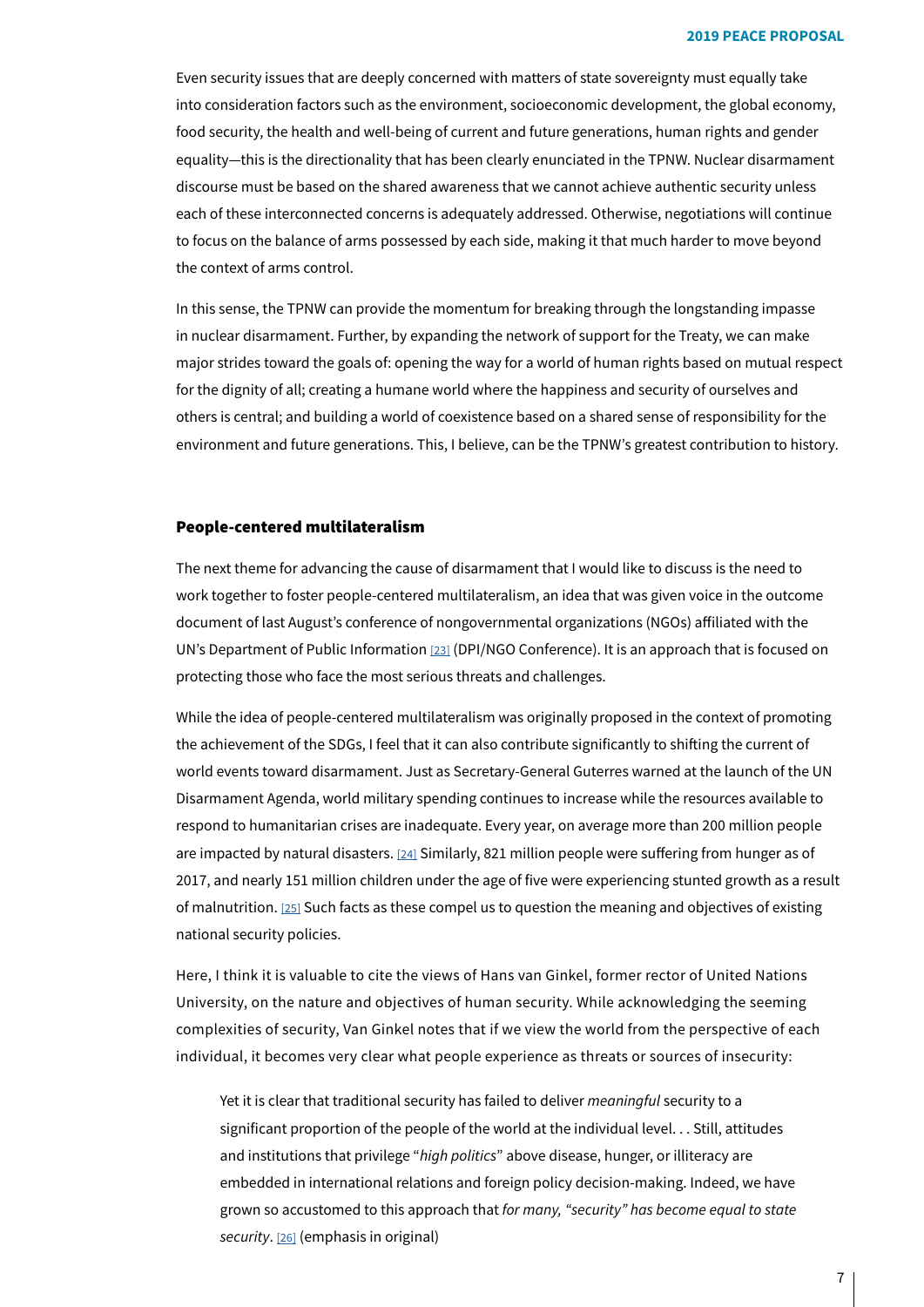Here, Van Ginkel is pointing to the fact that, compared to questions of national security, the response to threats to the lives and livelihoods of individuals seems to lack urgency. The result is to deprive great numbers of people of any meaningful sense of security.

In another speech, Van Ginkel describes the plight of people living in conditions of extreme poverty:

<span id="page-7-0"></span>Indeed, how can one experience the joys and the meaning attached to human life, how can one experience a life of human dignity, when survival from day to day-yes from day to day, sometimes even from hour to hour-is not even ensured? How can one project oneself into the future and build bonds with others if living long enough to see tomorrow constitutes a major challenge? [\[27\]](#page-29-18)

This brings powerfully home the depth of the suffering experienced by those whose interests have been overlooked under traditional ways of thinking about security. This includes not only people afflicted by poverty or inequality but also those driven from their homes and forced to seek refuge from armed conflict or disaster.

The foundation for people-centered multilateralism must be the effort to build a world in which all people can enjoy a feeling of meaningful security and can together foster hope for the future. This approach, however, does not have to start ex nihilo, as it is already the focus of ambitious attention in Africa, an element of the response to the many serious challenges facing the continent. The 2002 establishment of the African Union was a watershed moment in this regard.

In 2012, against a backdrop of efforts to develop more effective cooperative responses to humanitarian crises, the African Union Convention for the Protection and Assistance of Internally Displaced Persons in Africa (Kampala Convention) entered into force. This is a groundbreaking convention with aspects unseen elsewhere, as it seeks to bring together region-wide efforts to protect internally displaced persons.

<span id="page-7-1"></span>There are other notable examples of assistance to refugees in African countries. Uganda, for example, has accepted some 1.1 million refugees fleeing conflicts in South Sudan and elsewhere. [28[\]](#page-29-19) In addition to being granted freedom of movement and opportunities for employment, refugees are allotted land to cultivate and integrated into the local education and healthcare systems. Many Ugandans have themselves experienced the miseries of armed conflict and forced displacement as refugees, and these memories appear to provide the basis of support for these policies.

<span id="page-7-3"></span><span id="page-7-2"></span>A related example from Tanzania stands out. Tanzania currently hosts more than 300,000 refugees from neighboring countries. [29] Cooperating with the local population, some of these refugees are involved in activities to raise saplings in nurseries. This project, initiated in response to deforestation and environmental degradation driven by the need to find firewood, has to date resulted in the planting of some 2 million trees in the refugee camps and surrounding areas. The image of so many green trees being planted in the great earth of Africa recalls powerfully to mind the conviction of my late friend Wangari Maathai (1940-2011): that planting trees can help to heal the land and break the cycle of poverty. "Trees," she wrote, "are living symbols of peace and hope." [30] For refugees struggling to start life anew, the trees they have raised are without doubt a symbol of hope, a promise of meaningful security.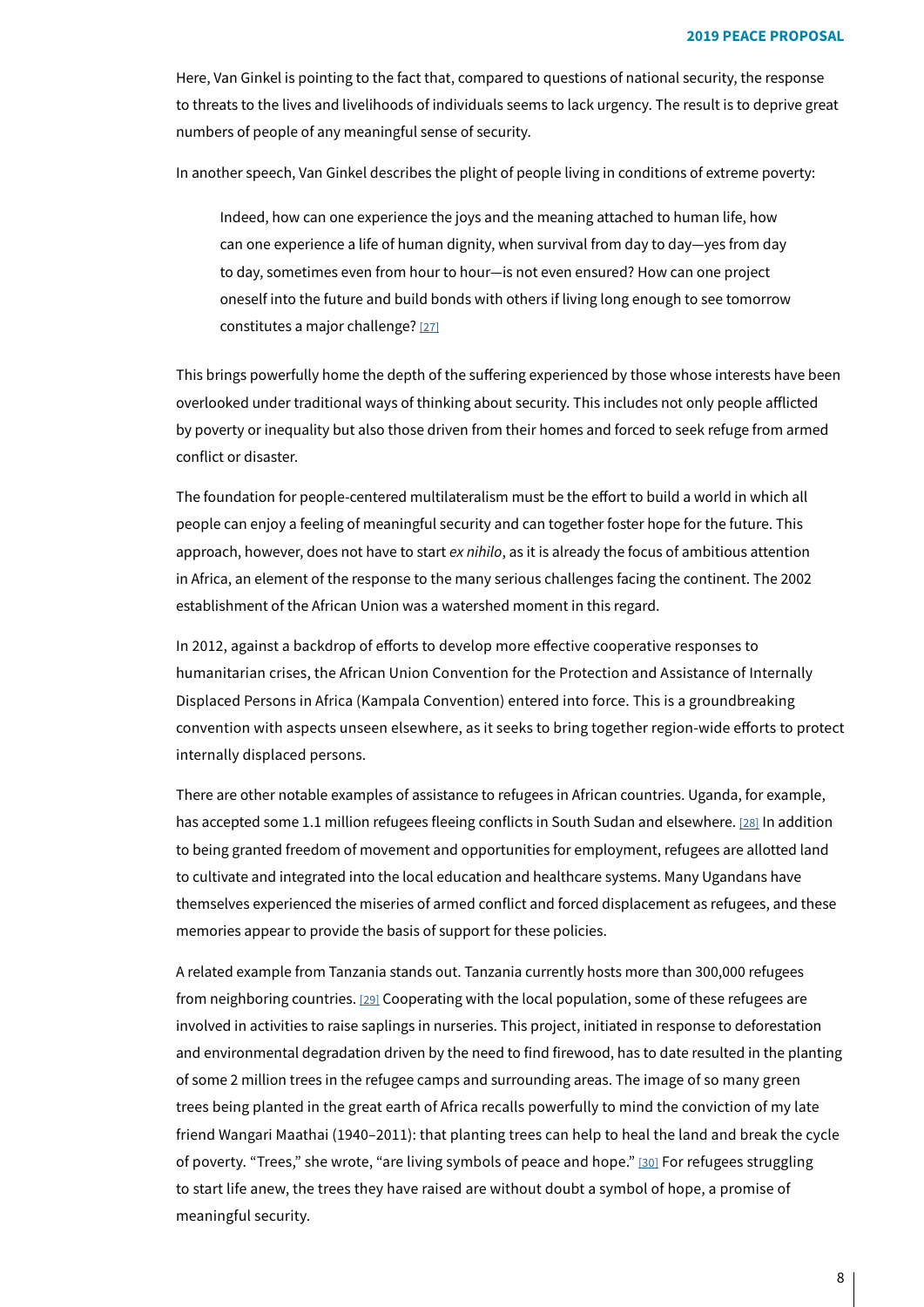For more than five decades, I have been asserting that the twenty-first century will be the century of Africa. This is based on my steadfast belief that those who suffer most have the greatest right to happiness. We can see in Africa the dawn of a new people-centered multilateralism, an approach that holds great promise for the world.

## The Global Compact on Refugees

Endorsed in December 2018 by the UN General Assembly, the Global Compact on Refugees establishes a framework for more predictable and equitable international responses to the large-scale movement of refugees. The Global Compact aims to ease pressure on host countries, build refugees' self-reliance, support their inclusion into the national development planning of host countries and foster conditions that will enable them to return voluntarily to their home countries. By investing in services and infrastructure in host communities, the Compact aims to ensure a people-centered approach with direct benefits for both local people and refugees.

<span id="page-8-0"></span>According to the Office of the UN High Commissioner for Refugees (UNHCR), at present some 30 percent of the refugees it supports are living in Africa.  $[31]$  $[31]$  This past December, the Global Compact on Refugees was adopted by the UN, reflecting recognition of the difficulties countries face in accepting large numbers of refugees without support. International society must come together to strengthen support not only for the refugees the mselves but also the countries that have accepted them.

There is a regrettable tendency for people living in countries that are not directly impacted by the refugee crisis or problems of poverty to distance themselves from these challenges and the responsibility to resolve them. The goal of people-centered multilateralism is to get past the differences

in national perspective and find ways of relieving the suffering of people facing grave threats or crises.

<span id="page-8-1"></span>The story of Shakyamuni's four encounters describes the initial motivation for the teachings of Buddhism, and it is suggestive of the transformation in consciousness required of us today. Born into a royal family in ancient India, Shakyamuni enjoyed high political status and material abundance. His youthful years were spent in an environment where large numbers of people directly served the royal family, such that he never had to worry about the cold of winter or the heat of summer or that his clothes would ever be soiled by dust, chaff or the dew of night. [\[32\]](#page-29-23)

One day, however, Shakyamuni stepped outside the palace gates where he saw people suffering the ravages of illness and old age. He also came across the corpse of a person who had died by the side of the road. Deeply shaken by these encounters, he intensely sensed the reality that no one, himself included, could avoid the sufferings of birth, aging, sickness and death. What pained him beyond these sufferings themselves was the way so many people imagined themselves immune from them and, as a result, despised and distanced themselves from those who suffer. Later, recalling these events, he described this human psychology as follows:

<span id="page-8-2"></span>In their foolishness, common mortals—even though they themselves will age and cannot avoid aging—when they see others aging and falling into decline, ponder it, are distressed by it, and feel shame and hate—all without ever thinking of it as their own problem. [\[33\]](#page-29-24)

His words apply not only to the suffering of aging but also to sickness and death. Our sense that the sufferings of others bear no relation to us, the distaste we might even feel, was admonished by Shakyamuni as the arrogance of the young, the arrogance of the healthy, the arrogance of the living. If we reconsider that arrogance in terms of the connections of the human heart, we can clearly see how the apathy and lack of concern arising from arrogance actually deepens and intensifies the suffering of others.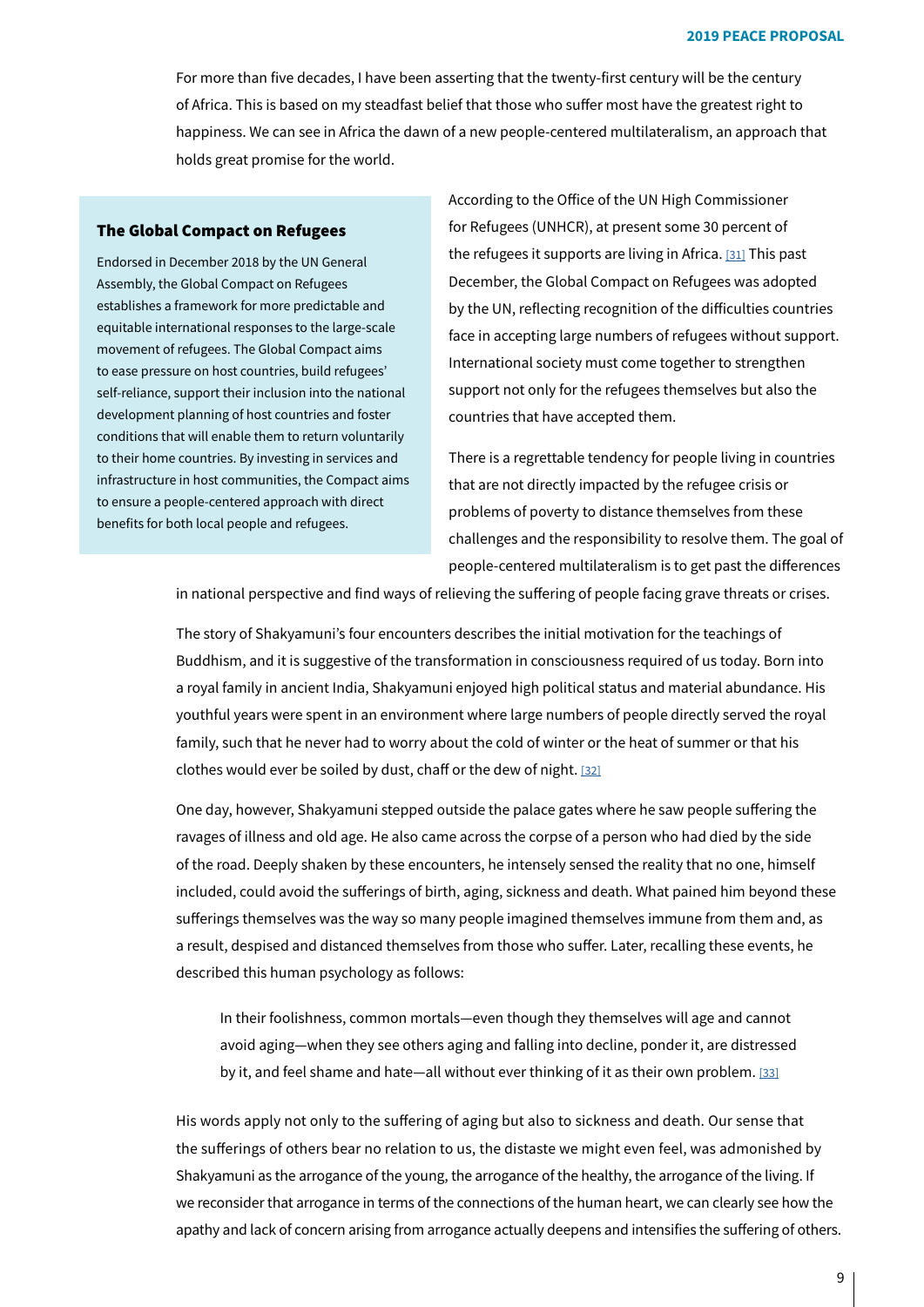In any era, there is room for such attitudes to take hold—the fatalism, for example, that sees poverty or other dire conditions to be an individual's fixed destiny or the result of personal failings, or the kind of negation of morality that denies responsibility for any harm or pain one has inflicted on others. Shakyamuni's response to such attitudes was his teaching that although the various sufferings of life may be unavoidable, it is possible to transform one's life through the full development of one's inner potential. Further, our efforts to empathize with and support those struggling with difficulties help weave networks of mutual encouragement, giving rise to an expanding sense of security and hope.

<span id="page-9-0"></span>The focus of Buddhism is not confined to the inevitable sufferings of life, but takes in the reality of people confronting various difficulties within society. Thus, we find within the canon of Mahayana Buddhism (*The Sutra on Upāsaka Precepts*) encouragement to build wells, plant fruit trees and build water channels, help the old, the young and the weak to cross rivers and console those who have lost their land. [34] This urges us to recognize that we are likely at some point to experience the suffering that afflicts other people—that there is no happiness which is our sole possession, no suffering that remains entirely confined to others—and to strive for the welfare of both self and others. In this, the essential spirit of Buddhism is expressed.

Taking as one's own the pains and sufferings of others is exactly the philosophical wellspring for the SGI's activities as a faith-based organization (FBO) as we work to address global challenges such as peace and human rights, the environment and humanitarian concerns.

It seems clear to me that there is a deep continuity between the psychology that Shakyamuni observed—the dismissal of aging or illness as irrelevant to oneself and a consequent coldness in our contact with such people—and the phenomenon observable today in which people dismiss the poverty, hunger or conflict suffered by others as irrelevant to their own lives and therefore best ignored.

<span id="page-9-1"></span>This brings to mind the following passage from the outcome document of the DPI/NGO Conference I mentioned earlier: "We the Peoples reject the false choice between nationalism and globalism." [\[35\]](#page-29-26) Indeed, the pursuit of nationalism—my country first—strengthens the trend toward xenophobia, and the advance of globalism that focuses solely on profit creates a world in which the strong prey on the weak. This is why I concur that the current era demands that all countries work together to put into action a people-centered multilateralist approach, which focuses on protecting those vulnerable to serious threats or challenges.

In the history of efforts to achieve security, we often encounter the idea that if the castle walls are solid enough, we will be safe. This takes the contemporary form of the idea that so long as we live within national borders protected by military strength, our security will be ensured. In fact, however, global issues such as climate change generate harms that don't respect national borders, necessitating a new approach.

As one example of this, in March of last vear a groundbreaking framework, the Escazú Agreement, was adopted by the countries of Latin America and the Caribbean to protect environment-related rights. The region has suffered the impacts of tropical cyclones and ocean acidification. In addition to strengthening regional cooperation, the agreement includes people-centered policies such as the protection of environmental activists and mandating the incorporation of a diversity of views in the making of important decisions.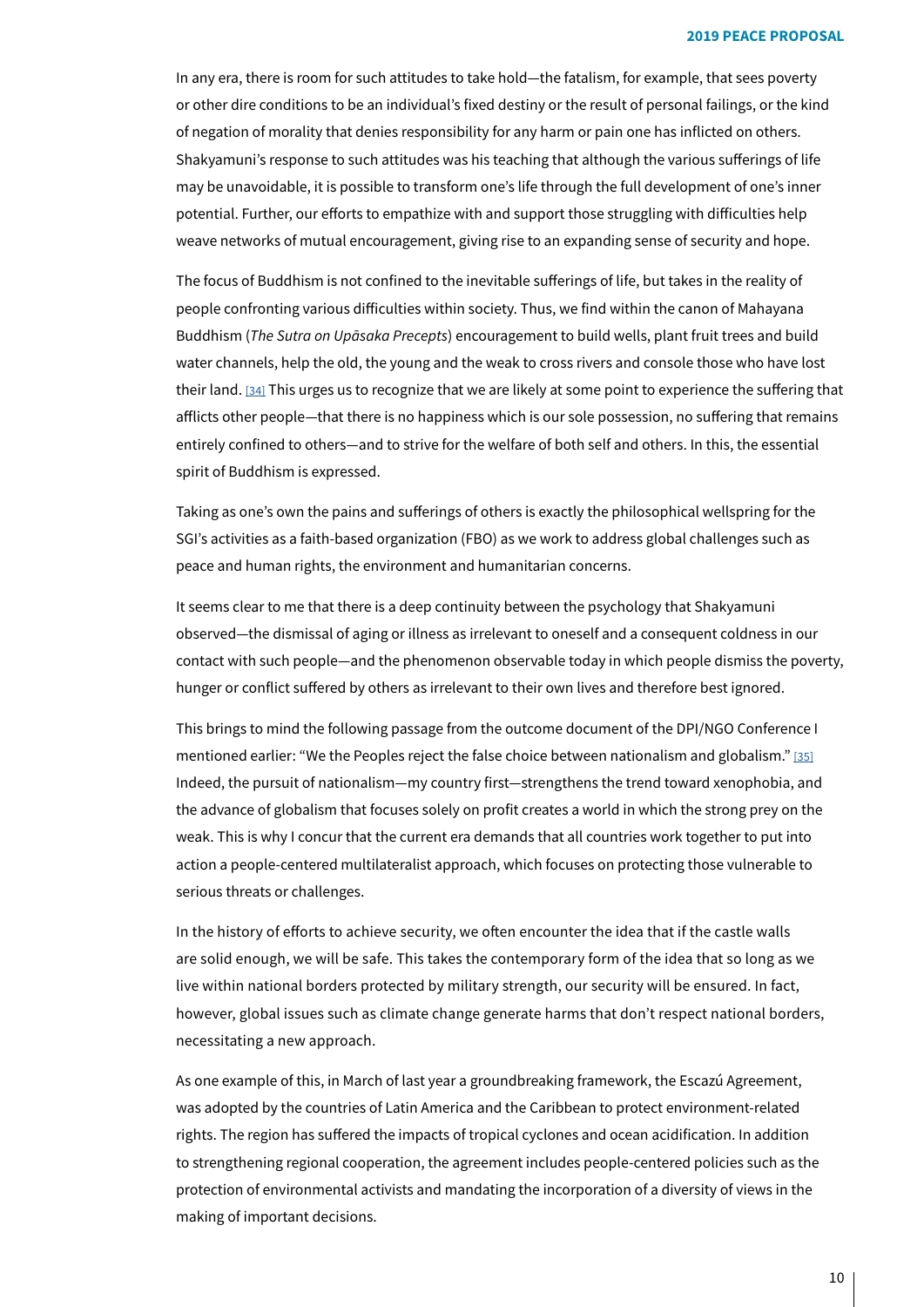<span id="page-10-0"></span>A number of noteworthy global-scale efforts are also being undertaken. Two years ago, the UN Environment Programme initiated the Clean Seas Campaign, which aims to reduce the plastic that is a major source of marine litter. At present, more than fifty countries are participating in the campaign, and their combined coastlines represent more than 60 percent of the world's total. [36[\]](#page-29-27) Traditionally, protecting the coastline has meant a focus on defensive military activities, but now this is beginning to take on an entirely new meaning: looking beyond national differences to protect the oceans and collaborate in preserving ecological integrity.

Reviewing history, we can see that both xenophobic nationalism and profit-prioritizing globalization have roots in the imperialism that emerged as a major force in the latter half of the nineteenth century.

<span id="page-10-1"></span>At the beginning of the twentieth century, the destructive impacts of imperialism could be seen throughout the world. In 1903, Tsunesaburo Makiguchi (1871-1944), the founding president of the Soka Gakkai, urged an end to the kind of competition for survival in which countries seek their security and prosperity at the expense of the inhabitants of other countries. In its place he urged the adoption of authentically humane modes of competition whose essence he defined as "to engage consciously in collective life" by choosing "to do things for the sake of others, because by benefiting others, we benefit ourselves." [37] Our world today desperately requires this kind of reorientation.

Through the ongoing accumulation of experiences of mutual assistance and collaboration in responding to humanitarian crises and environmental challenges, we can foster trust and a sense of security to ease the tensions and conflicts that arise from the pathology of peacelessness. From there we should be able to find our way out of the competitive arms race in which we are currently mired.

This September a climate summit will be held at UN Headquarters. This represents an excellent opportunity to advance the cause of people-centered multilateralism on a global scale. I strongly urge that this opportunity be used to identify important areas of collaboration to protect the lives and dignity of our fellow humans living on this planet, to develop more effective policies for combating global warming and to further the transformation of our understanding of security.

### Mainstreaming youth participation

The third and last of the disarmament themes I would like to discuss is the mainstreaming of youth .participation

At the UN, "youth" has become a keyword across many fields. At the center of this is the Youth 2030 strategy launched last September, which aims for the empowerment of the world's 1.8 billion young people and for younger generations taking the lead on an accelerated engagement with the SDGs. Similar developments can also be seen in the field of human rights, with the UN designating youth as the focus of the fourth phase of the World Programme for Human Rights Education. I called for such a designation in my proposal last year and hope that all efforts will be made to ensure that this fourth phase is successful.

The importance of youth to disarmament is clear, something which Secretary-General Guterres stressed in the Disarmament Agenda. The fact that he chose the University of Geneva over UN Headquarters or some other diplomatic venue to launch the agenda speaks volumes.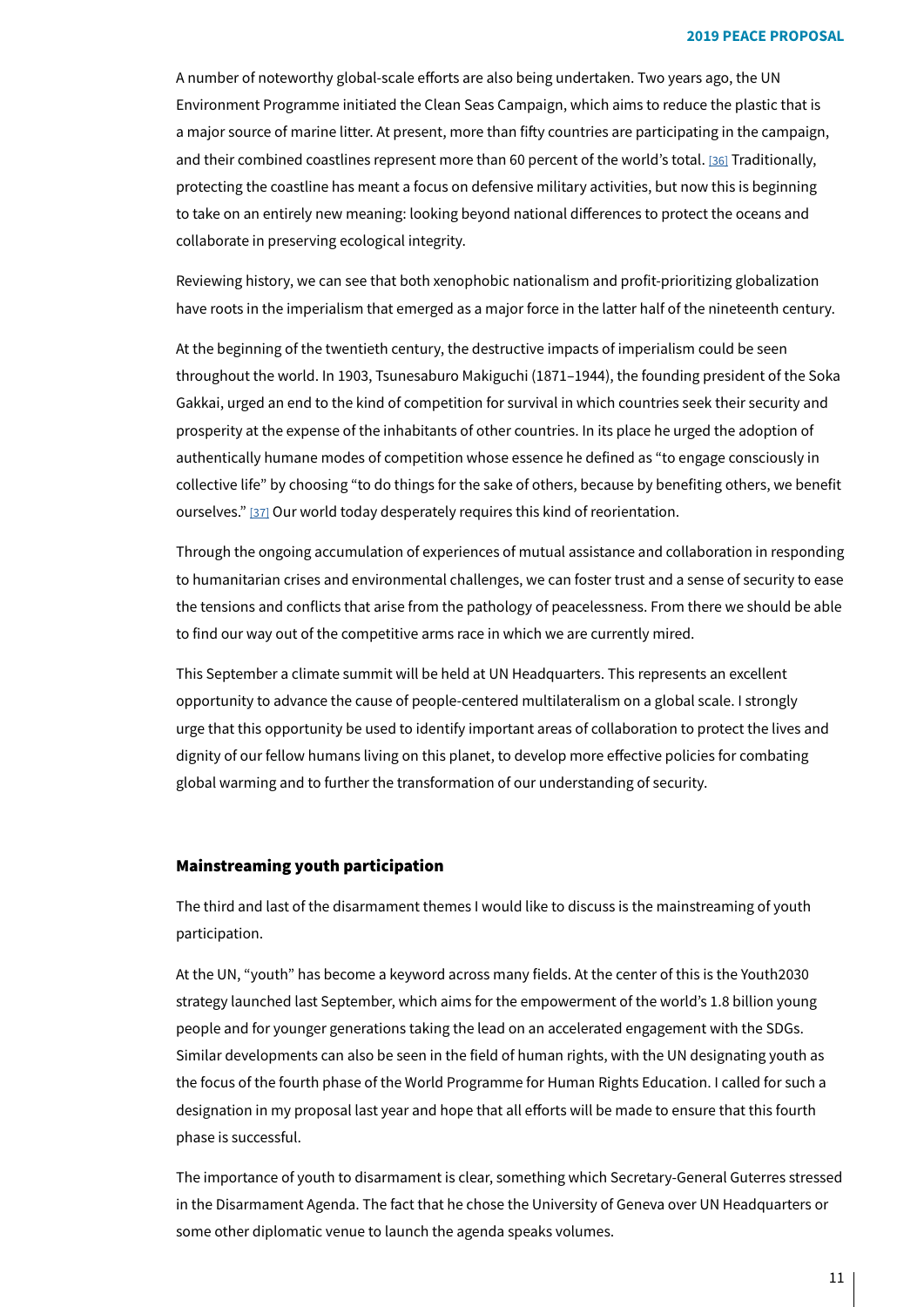<span id="page-11-0"></span>And young people like the students present in this room are the most important force for change in our world. . . I hope you will use your power and your connections to advocate for a peaceful world, free from nuclear weapons, in which weapons are controlled and regulated, and resources are directed towards opportunity and prosperity for all. [\[38\]](#page-29-29)

He addressed the long-festering issue of nuclear weapons alongside the risks of conflicts sparked by the development of new technologies as grave threats to the future of his young listeners. He singled out cyberattacks as a source of particular concern. Cyberweapons could be used not only to strike military targets but to infiltrate critical infrastructure to paralyze whole societies. They carry the risk of impacting large numbers of civilians and inflicting grave damage.

This kind of arms competition threatens the processes of daily life even when there are no active hostilities. But the issue goes beyond the physical threats to peace and humanitarian concerns: we must also consider the impact on how people live their lives, in particular the impact on youth. Because of the complexity and scale of the issue of arms competition, it inculcates a widespread resignation, the sense that reality is beyond our power to change. This is perhaps its most fundamental and grievous impact.

This was a concern that occupied Weizsäcker and is reflected in his call to overcome the pathology of peacelessness. He anticipates two types of criticism that might be directed at his advocacy for institutionally guaranteed peace. The first is the idea that we are already living in conditions of peace, a peace that is ensured by large-scale weaponry. The other is that there has always been war and that it will occur again in the future because it is part of human nature. Weizsäcker points to the paradox that these two criticisms are often voiced by the same person, who, on the one hand, asserts that we are living in peace but on the other, dismisses peace as a "pious wish." This contradiction often goes unnoticed by the proponent of these arguments.

According to Weizsäcker, when confronting an issue on which it is difficult to remain focused, people's psychological reaction is often to drive it out of their consciousness. While this might at times be necessary if we are to maintain mental equilibrium, it can hardly be termed an optimal response when a decision impinging on survival is required. This prevents us from thinking seriously about what is required to create peace, the actions we must take to achieve that end. [\[39\]](#page-29-30)

<span id="page-11-1"></span>Half a century has passed since Weizsäcker made this observation, but even today there are many people in the nuclear-weapon and nuclear-dependent states who, even if not actively supporting deterrence policy, consider it an unavoidable necessity for the maintenance of national security. So long as nuclear war does not actually break out, there would seem to be no problem with thinking that large-scale weaponry maintains peace and averting one's eyes from the threat posed by nuclear weapons. But, in fact, this pervasive resignation regarding the nuclear issue has a deleterious effect on the foundations of society and on the future of young people.

If security strategies based on nuclear deterrence fail and nuclear war breaks out, it will result in horrific devastation and enormous loss of life for both friend and foe. But the damage done by deterrence theory is not limited to this: even if nuclear weapons are never used people will still be forced to live with the absurd and existential threat they pose, while the protection of defense and military secrets will be prioritized and justifications for curtailing people's rights and freedoms in the name of national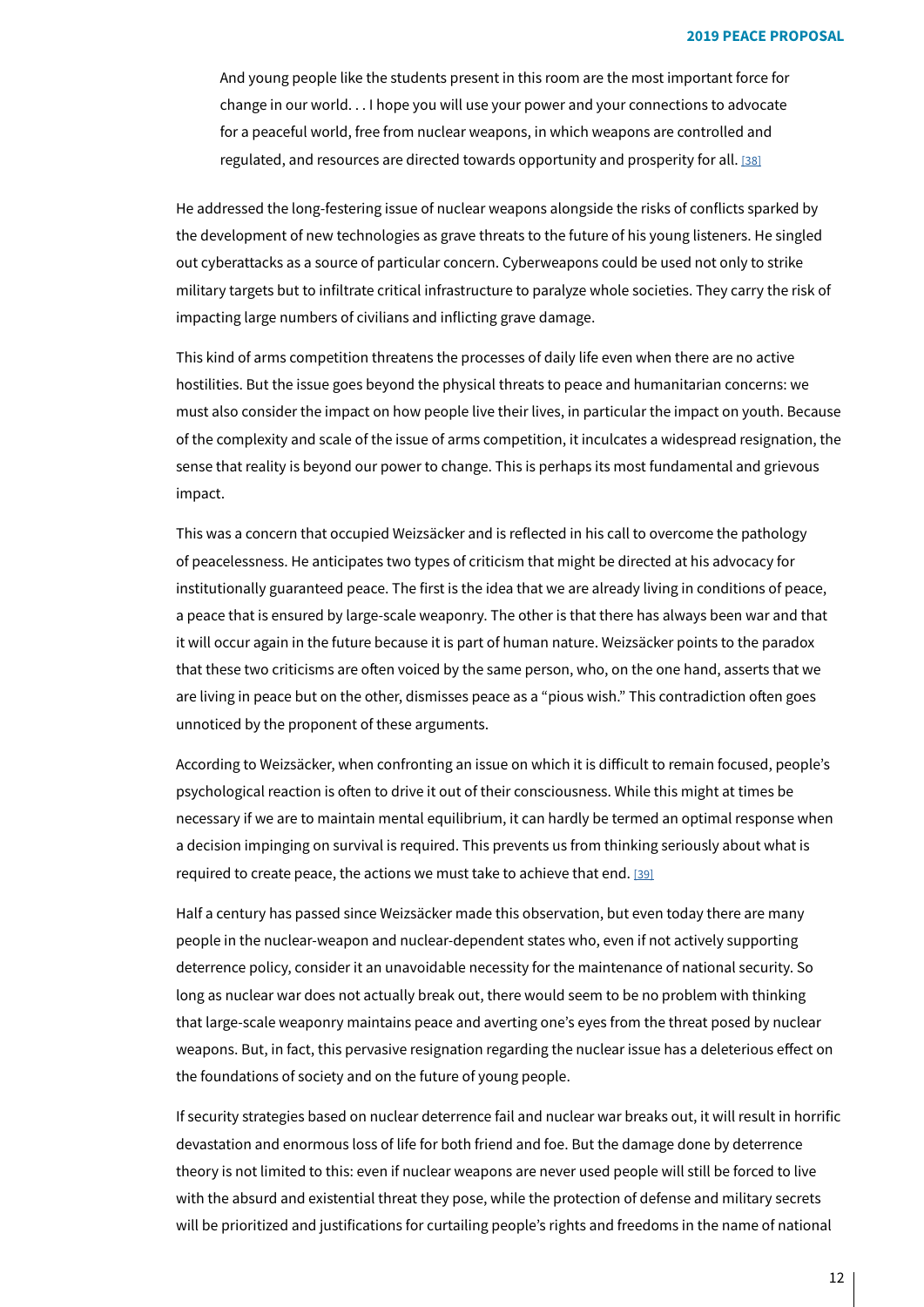security will remain. When a pervasive sense of powerlessness is added to the mix, it creates a mood within society that it is acceptable to overlook human rights abuses as a necessary evil as long as they do not have a direct impact on one's own life. If the overpowering negativity arising from the pathology of peacelessness continues to exert its influence, young people will be denied the opportunity to develop a healthy and rich humanity.

In 1260, Nichiren (1222-82), the Japanese Buddhist reformer who developed his understanding of Buddhism based on the Lotus Sutra, which expresses the essence of Shakyamuni's teachings, submitted the treatise "On Establishing the Correct Teaching for the Peace of the Land" to the highest political authority of his day. In it, he identified a widespread sense of resignation as the root cause of the disorder assailing society.

At the time, the Japanese people suffered from repeated disasters and armed conflicts, and many were sunk in apathy and resignation. Society as a whole was permeated by pessimistic philosophies that despaired of the possibility of resolving challenges through one's own efforts, and many people's sole focus was on maintaining a sense of inner tranquility. Such ways of thinking and acting ran entirely contrary to the teachings animating the Lotus Sutra, which call on us to maintain unyielding faith in the potential existing within all people, to work for the full development and flowering of that potential and to build a society in which all people shine in the fullness of their dignity. Nichiren's treatise urges an earnest confrontation with the challenge of how to spark the light of hope in the hearts of people beaten down by repeated disaster, how to mobilize social change to prevent wars and internal conflicts. He thus stresses the need to root out the pathology of resignation that lies hidden in the deepest strata of our social being, infecting us all: "Rather than offering up ten thousand prayers for remedy, it would be better simply to outlaw this one evil."  $[40]$  $[40]$  His treatise calls on us to reject resignation in the face of our deep social ills and instead to muster our inner human capacities so that we may together meet the severe challenges of our age as agents of proactive and contagious change.

<span id="page-12-0"></span>As heirs to Nichiren's spiritual heritage, the members of the Soka Gakkai have, since the times of our founding and second presidents Makiguchi and Toda, viewed our mission within society as the construction of a popular solidarity of action dedicated to eliminating misery from Earth.

<span id="page-12-1"></span>In his analysis of Shakyamuni's perspective on the nature of suffering, which is seminal to Buddhist thinking, the philosopher Karl Jaspers (1883-1969) declared that it had no hint of pessimism. [\[41\]](#page-29-32) Elsewhere, Jaspers explored means for overcoming the sense of powerlessness. He used the term "boundary situation" (Ger. Grenzsituation) to describe the unavoidable realities that individuals confront. He pointed out that the only way to avoid a boundary situation in our present existence is to close our eyes to it, but that to do so would be to shut ourselves off from our inner potential. [\[42\]](#page-29-33)

<span id="page-12-2"></span>Here, I would like to focus on Jaspers' insight that boundary situations are concrete and particular to each of us and that it is this that enables us to find the path to a breakthrough. In other words, each of us carries the unique burdens of our lives in the form of the particularities of our birth or surroundings, and these restrictions serve to narrow the conditions within which we live. When, however, we recognize our own boundary situation and resolve to overcome it, the narrowness of our individual circumstances, which cannot be supplanted for anyone else's, is transformed into the depth with which we live out our original selves.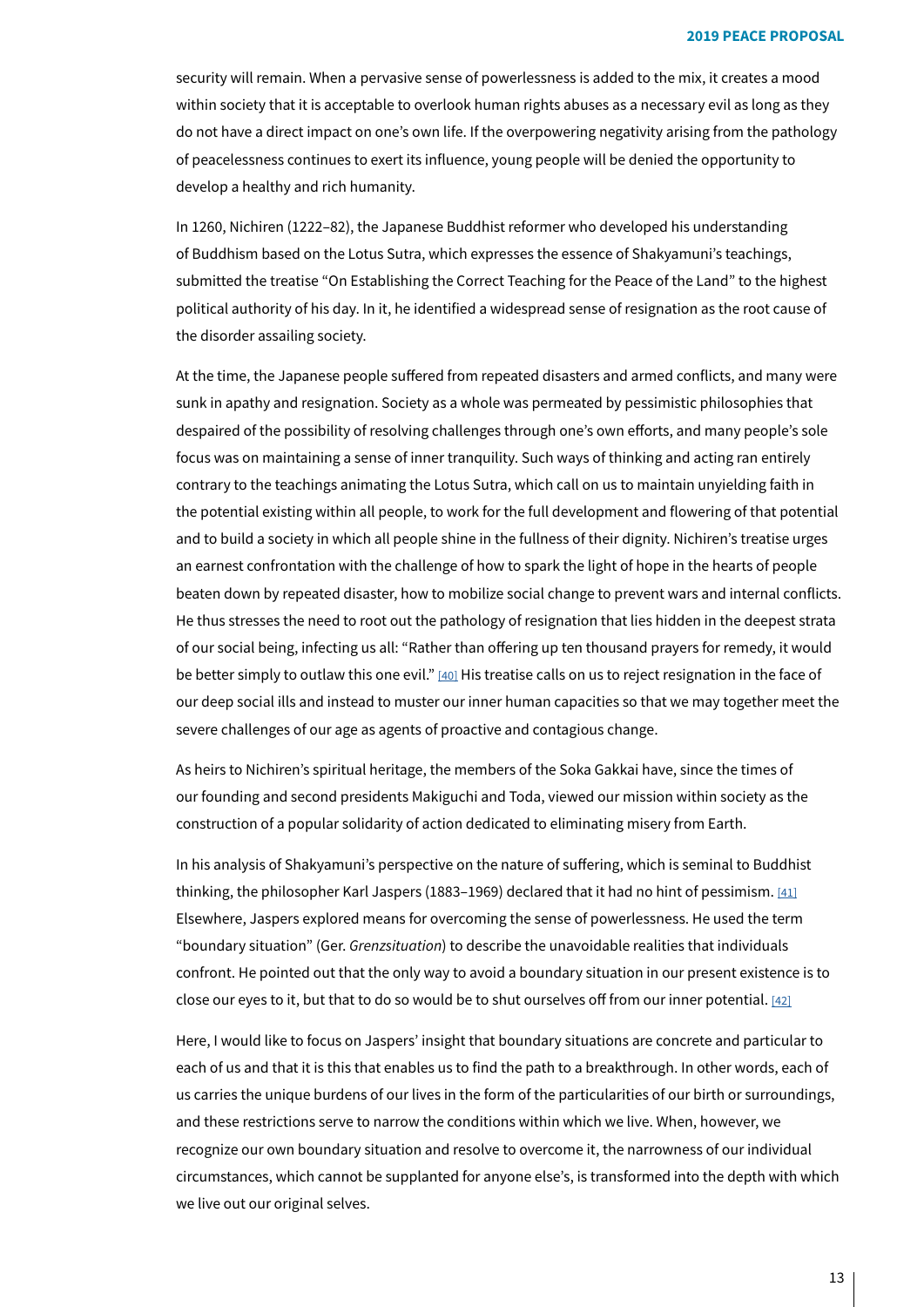<span id="page-13-0"></span>Jaspers states that "in this boundary situation there is no objective solution for all time; there are only historic solutions for the time being." [43[\]](#page-29-34) It is this that generates the particular weight of each of our actions—actions that only we can take.

Jaspers' call could be said to describe the approach that propelled me in my own actions, starting during the Cold War era, to open a path for peace and coexistence. In 1974, a time of heightened Cold War tension, I made my first visits to China and the Soviet Union. At the time, I encountered criticism from people who demanded to know why a person of faith would travel to countries whose official ideology rejected religion. For my part, however, it was precisely as a person of faith strongly desiring the realization of peace that I wanted to lay the foundations for friendship and exchange, and it was this that made me feel I could not squander the opportunity presented by the invitations extended to me by the China-Japan Friendship Association and M.V. Lomonosov Moscow State University, respectively. Needless to say, I was not in possession of any infallible plan or method that could guarantee success. Rather, I earnestly embraced each encounter and dialogue in the uniqueness of that one-time-only circumstance, creating opportunities for educational and cultural exchange one step at a time.

After the end of the Cold War, convinced that no country or people should be isolated, I traveled to Cuba, whose relations with the United States at the time were at a low point, to Colombia, which faced a severe terrorism problem, and elsewhere. Refusing to give in to a sense of powerlessness or resignation, convinced rather that my nongovernmental status as a person of faith opened unique avenues of action, I traveled to each of these places. In the same spirit, I have continued to author annual proposals for peace and disarmament for the last thirty-five years and have taken action to expand the solidarity of civil society.

Now that the longstanding goal of a treaty outlawing nuclear weapons has been attained, I would like to address the young people of the world in light of my own experiences: Each of you is a possessor of life imbued with dignity and limitless possibility; although the realities of international society may be severe and seemingly immovable, there is no need for you to accept or resign yourselves to this reality, now or in the future.

In June last year, the Argentine human rights activist Adolfo Pérez Esquivel and I issued a joint appeal to youth, rooted in our conviction that, indeed, another world is possible.

<span id="page-13-1"></span>The lives and dignity of tens of millions of people are violated by war and armed conflict, starvation, social and structural violence. We must open our arms, minds and hearts in solidarity with the most vulnerable in order to rectify this grave situation. [\[44\]](#page-29-35)

The International Campaign to Abolish Nuclear Weapons (ICAN) offers a model in this regard. It mobilized the passion and rich creativity of the younger generation in support of the adoption of the TPNW, for which it was recognized with the conferral of the Nobel Peace Prize in 2017.

The SGI's own efforts as an international partner of ICAN from its inception have likewise been propelled by youth. In 2007, the SGI launched the People's Decade for Nuclear Abolition. Japan's youth membership led the way in gathering 5.12 million signatures calling for a world free from nuclear weapons. In Italy, our youth membership championed cooperation with the Senzatomica campaign, holding awareness-raising exhibitions in more than seventy cities around the country. Student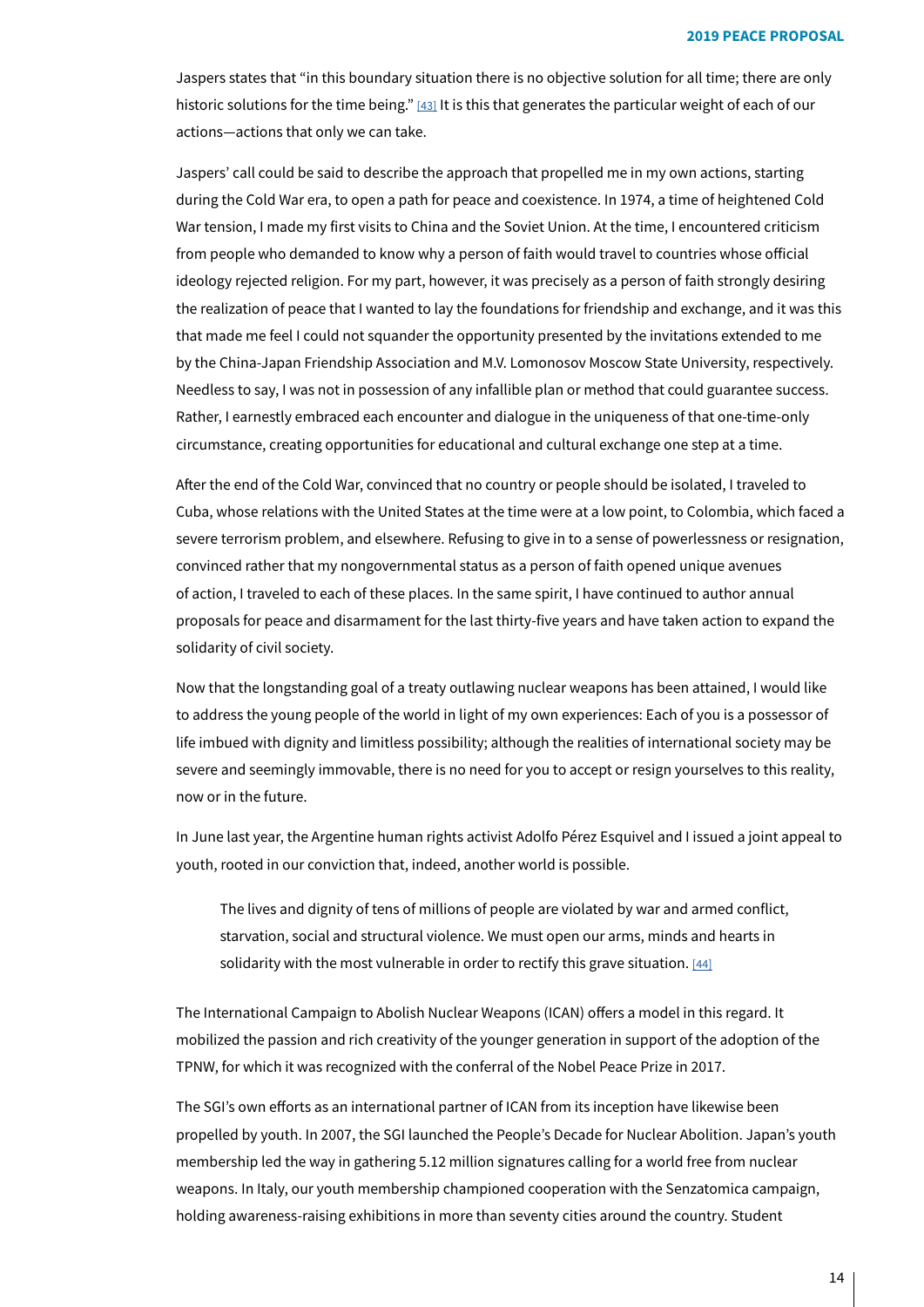members in the US have launched Our New Clear Future, a movement to promote dialogue and consensus-building toward the abolition of nuclear weapons by the year 2030, with activities held on university campuses nationwide.

<span id="page-14-0"></span>Some of the above activities were included in a report submitted by the SGI last year as a contribution to the UN's Progress Study on Youth, Peace and Security mandated by Security Council Resolution 2250. adopted in 2015. This resolution requests the Secretary-General to carry out a study on young people's "positive contribution to peace processes and conflict resolution" [45[\]](#page-29-36) and to make its results available to the Security Council and all member states. The contributions of the SGI youth members were referenced in the Progress Study. The report submitted by the SGI youth outlined the People's Decade for Nuclear Abolition and provided the following analysis: "In fact, involving youth seems to have the ripple effect of reaching those who are not aware of the issue, and further energizing those who are already engaged." $[46]$ 

<span id="page-14-1"></span>To call forth and mutually strengthen the will for transformation from within people's hearts—it is in this capacity for life-to-life resonance that the essence of youth is found.

As we survey the tasks that lie ahead—achieving the early entry into force of the TPNW and, beyond that, encouraging the participation of nuclear-weapon and nuclear-dependent states leading toward the elimination of nuclear weapons—it is clear that nothing is more indispensable to arousing and sustaining global public interest and support than the powerful engagement of youth.

It is my firm conviction that it is vibrant mutual inspiration among youth that holds the key to achieving disarmament across the three thematic areas I have explored here.

## **Friends of the TPNW**

Next, I would like to offer five proposals comprising concrete steps to help resolve urgent problems concerning peace and disarmament and to significantly advance efforts to achieve the SDGs.

The first pertains to the early entry into force of the TPNW and expansion of the number of countries participating. Since its adoption in July 2017, the TPNW has been signed by seventy states, or more than one-third of the UN member states; twenty have ratified so far. Fifty states need to ratify for it to enter into force, and the process of ratification has been advancing at a steady pace comparable to that of the Chemical Weapons Convention and the Biological Weapons Convention.

<span id="page-14-2"></span>Moreover, it should be noted that nearly 80 percent of the world's states, including those yet to become states parties to the TPNW, have put in place security policies conforming to the prohibitions set out in it. According to Norwegian People's Aid, a partner of ICAN, 155 states adhere to the prohibitions against developing, testing, producing, manufacturing, acquiring, possessing, stockpiling, transferring, receiving the transfer of, using, threatening to use, allowing any stationing, installation or deployment of any nuclear weapons and assisting or receiving any assistance to engage in any activity prohibited under the Treaty. [\[47\]](#page-30-1)

In other words, an overwhelming majority of the world's states, including those that do not adhere to the TPNW at this point, maintain security policies that are not dependent on nuclear weapons,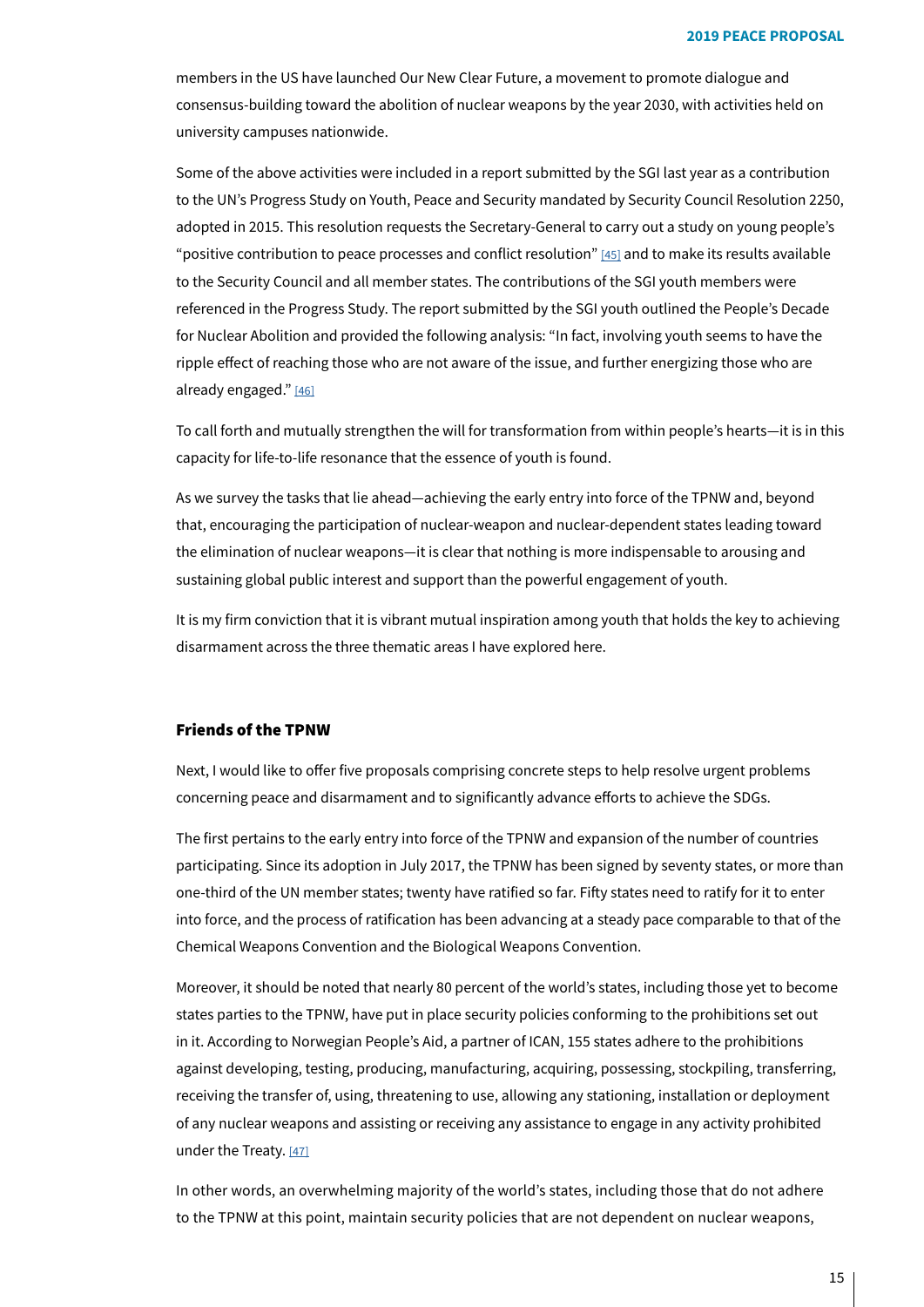signaling their acceptance of its core norms. It is vital to achieve the entry into force of the Treaty and expand the scope of its ratification so that these norms on the prohibition of nuclear weapons become truly universal.

At the same time, there are those who argue that the TPNW could deepen divisions within the Treaty on the Non-Proliferation of Nuclear Weapons (NPT) regime, the key international framework for nuclear disarmament. The fact is, however, that the goals of the two Treaties are ultimately the same, and the TPNW in no way undermines the NPT. Rather, we should focus on the fact that the TPNW can breathe new life into the obligation to conduct good faith negotiations toward nuclear disarmament as stipulated in Article VI of the NPT.

<span id="page-15-0"></span>Here, I would like to propose the creation of a group of like-minded states to deepen and extend the debate that has developed during the process leading up to the adoption of the TPNW, with an eye toward expanding participation in the Treaty. It could be called Friends of the TPNW, modeled after Friends of the Comprehensive Nuclear-Test-Ban Treaty (CTBT), a group that is working for the entry into force of that treaty. Since being initiated by Japan, Australia and the Netherlands in 2002, Friends of the CTBT has held ministerial meetings every other year. Some seventy countries participated in the ninth such meeting last year. [\[48\]](#page-30-2)

## **Annex 2 States**

Annex 2 of the Comprehensive Nuclear-Test-Ban Treaty (CTBT), which was opened for signature in September 1996, includes a list of forty-four states whose signature and ratification are required for the Treaty to enter into force. Of these, thirty-six have signed and ratified. At present, five Annex 2 States have signed but still not ratified the Treaty: China, Egypt, Iran, Israel and the US, and three others-North Korea, India and Pakistan-have neither signed nor ratified.

It is noteworthy that participants in the ministerial meetings nuclear-weapon states. States have taken part irrespective of include nuclear-weapon, nuclear-dependent and nontheir signing or ratification status. A number of governments have ratified the CTBT after attending these ministerial meetings, and there have also been cases of states that have participated in a ministerial meeting after ratification where they have encouraged other Annex 2 States to ratify.

While the United States has yet to ratify, both then Secretary of State John Kerry and former Defense Secretary William Perry have attended these ministerial meetings. Secretary Perry shared crucial lessons concerning nuclear weapons,

including false alarms of Soviet ICBM launches during the 1970s. Building on the experience of Friends of the CTBT, a similar group focused on the TPNW could serve as a forum for sustained dialogue across their different stances regarding the Treaty.

I would strongly urge Japan to join and participate in such a group. I have consistently called for Japan, as the only country to have suffered a nuclear attack in wartime, to support and ratify the TPNW. Having played a vital role in Friends of the CTBT, Japan should cooperate in the formation of a Friends of the TPNW and encourage other nuclear-dependent states to participate in the dialogue, even as it works to overcome the challenges hindering its own accession to the Treaty.

The TPNW requires that the first meeting of states parties be convened within one year of its entry into force. I think that a Friends of the TPNW should be launched prior to this meeting because establishing a place of dialogue open to all states in advance would make a significant contribution to resolving differences over the treaty. Since Japan has declared its desire to serve as a bridge between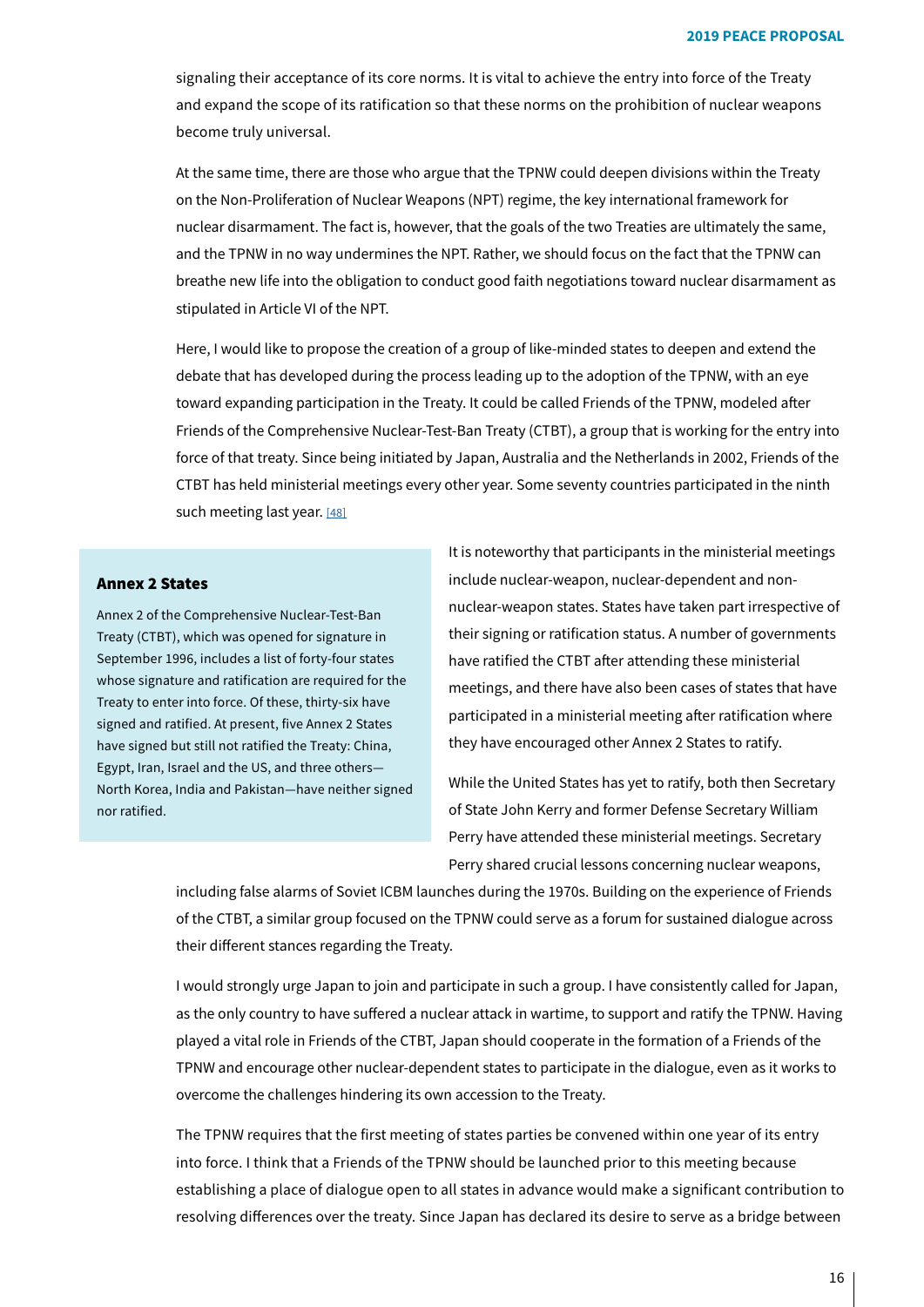the nuclear-weapon and non-nuclear-weapon states, it makes sense that it should take the initiative in creating a venue for such dialogue.

In the final stages of the negotiations on the TPNW, Japan announced the establishment of a Group of Eminent Persons for Substantive Advancement of Nuclear Disarmament. This group recently issued recommendations based on discussions among experts from nuclear-weapon, nuclear-dependent and non-nuclear-weapon states:

<span id="page-16-0"></span>The stalemate over nuclear disarmament is not tenable. . . The international community must move urgently to narrow and ultimately resolve its differences... All parties even though they might have different perspectives can work together to reduce nuclear dangers. [\[49\]](#page-30-3)

Japan should support the work of a Friends of the TPNW, taking to heart this insight offered by the Group of Eminent Persons and collaborating with other countries such as Austria, which has volunteered to host the first meeting of states parties. I hope this group will actively create venues for dialogue among and between nuclear-weapon and non-nuclear-weapon states in coordination with organizations that contributed to the adoption of the TPNW such as the ICRC, ICAN and Mayors for Peace.

## Second People's Decade for Nuclear Abolition

Launched in 2018 by the SGI, following the completion of the first Decade that was initiated in September 2007, the second People's Decade for Nuclear Abolition calls for promotion of the Treaty on the Prohibition of Nuclear Weapons (TPNW) with the aim of its early entry into force-ratification by fifty states. Working with various international antinuclear weapon movements, this SGI-led campaign focuses on awareness-raising and peace and disarmament education. The SGI global network comprises people from diverse backgrounds and provides a stage on which youth in particular can play an essential role toward the goal of abolishing nuclear weapons.

#### For more information, see:

https://peoplesdecade2.wixsite.com/nuclear-abolition/about

New initiatives have arisen from within civil society to build support for the TPNW. For example, last November, ICAN launched a new campaign, the Cities Appeal. Cities in the US and the UK, both nuclear-weapon states, and in Canada, Australia and Spain, nuclear-dependent states, have already joined the appeal. Through this initiative, ICAN aims to expand solidarity among local governments that support the TPNW while also enabling individual citizens to become proactively engaged. By using social media and the #ICANSave hashtag, people can share their conviction that they have the right to live in a world free from the threat of nuclear weapons. Meanwhile, Mayors for Peace, a network of 7,701 cities in 163 countries around the world, is calling for all states to join the Treaty. [\[50\]](#page-30-4)

<span id="page-16-1"></span>In my proposal last year, I suggested the creation of a world map showing municipalities supporting the TPNW. I stressed the value of making clearly visible the global popular will that refuses to accept a state of affairs in which the horrors of

a nuclear exchange remain a possibility, as a means of moving the world as a whole in the direction of .denuclearization

The SGI launched a second People's Decade for Nuclear Abolition last year, to build on the work of the first Decade, which concluded in 2017 with the adoption of the TPNW. The second Decade is focused on expanding global support for the Treaty and paving the way toward a world free from nuclear weapons, and we will continue to work with like-minded partners to this end.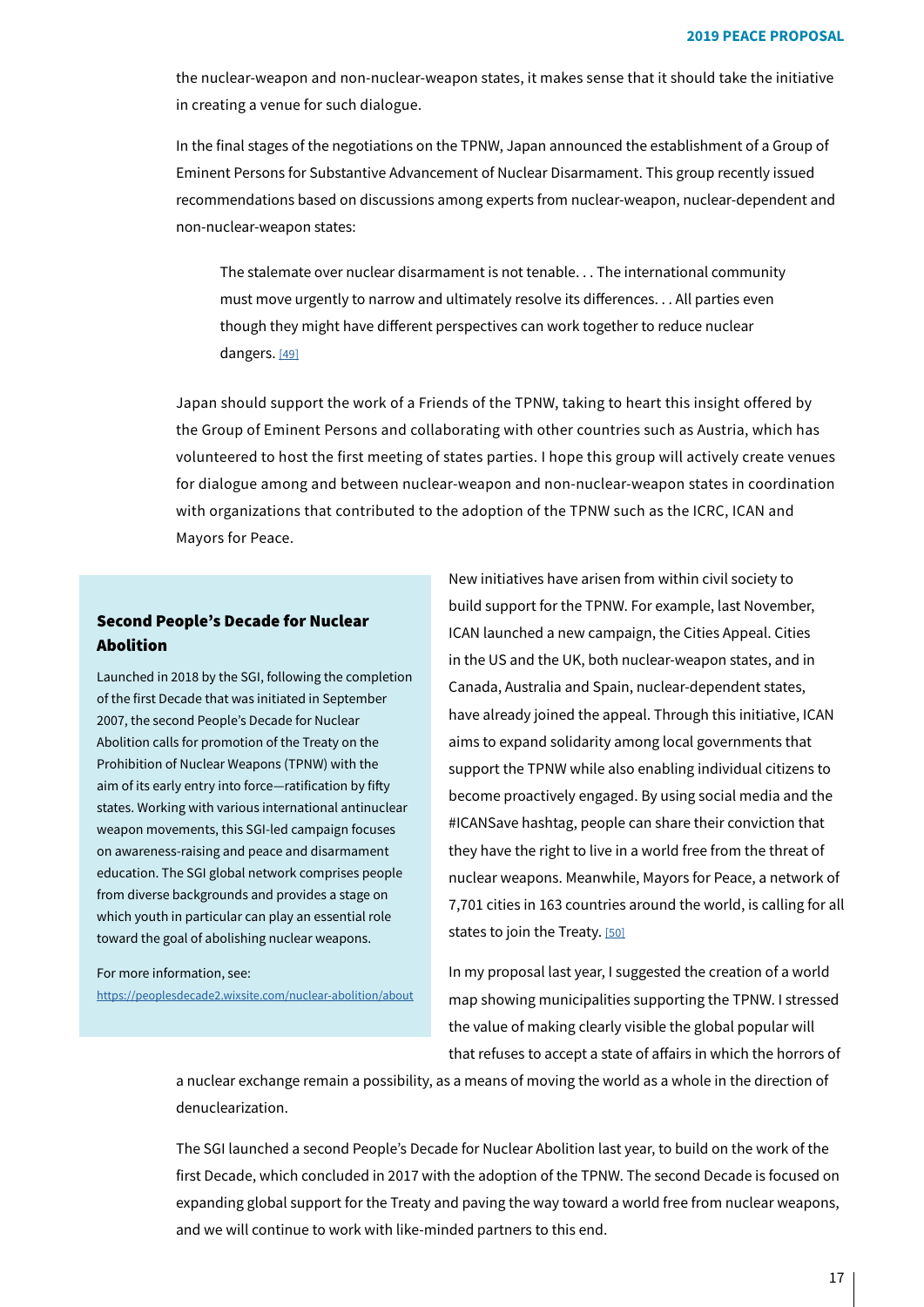## A fourth special session of the General Assembly

My second proposal pertains to measures to advance nuclear disarmament.

The year 2020 will mark the fiftieth anniversary of the entry into force of the NPT, which preceded the TPNW in enunciating the goal of total nuclear disarmament and establishing obligations to negotiate toward that end. Today, the NPT is considered to be the most universal instrument of international law pertaining to disarmament, with a membership of 191 states. In the initial stages of the negotiations, however, there were concerns that there would be only minimal adherence by non-nuclear-weapon states.

Made keenly aware of the horrific potential of nuclear war by the 1962 Cuban Missile Crisis, the US and the USSR proposed a draft text of a treaty to prevent proliferation bevond the five states possessing nuclear weapons at that time. But it did not include provisions for disarmament. In the ensuing negotiation process, Article VI-a commitment by the nuclear-weapon states to pursue negotiations in good faith toward the goal of complete nuclear disarmament—was included to reflect the positions of non-nuclear-weapon states. In other words, it was because of the strong sense of urgency on the part of the nuclear-weapon states to halt proliferation and the willingness of non-nuclear-weapon states to accommodate them, trusting in their good-faith commitment to nuclear disarmament, that it was possible to initiate the NPT regime.

<span id="page-17-0"></span>Half a century later, even after a decrease from the peak levels seen during the Cold War, there are still an estimated 14,465 nuclear weapons in the world today. [51] To date, all reductions in nuclear weapons have been effected through bilateral disarmament agreements between the US and Russia: not a single nuclear warhead has been eliminated as a result of a multilateral agreement. And when viewed in terms of capability rather than numbers, the ongoing modernization of weapon systems actually indicates a trend toward escalation.

Here, I am reminded of the concern expressed by Carl Friedrich von Weizsäcker in a lecture delivered in July 1967, shortly before negotiations on the NPT began in earnest. He noted that for all their inadequacies, nuclear disarmament agreements could, when effective, prevent new sources of danger from developing and help states learn to work together. However, "they do not abolish existing arsenals and, taken in isolation, cement the status quo with all its inherent unresolved problems." [\[52\]](#page-30-6)

<span id="page-17-1"></span>It is true that the NPT prevented the worst-case scenario envisaged by US President John F. Kennedy  $(1917-63)$  in the wake of the Cuban Missile Crisis of a world with as many as twenty-five nuclear-armed states. From the perspective of nuclear disarmament, however, the NPT certainly has tended to cement the status quo and with it all the unresolved issues, just as Weizsäcker had cautioned.

<span id="page-17-2"></span>We must keep in mind the fact that it was the reaffirmation of Article VI disarmament commitments that made possible the Treaty's indefinite extension in 1995, following the end of the Cold War. The final document of the conference where this was decided states. "The undertakings with regard to nuclear disarmament as set out in the Treaty on the Non-Proliferation of Nuclear Weapons should thus be fulfilled with determination," [53] clearly indicating that the extension was not unconditional. And indeed, the four Review Conferences that took place between 2000 and 2015 were marked by repeated calls for the fulfillment of these Article VI obligations.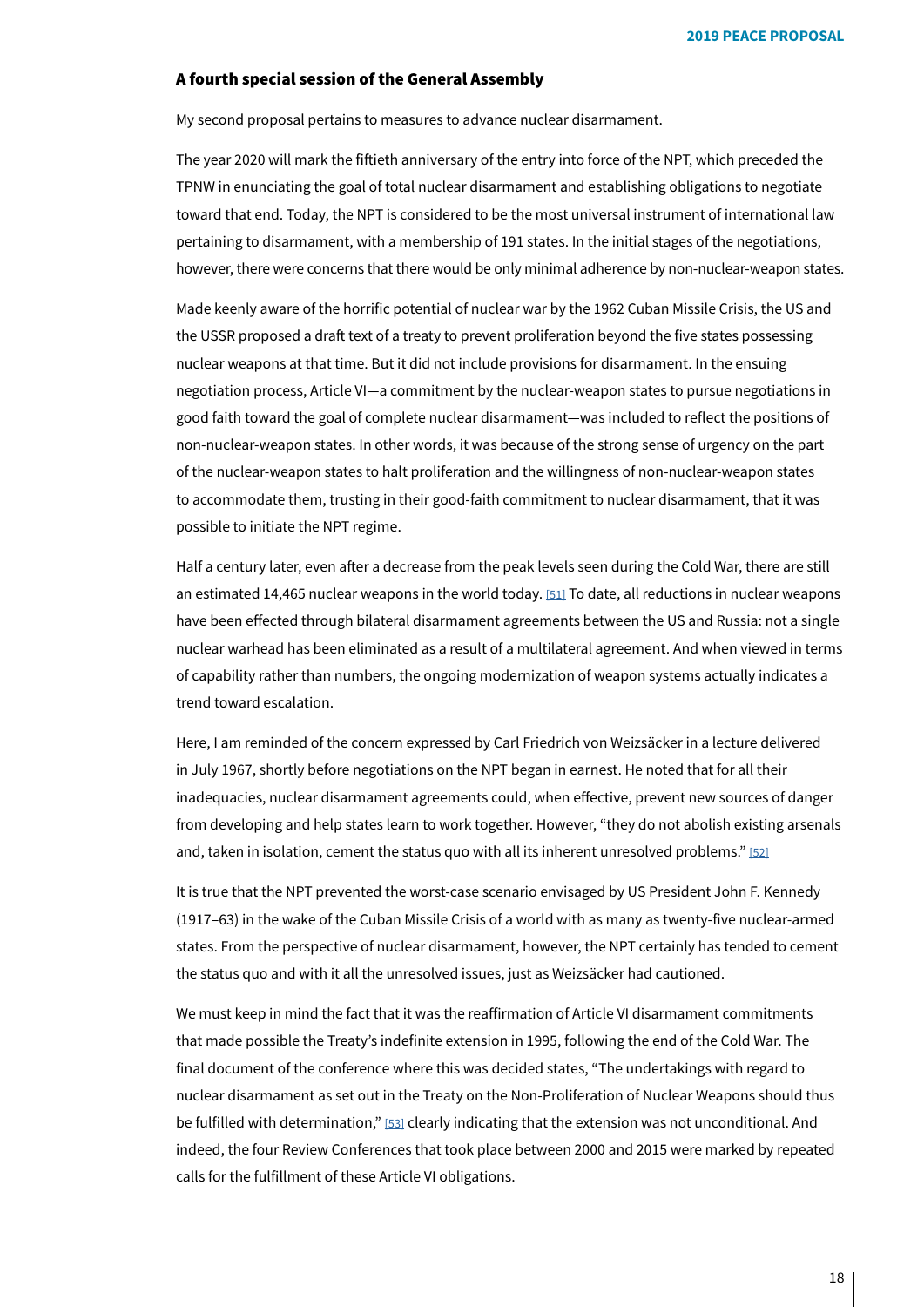At the 2020 NPT Review Conference, which will mark the fiftieth anniversary of its entry into force, states parties should keep in view the circumstances and motivations that brought the Treaty into being and focus their deliberations on the Article VI commitments as they seek to break the longstanding stalemate.

<span id="page-18-0"></span>Here, I would like to highlight the statement made by the Nordic countries at the Preparatory Committee for the 2020 NPT Review Conference, held in April 2018. Noting the ongoing US-Russia confrontation over the INF Treaty, it states: "We have to join forces to maintain and strengthen the relevance of the [NPT[\]](#page-30-8) and refrain from any action which may undermine it." [[54](#page-30-8)] The statement also urges countries to focus on what unites them and encourages them to direct their attention to the catastrophic humanitarian consequences that would result from any use of nuclear weapons, the shared concern that was affirmed at the 2010 NPT Review Conference. It is significant that, in addition to Finland and Sweden, the signatories include Denmark, Norway and Iceland, nuclear-dependent members of the North Atlantic Treaty Organization (NATO).

At the annual NATO Conference on Weapons of Mass Destruction, Arms Control, Disarmament and Non-Proliferation held last October, UN High Representative for Disarmament Affairs Izumi Nakamitsu proposed that a ministerial meeting be held at the beginning of the 2020 NPT Review Conference where a political declaration could be adopted. I fully support this proposal as such a declaration would reaffirm that which unites us through the NPT.

<span id="page-18-1"></span>The preamble of the NPT stresses the need to make every effort to avert the danger of a nuclear war and the importance of strengthening trust between states in order to "facilitate the cessation of the manufacture of nuclear weapons, the liquidation of all their existing stockpiles, and the elimination from national arsenals of nuclear weapons and the means of their delivery." [55] This ministerial meeting should affirm the spirit of the NPT preamble and express deep concern regarding the catastrophic humanitarian consequences of any use. It should further declare a firm pledge, on the fiftieth anniversary of the NPT's entry into force, to take real steps to advance the cause of nuclear disarmament.

I would also like to suggest that the final document of the 2020 NPT Review Conference include a recommendation to establish a UN open working group to discuss concrete steps to reduce the role of nuclear weapons in security doctrines, marking a clear directional shift toward nuclear disarmament. Nuclear weapons have not been used in war since the bombings of Hiroshima and Nagasaki in 1945, and the nuclear-weapon states, NATO member states and others have begun to recognize their declining military utility. Even during the Cold War, it was clear that there could be no winner in a nuclear war. Given this growing awareness of their lack of military utility, what reason can remain to justify nuclear-dependent security doctrines?

<span id="page-18-2"></span>Weizsäcker warned that possessing atomic bombs for the purpose of intimidation, even while hoping they would never be used, was akin to dancing on the edge of the abyss. [56] And yet we continue to do this to this day. Keeping nuclear warheads on high-alert status, ready to be launched at any moment, even in the absence of intense hostility, means that we will never be free from the fear of their accidental detonation. The essential fragility and peril of nuclear deterrence forces us to live with this unremitting vulnerability. It is time to make the collective decision to extinguish the flames that engulf "the burning house," to use the imagery of the Lotus Sutra parable I referred to earlier.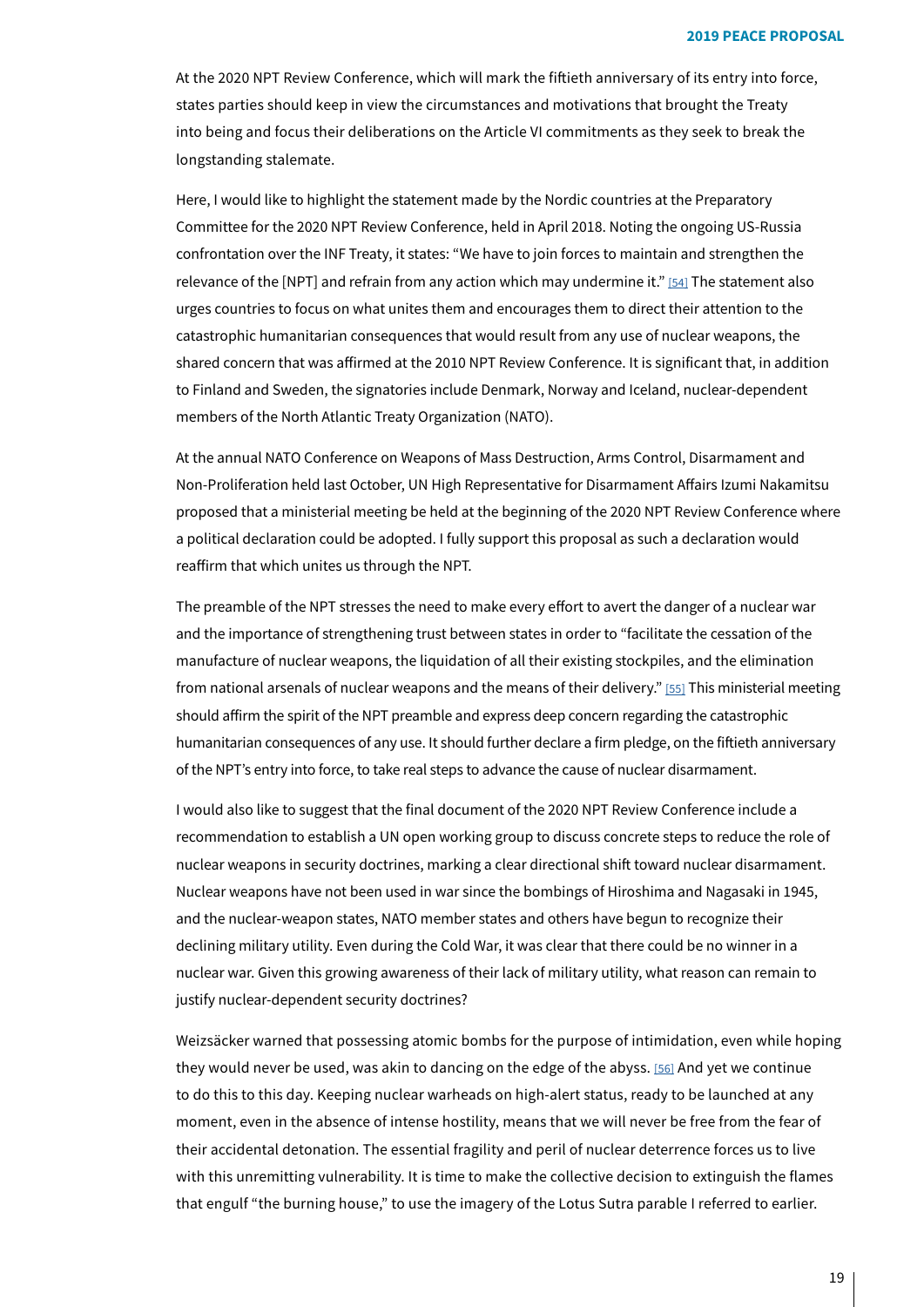This means eliminating the essential fragility and peril of nuclear deterrence, and to that end, I urge all nuclear-weapon states to prioritize steps to reduce the role of nuclear weapons in their security doctrines.

Removal of nuclear warheads from high-alert status is both extremely urgent and could be implemented with relatively little preparation. Nor is it without precedent: it was done in 1991 by US President George H. W. Bush (1924–2018) and Soviet President Mikhail Gorbachev as they worked together to bring the Cold War to a conclusion. President Bush ordered all strategic bombers, 450 Minuteman II ICBMs and ten nuclear submarines carrying SLBMs taken off alert. In response, President Gorbachev ordered around 500 ground-launched missiles and six nuclear submarines removed from operational forces. The entire process was effected in a matter of days.

As this precedent makes clear, taking nuclear weapons off high-alert status can be done immediately through a political decision on the part of nuclear-weapon states. Discussions on a phased removal process could take place in a UN open working group on reducing the role of nuclear weapons with the participation of nuclear-dependent and non-nuclear-weapon states.

Today there is less real risk of being subjected to a nuclear attack from another country compared to the Cold War era. The most widespread concern is the threat of nuclear detonation by accident or as a result of human error. A resolution adopted last month by the General Assembly on decreasing the operational readiness of nuclear weapon systems received support from 175 countries. It would be most significant for the nuclear-weapon states to build on this broad international support by taking the bold measure of removing their nuclear arsenals from high-alert status. Such nuclear risk reduction, or "horizontal disarmament," combined with efforts to reduce the number of weapons in nuclear arsenals, or "vertical disarmament," is a vital element in fulfilling Article VI commitments.

Here, I would like to propose that a fourth special session of the General Assembly devoted to disarmament (SSOD-IV) be held in 2021 as a follow-up to the 2020 NPT Review Conference. It should reconfirm the obligation for multilateral disarmament negotiations and set the basic goals of major reductions in nuclear arsenals and a freeze on their modernization. It should also initiate multilateral disarmament negotiations toward the 2025 NPT Review Conference.

Achieving consensus on disarmament has never been easy. In fact, when the first special session (SSOD-I) was held in 1978, negotiations proved difficult despite the demands of many states. States expressed their various opinions about the draft agreement, using brackets to indicate language that remained in dispute. Consensus could not be reached, nor a resolution adopted, until these were resolved. It then fell upon former Mexican foreign minister Alfonso García Robles (1911-91) to coordinate the various views and break through the impasse. He addressed the conference as follows:

<span id="page-19-0"></span>I would suggest to all representatives that we enter into a kind of gentlemen's agreement here to the effect that paragraphs which, after lengthy and arduous negotiation, are now free from brackets should not be subjected to the introduction of any further brackets unless there are circumstances of exceptional significance which make that absolutely necessary; otherwise, I very much fear that we shall find ourselves in a situation rather like that of the faithful wife of Ulysses, in Greek mythology, who spent the days weaving and the nights unravelling what she had woven.  $[57]$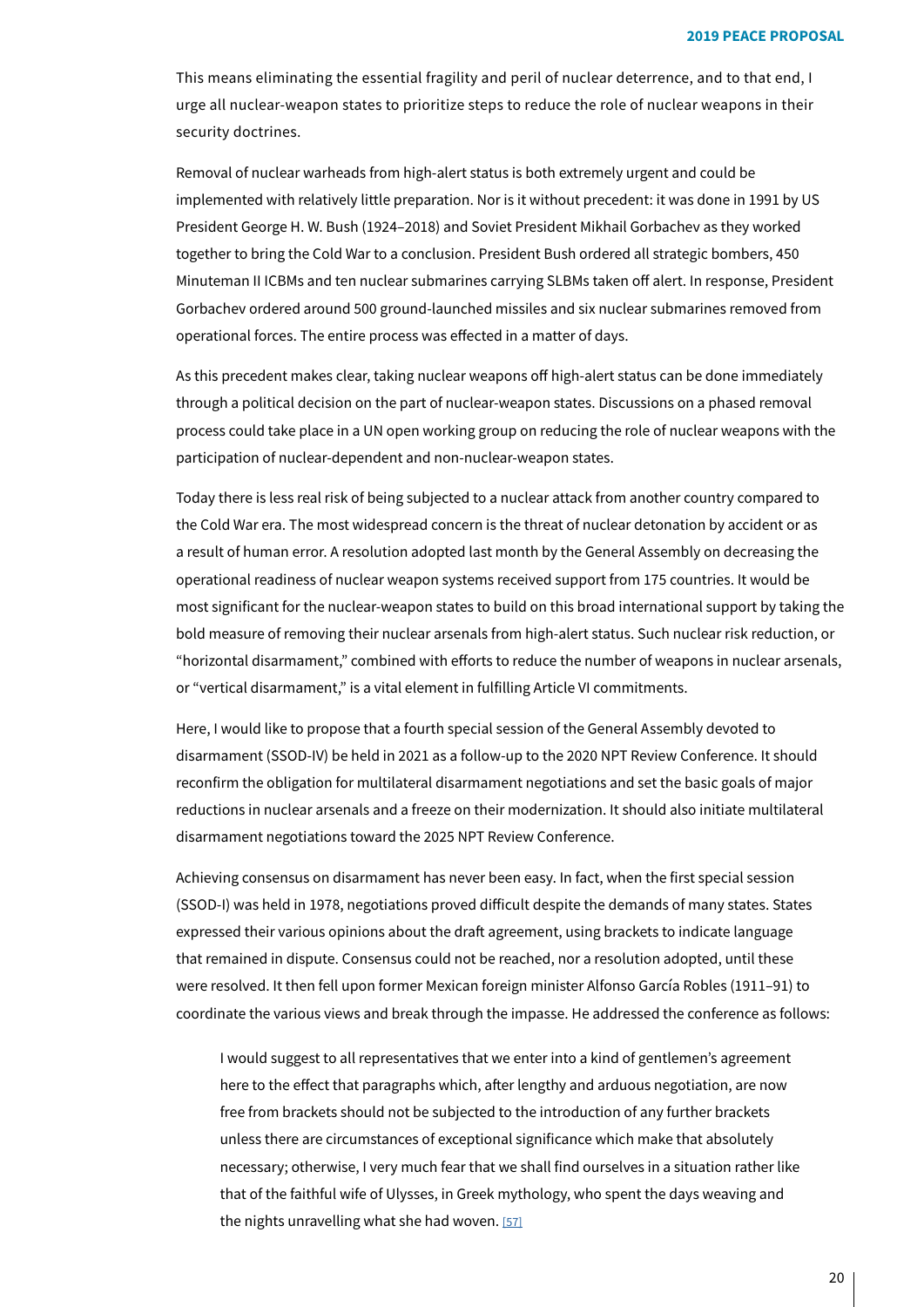Due to the efforts of García Robles, who would later receive the Nobel Peace Prize, all disputed text was resolved and brackets removed, and a final document was unanimously adopted. This document is still considered foundational for disarmament deliberations. I hope that, at this fourth special session, all states will follow his example with both earnest commitment and a readiness to compromise to achieve a consensus on disarmament of nuclear and other weapons.

I further hope that sufficient opportunities will be afforded to representatives of civil society to speak at this session. At the first special session, representatives of twenty-five NGOs and six research institutes addressed the General Assembly, the first time that civil society made its voice heard in this way.

For my part, I wrote disarmament proposals on the occasion of the first (1978), second (1982) and third (1988) special sessions. During the second special session, the SGI organized the "Nuclear Arms: Threat to Our World" exhibition at UN Headquarters in New York. This exhibition, with its portrayal of the horrors of the atomic bombings of Hiroshima and Nagasaki, played a part in the adoption of the World Disarmament Campaign by the SSOD-II. Since then, the SGI has consistently worked to promote disarmament education. Through activities such as holding symposiums related to a fourth special session, we will continue to amplify the voices of civil society calling for a world free from nuclear weapons.

### A ban on lethal autonomous weapons

My third proposal is to establish a legally binding instrument that prohibits all lethal autonomous weapon systems (LAWS), also known as AI weapons or killer robots. Although such weapon systems have vet to be deploved, they are under development in several countries. There is growing international concern that if any country were to deploy them for military use, the impact would be equivalent to that of the advent of nuclear weapons, radically transforming the global security environment. One of the threats posed by LAWS is that they make it possible to wage combat without direct human intervention, lowering the threshold for military action and risking a dramatic undermining of international humanitarian law.

<span id="page-20-0"></span>We also need to consider problems that are unique to LAWS. As pointed out in the UN Disarmament Agenda, various automated weapons capable of functioning without the intervention of an operator have been developed and used over the years—from the unmanned V-1 flying bombs of World War II to anti-personnel landmines, which remain buried in many places around the world. The agenda expresses concern over the fact that LAWS pose an entirely different level of threat: their incorporation of AI may cause them to perform "unanticipated or unexplainable actions."  $[58]$ 

In 2014, an informal meeting of experts to discuss questions related to regulating LAWS was held under UN auspices, and this became one of the topics I discussed with the eminent peace scholar Dr. Kevin Clements. Focusing on the dangers of robotic weapons, I highlighted the threat they present from a humanitarian perspective. These weapons, when given a command to attack, automatically go on killing with no hesitation or pangs of conscience. I also reiterated the urgent need to completely outlaw such weapons before any atrocity can take place and to create a framework to ban their development or deployment.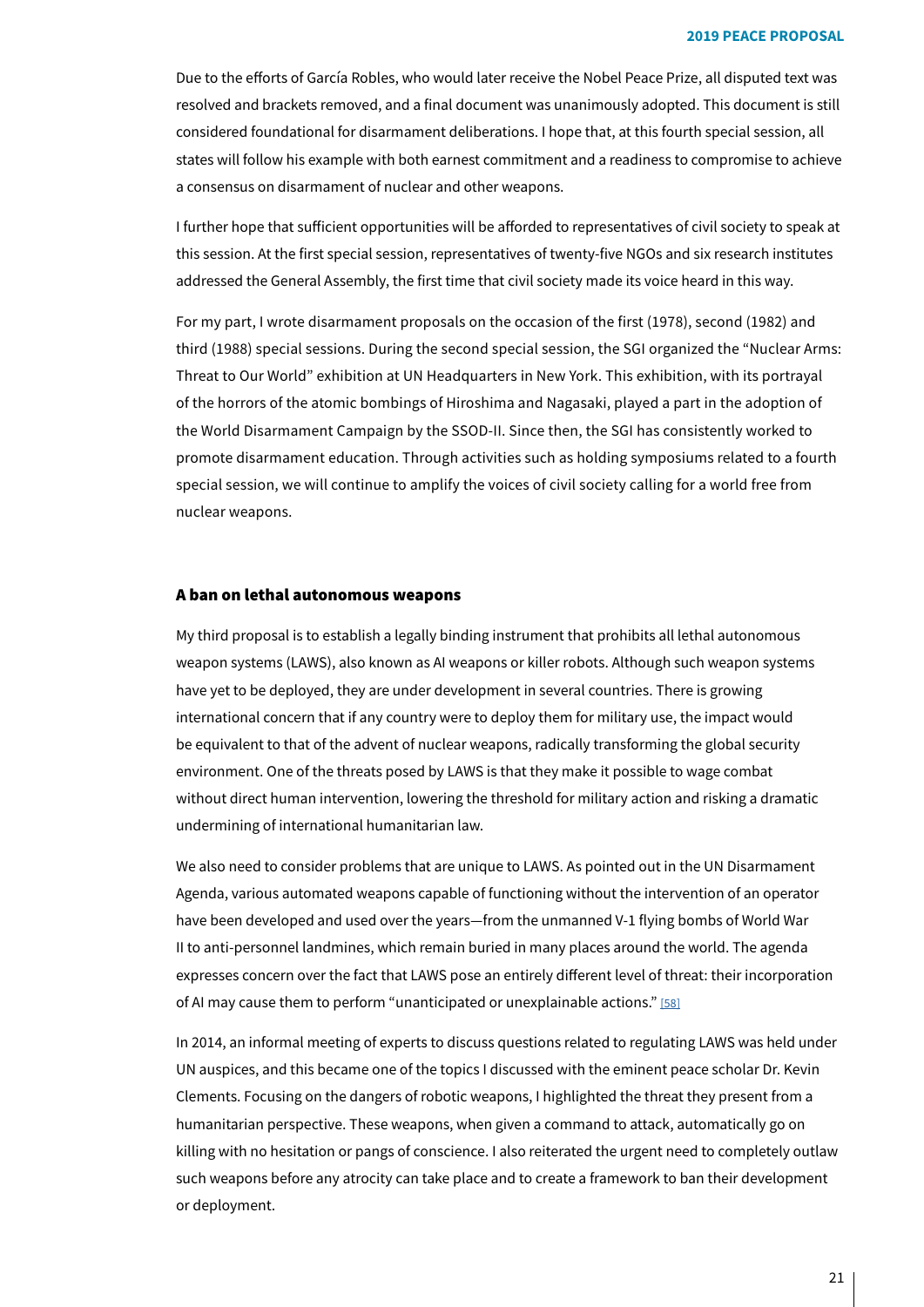<span id="page-21-0"></span>Referring to the international Campaign to Stop Killer Robots, Dr. Clements stressed the importance of strengthening collaboration among a broad range of actors, including the UN, members of the diplomatic community and civil society. [59] At a meeting of governmental experts in April last year, the majority of participating states agreed on the importance of retaining human control over weapon systems, with representatives of twenty-six states calling for a total ban on LAWS. [60] I therefore urge that a conference to negotiate a treaty banning LAWS be promptly convened in order to respond to the warnings voiced in the UN Disarmament Agenda and the concerns raised at such expert meetings.

<span id="page-21-2"></span>Last February, the Japanese government announced that it has no intention of developing fully autonomous weapon systems. Last September, the European Parliament adopted a resolution calling for EU members to begin negotiating a legally binding instrument prohibiting LAWS. Meanwhile, within global civil society, the membership of the Campaign to Stop Killer Robots has expanded to eighty-nine NGOs in fifty-one countries. [\[61\]](#page-30-15)

### **SGI Statement**

The SGI's public statement was submitted to the UN General Assembly First Committee on disarmament and international security on October 17, 2018. It urges the world's governments to support the early entry into force of the Treaty on the Prohibition of Nuclear Weapons (TPNW), and calls on those governments as yet unable to do so to identify specific prohibitions to which they are able to commit. It also emphasizes the importance of disarmament education and characterizes the struggle for disarmament as "a struggle against all forms of injustice and intolerance."

#### For more information, see:

<u>disarmament/statements/unga-first-committee-sgi-</u><br><u>statement-2018.html</u> https://www.sgi.org/resources/ngo-resources/peace-<br>disarmament/statements/unga-first-committee-sgihttps://www.sgi.org/resources/ngo-resources/peace-

<span id="page-21-3"></span><span id="page-21-1"></span>For our part, last October, representatives of the SGI attended the UN General Assembly First Committee, submitting two statements. One was a joint statement issued by Faith Communities Concerned about Nuclear Weapons. Endorsed by fourteen groups and individuals from different faith traditions, including Christians, Muslims, Hindus and Buddhists, the statement called for the TPNW's early entry into force and for substantive discussions in multilateral forums on a legally binding instrument to prohibit LAWS. [\[62\]](#page-30-16) The other was the SGI's public statement highlighting the serious military threats posed by LAWS and pointing out that their use "undermines the principles of human autonomy, responsibility and dignity, as well as the right to life."  $[63]$ 

<span id="page-21-4"></span>If LAWS were to be left unregulated or even actually used, the nature of combat would be fundamentally transformed. Fully autonomous weapon systems create not only a physical disconnect-the situation in which those who

direct attacks and those who are targeted are not in the same place, as already seen in the case of drone strikes—but also an ethical disconnect, completely isolating the initiator of the attack from the actual combat operation.

When considering the implications of this ethical disconnect, which in some ways are of even greater concern than the military threats posed by robotic weapon systems, I am reminded of an experience described by Richard von Weizsäcker (1920–2015), the first post-reunification president of Germany. I met with the president, the younger brother of the physicist Carl Friedrich von Weizsäcker, in June 1991, eight months after the reunification of Germany. In our discussion, we talked about the dangers inherent in the kind of closed, airless societies that both Germany and Japan experienced during the 1930s and 40s.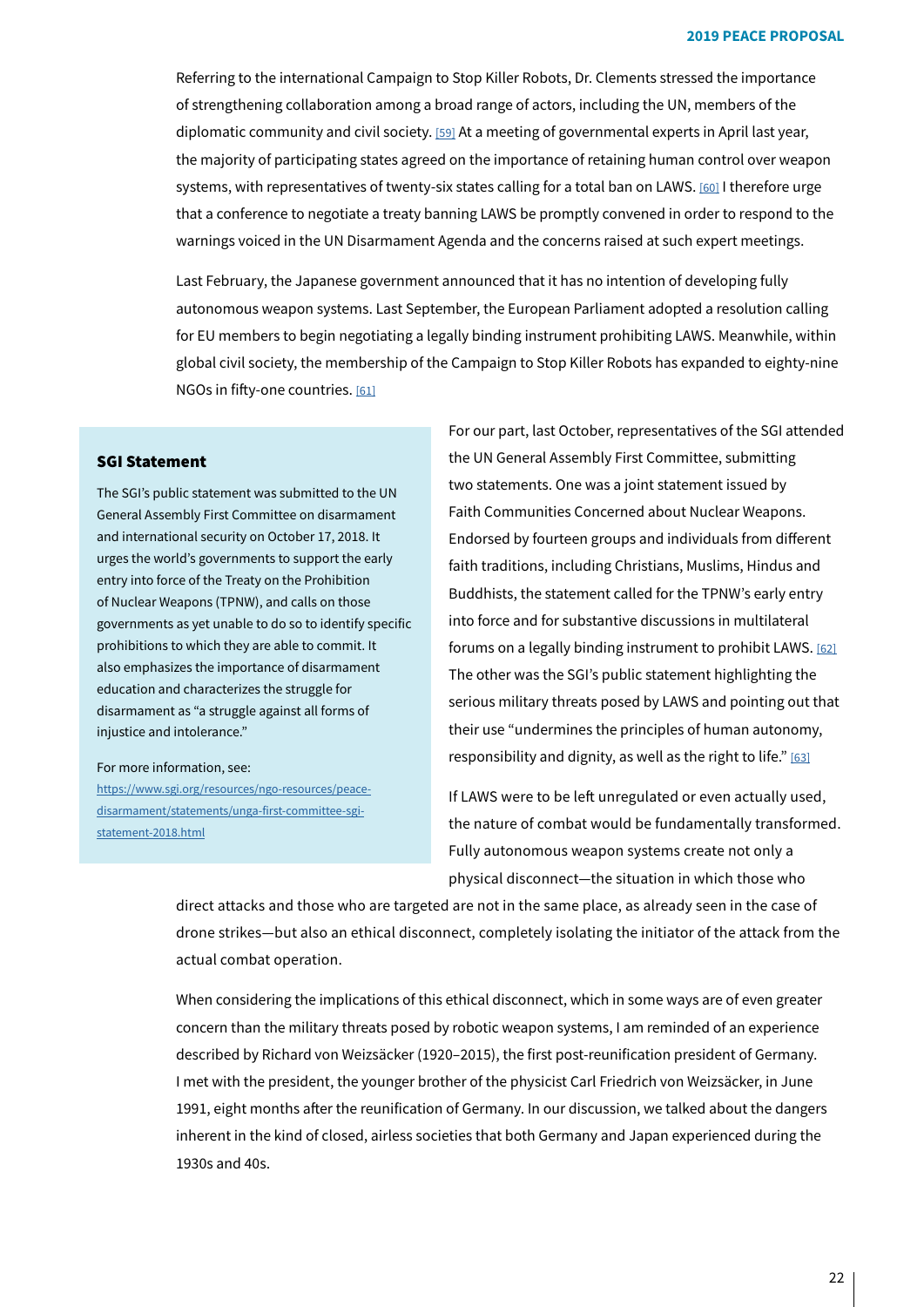In his memoirs, he shared the following episode. He first visited the Soviet Union as a West German parliamentarian, in 1973, paying a visit to a memorial cemetery in Leningrad (present-day Saint Petersburg) dedicated to the colossal number of Russians killed while the city was under siege by the German army during World War II. When asked to say a few words at a formal banquet that evening, President Weizsäcker confessed that he had in fact participated in the Siege of Leningrad as a young infantryman, to which the room fell silent. He told his audience that he and his fellow soldiers had been "fully aware of the suffering on all fronts but especially in this city. And now we are here to do our part to make certain that future generations will never have to repeat our experiences." [64] The silence gradually gave way to a feeling of human warmth.

<span id="page-22-0"></span>If fully autonomous weapon systems were to be used in actual combat, would it be possible for former enemies to experience the kind of encounter that President Weizsäcker describes? Would there be any room for deep remorse over one's actions, a poignant sense of powerlessness in the face of war or a personal resolution to dedicate oneself to peace for the sake of future generations?

I, too, visited that memorial cemetery in Leningrad in September 1974, the year after President Weizsäcker. As I placed flowers at the monument, I offered heartfelt prayers for the repose of the deceased and renewed my vow to work for peace. When I met with Soviet Premier Alexei Kosygin  $(1904-80)$  on the final day of my stay in the country, I mentioned my visit to the cemetery. The premier responded that he had been in the city at the time of the siege and fell silent as if recalling the horrors of that time. That moment initiated a candid and open-hearted exchange of views between us. I can still picture the earnest look on the premier's face as he related his conviction that we must first relinguish the very idea of war if we are to tackle the global challenges facing humankind. My own experience helped me grasp how uniquely valuable and important the interactions between President Weizsäcker and the Russian people must have been.

In his memoir, President Weizsäcker vividly describes his experience of war:

<span id="page-22-1"></span>Since all the men facing each other across the battle lines worried chiefly about their own survival, we can assume that our foes were not so different from ourselves... I remember a silent night march in long lines in which we suddenly sensed, coming in the other direction, an equally silent line. We could barely make each other out, and yet we realized abruptly that the others were Russian. Now the crucial point for both sides was to keep calm, so we felt our way past each other in silence and unscathed. We were supposed to kill each other, yet we would have preferred to embrace each other. [\[65\]](#page-30-19)

In a world of AI-controlled weapon systems, is there any chance that we would be able to "keep calm" in the face of the complicated feelings that cross the lines of friend and foe, sensing the weight of humanity bearing down upon us, and thus be able to hold off, even for a moment, the decision to ?attack

It is certainly important to discuss restrictions on LAWS in light of the imperatives of international humanitarian law—such principles as protecting civilians in times of conflict and prohibiting the use of weapons that cause unnecessary suffering to combatants as well as the obligation to determine whether the employment of a new weapon would violate any existing international law. But above and beyond that, we must not overlook the ethical disconnect inherent in LAWS, which contrasts so sharply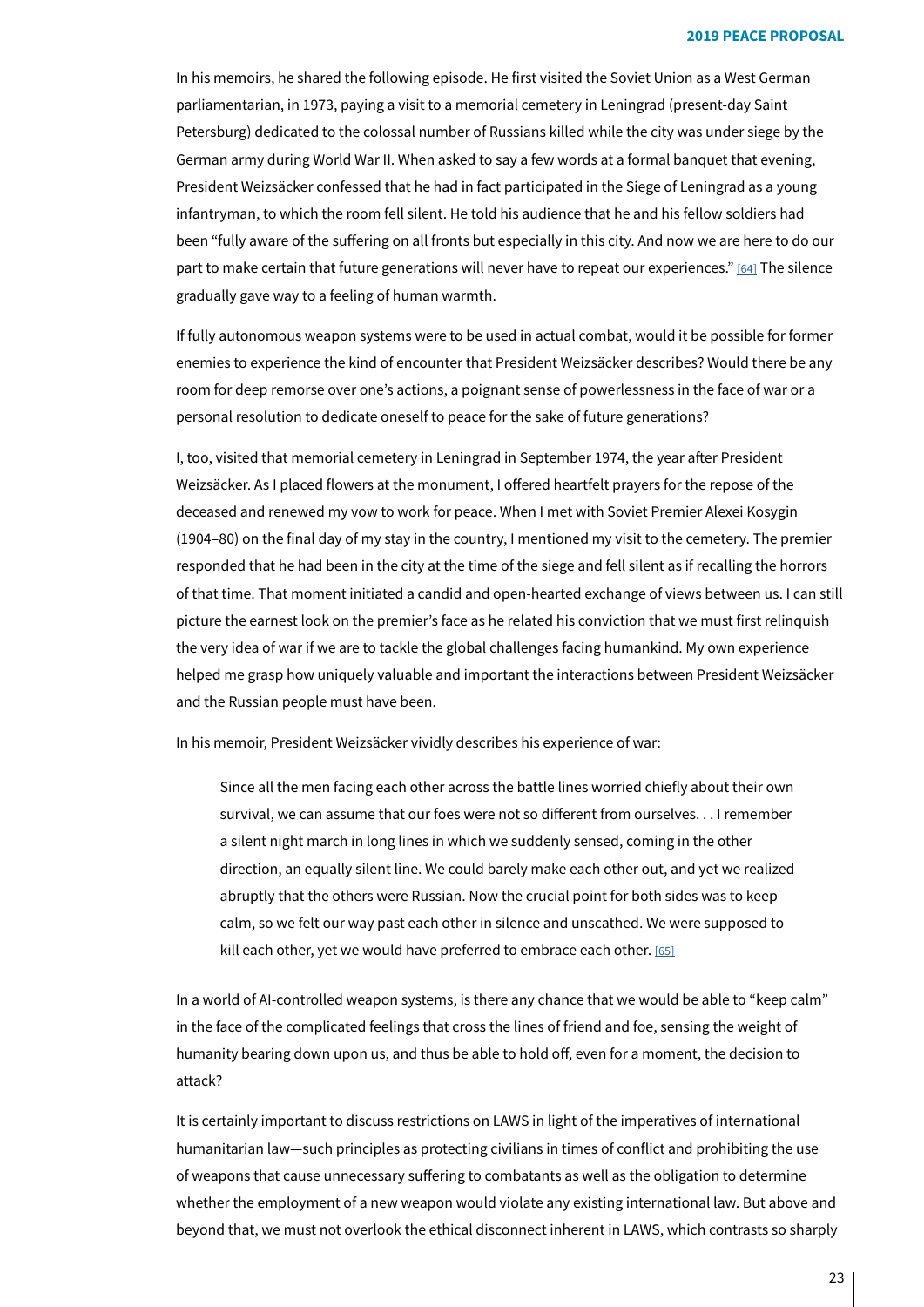with the kind of human connection described by President Weizsäcker in his recollections. Although different in nature from nuclear weapons, any use of fully autonomous robotic weapons would have irreversible consequences for both the country using them and the country they are used against.

I therefore strongly urge all parties—those states already calling for a ban on LAWS, countries such as Japan that have declared their intention not to develop such weapons and NGOs committed to the Stop Killer Robots campaign-to come together to work for the early adoption of a legally binding instrument comprehensively prohibiting the development and use of these systems.

## Strengthening UN initiatives on water resources management

Next, as my fourth proposal, I would like to offer some thoughts and perspectives regarding the UN's water-related SDGs. More specifically, I would like to make a number of proposals on the management of water resources.

<span id="page-23-1"></span><span id="page-23-0"></span>The SDGs call for achieving "universal and equitable access to safe and affordable drinking water for all." [66[\]](#page-30-20) It is estimated that around 2.1 billion people lack access to clean and safe water [[67](#page-30-21)] and that roughly 40 percent of people worldwide are affected by water scarcity. [68[\]](#page-30-22) Even as demand for water continues to increase due to factors such as population growth, economic development and changing consumption patterns, water quality is deteriorating as a result of the introduction of untreated wastewater in rivers in Asia, Africa and Latin America. Also, the water cycle is being disrupted by climate change, with dry regions becoming even drier and wet regions experiencing even more rain. [\[69\]](#page-30-23)

In response to this crisis, the UN General Assembly launched the Water Action Decade (the International Decade for Action, "Water for Sustainable Development" 2018-2028) last March. At the launch at UN Headquarters, General Assembly Vice President Mahmoud Saikal noted the unequal impacts of water scarcity:

<span id="page-23-2"></span>No one, working in this building, will go thirsty. None of us will wonder whether our next sip of water will make us ill. None of us will risk our dignity, or our safety, to meet our basic human needs. This, simply, is our reality. But, for too many people around the world, it is a different story. [\[70\]](#page-30-24)

More than 600 million people worldwide are said to be taking water from unprotected wells and from untreated surface water such as lakes, ponds, rivers and streams because they do not have access to safe sources of water in their immediate environment. [71[\]](#page-30-25) Large numbers of women and children are compelled to travel long distances to collect water, often having to endure long hours carrying heavy loads. Many people develop diseases as a result of consuming unhygienic water, leading to the deaths of great numbers of children each year. In this regard, providing access to safe water goes beyond issues such as poverty and income disparity. Ensuring that all people can live in dignity-no longer having to fear for their health or worry about the unnecessary burden of fetching their own water-is a core concern in the pursuit of basic human rights. It is often the case that people living in developed countries only come to realize how much they take adequate supplies of clean and safe drinking water for granted in times of natural disaster.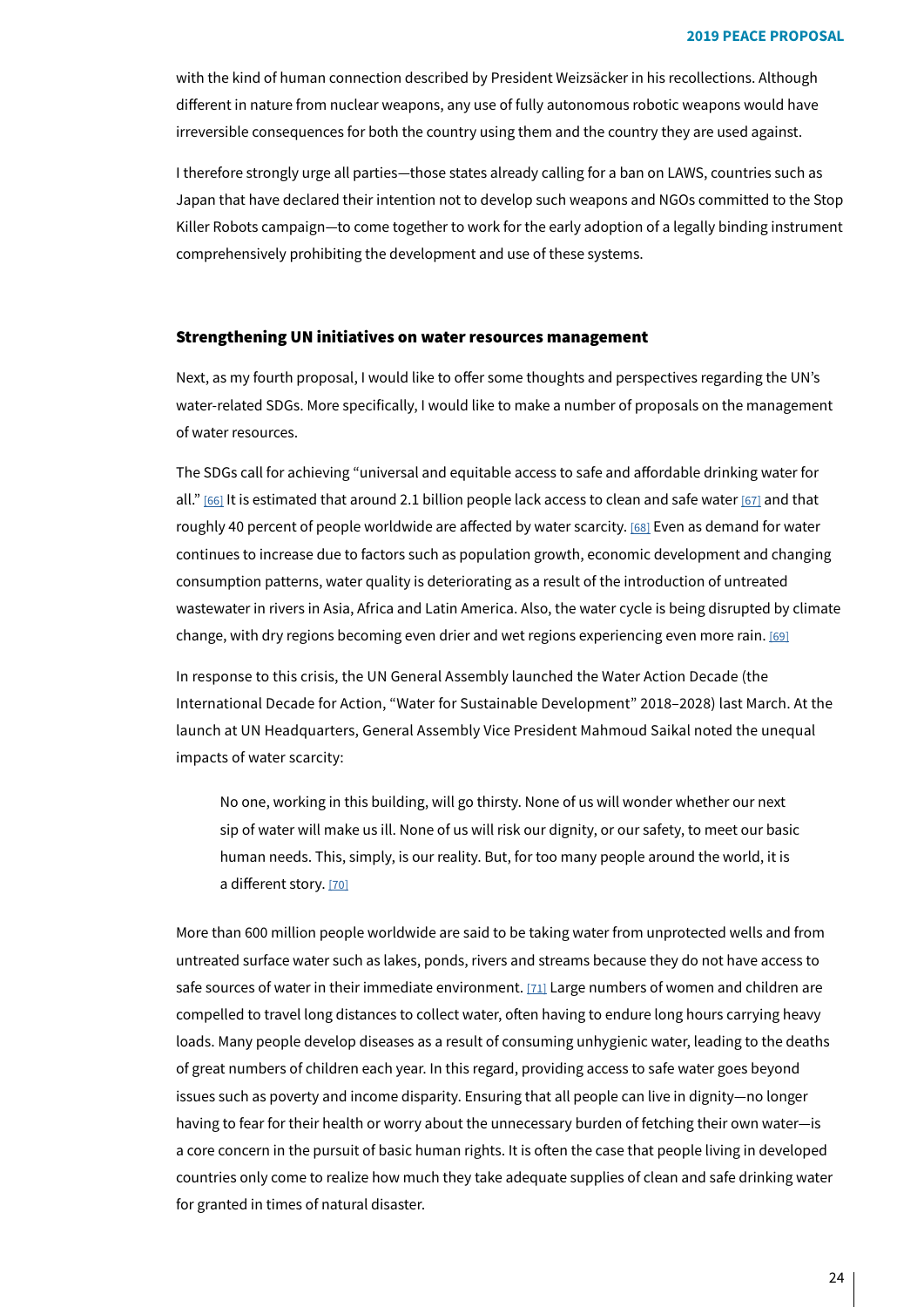The right of access to clean and safe water has been stipulated in international treaties such as the Convention on the Elimination of All Forms of Discrimination against Women (1979) and the Convention on the Rights of the Child (1989). Then, in 2010, the UN General Assembly recognized the "right to safe and clean drinking water and sanitation as a human right that is essential for the full enjoyment of life and all human rights,"  $[72]$  $[72]$  and this right has also been affirmed by resolutions adopted by the UN Human Rights Council.

In view of the above, I would like to suggest the creation of the post of special representative for water resources within the UN to coordinate global efforts to ensure access to safe water—a key goal of the SDGs and the basis for protecting the life, livelihood and dignity of all.

Although there is no existing UN entity dedicated exclusively to water issues, there are currently more than thirty international organizations involved in water and sanitation programs under the General would work together with the agencies coordinated by UN-Water to encourage member states coordination of UN-Water. A special representative for water resources appointed by the Secretaryto build partnerships for technology transfer through, for example, the sharing of best practices.

One approach would be for the special representative for water resources to bring together regular UN meetings on the Water Action Decade. The High-Level Panel on Water convened by the UN and the World Bank Group comprising eleven heads of state and government likewise recommended that this kind of conference be held either annually or biannually. [73[\]](#page-30-27) I believe it is essential that an approach grounded in the kind of people-centered multilateralism I discussed earlier be applied to water-related issues through, for example, the holding of such regular meetings.

Referring to his experience as prime minister of Portugal when it reached an agreement with Spain on a water resources convention and other examples of water cooperation like those between India and Pakistan and Bolivia and Peru, Secretary-General Guterres has stated that "water has historically proven to be a catalyst for cooperation not for conflict."  $[74]$  $[74]$  It is estimated that 286 transboundary river and lake basins and 592 transboundary aquifers exist today, [75[\]](#page-30-29) and approximately one-third of the former are covered by cooperative management frameworks between or among the concerned states. [76[\]](#page-30-30) Similar international water agreements could be negotiated in the remaining areas with the support of a special representative for water resources and the agencies coordinated by UN-Water to ensure sustainable water supply and improvement in water quality in transboundary river and lake basins.

In view of rising concerns about the future adequacy of fresh water supplies around the world, I urge Japan and other nations with abundant know-how and advanced technologies regarding water reuse and desalination to proactively contribute solutions. Japan has supported international efforts to tackle water and sanitation-related problems, in terms of both physical and intellectual infrastructure, by building facilities and training technicians, and has established itself as a key partner to many countries.

In addition, Japan has for many years been engaging in exchanging technology and information on water resources with South Korea and China, holding meetings with Korea since 1978 and with China since 1985. Last year, the three countries held the Third Ministerial Meeting on Water Resources, in which they each shared best practices and reaffirmed their commitment to promoting further exchange and cooperation toward achieving the water-related SDGs. I would like to see Japan apply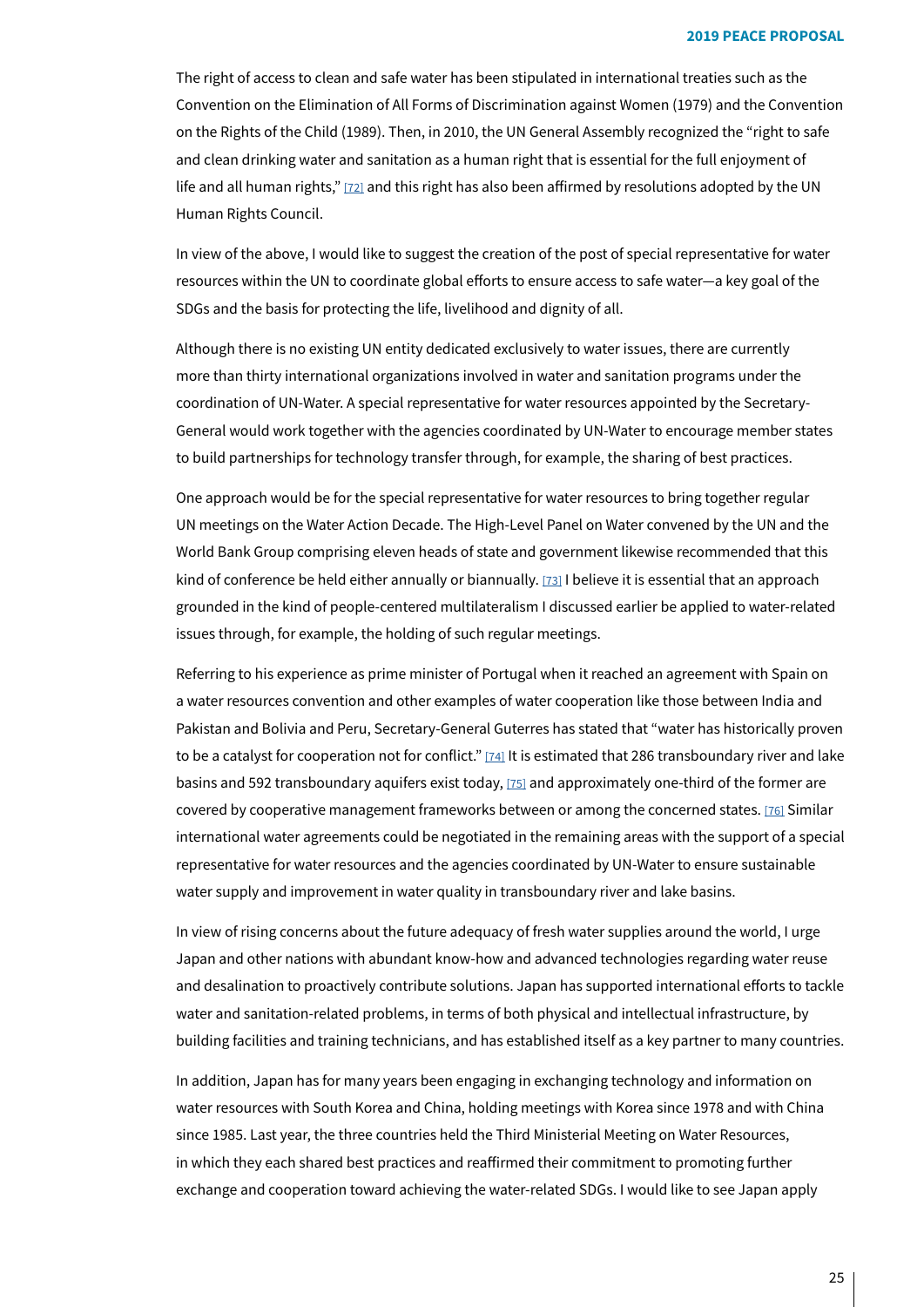its experience to the resolution of water-related problems in Northeast Asia and to regional confidence building. Also, I hope that China, Japan and Korea will work together to offer support to countries in the Middle East and Africa where there is growing demand for water reuse and desalination.

The Seventh Tokyo International Conference on African Development (TICAD VII) is slated to take place in Yokohama this August. At TICAD V in 2013, the Japanese government announced that it would continue to provide support for ensuring safe drinking water for approximately 10 million people as well as training 1,750 engineers. [77] At this year's conference, I hope Japan will follow up and strengthen its commitment on these initiatives and also draw up an overarching plan for water reuse and desalination projects in countries in Africa.

Although Japan is a country blessed with plentiful water resources, it is also highly exposed to a variety of natural disasters, ranking fifth among the most exposed countries worldwide, according to the WorldRiskReport 2018. [78[\]](#page-30-32) The need for safe water is felt most intensely in the wake of natural disasters and this alone should motivate Japan to exercise people-centered multilateral leadership in helping nations currently struggling to improve their citizens' access to safe water.

As a member of civil society, the SGI will support the Water Action Decade by holding an exhibition focusing on the everyday life and struggles of women impacted by water-related issues. It is estimated that women and girls in low-income countries spend approximately 40 billion hours collecting water every year. [79] These women and children are often exposed to violence along the arduous daily journey to collect water, and their health is harmed by the strain of the heavy load. When provided with access to safe water, more women can devote their time to other forms of work and more girls can attend school-leading to their overall empowerment. Through this exhibition, the SGI will look to cast light on the conditions of such women and girls and their efforts to overcome various water-related issues.

UN Women, an organization dedicated to gender equality and the empowerment of women, has profiled such experiences. One is that of a woman living in Tajikistan and her struggles to bring clean water to her village. After being widowed, she was left to raise her five children on her own, each day having to walk for many hours to collect water from the river. Long deprived of clean water, her fellow villagers had very little hope that things would ever change, but she and other women formed a group to take matters into their own hands. With the support of several NGOs and with the help of their fellow villagers, they were able to assemble 14 kilometers of water pipes and successfully bring clean water to the village, providing more than 3,000 people with safe drinking water. Speaking about their achievements, she says: "This was a small victory for us. We want to do more to improve our lives. We have plans to create a mini-farm and build small greenhouses. We are confident that we will succeed." [\[80\]](#page-30-34)

Nothing embodies progress toward achievement of the SDGs more powerfully than the smiles of hope and joy on the faces of these women.

At the launch of the Water Action Decade at UN Headquarters, thirteen-year-old Autumn Peltier spoke as a representative of civil society. "We all have a right to this water as we need it—not just rich people, all people," the indigenous water activist from Canada told leaders. "No child should grow up not

26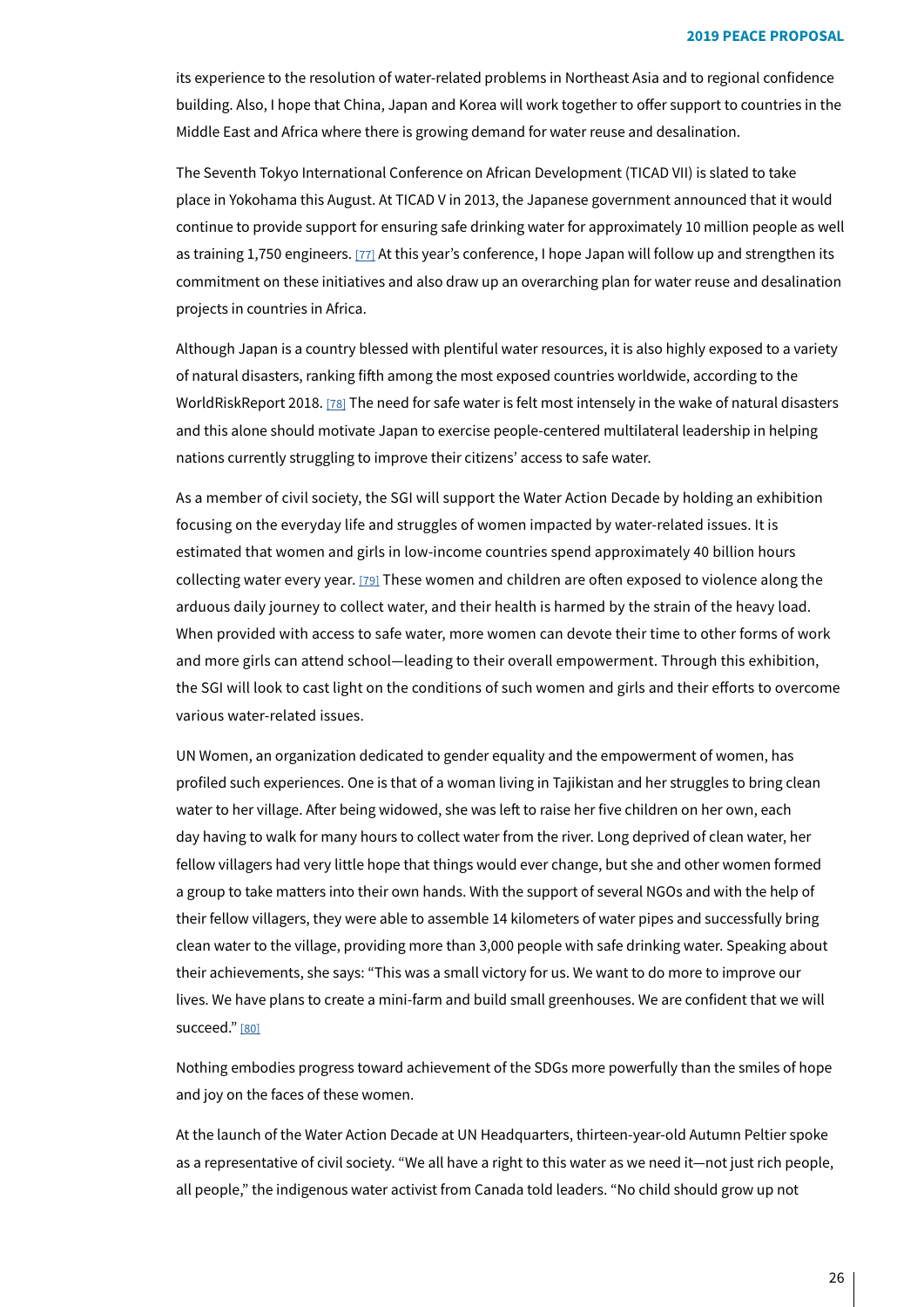knowing what clean water is or never know what running water is." [81] In closing, she issued this call: "Now is the time to warrior up and empower each other to stand for our planet." [\[82\]](#page-30-36)

Through this exhibition, the SGI will seek to inspire greater action within civil society on the issue of access to safe water in order to protect humankind and the planet.

#### Universities: Central hubs for promoting the SDGs

My fifth and final proposal is to strengthen momentum toward making the world's universities hubs for the realization of the SDGs. Launched in 2010, the United Nations Academic Impact (UNAI), an initiative that aligns institutions of higher education with the UN in supporting and contributing to the realization of its global agenda, currently links more than 1,300 institutions in approximately 140 countries. [83[\]](#page-30-37) In October last year, UNAI announced that it had designated seventeen universities as SDG Hubs modeling innovative engagement related to each of the seventeen SDGs.

One of them, the University of Pretoria in South Africa, has been chosen as the hub for Goal 2: Zero hunger. Within the university, there are research centers dedicated to tackling the food crisis and improving nutrition. It also collaborates with institutions across the continent and around the globe and for several years has sponsored conferences on international food security. It has also prioritized the integration of the SDGs into its curricula across all programs.

The Ahfad University for Women in Sudan has been chosen as the hub for Goal 5: Gender equality. Aiming to equip women with the skills needed to actively contribute to their communities and countries, the university offers four master's programs specializing in gender-related fields including gender and development and gender and peace studies.

De Montfort University in the UK has been designated as the hub for Goal 16: Peace, justice and strong institutions. As a leader in the UN campaign to promote the well-being of refugees and migrants, facilitating their coexistence with local populations, it is committed to providing educational opportunities for refugee youth. Advocating for the dignity of migrants and refugees, the university is also promoting an oral history project to archive refugee stories to be shared with the public.

Among Japanese universities, the Nagaoka University of Technology has been chosen as the hub for Goal 9: Industry, innovation and infrastructure. During their three-year term as SDG Hubs, the seventeen universities will take the lead in propelling efforts toward the realization of the SDGs in their respective commitment areas.

In the words of Ramu Damodaran, chief of UNAI, "Scholarship does good. Students deliver goods. Nowhere has this combination worked more effectively, indeed dramatically, than in university engagement with the SDGs." [84[\]](#page-30-38) I could not agree more—the potential residing within universities is truly limitless. Universities can serve as havens of hope and security in society and can make crucial contributions to the well-being of humanity as a whole. Based on this belief, I would like to call for the expansion of the network of universities committed to supporting the SDGs, building on the work of these seventeen hub universities.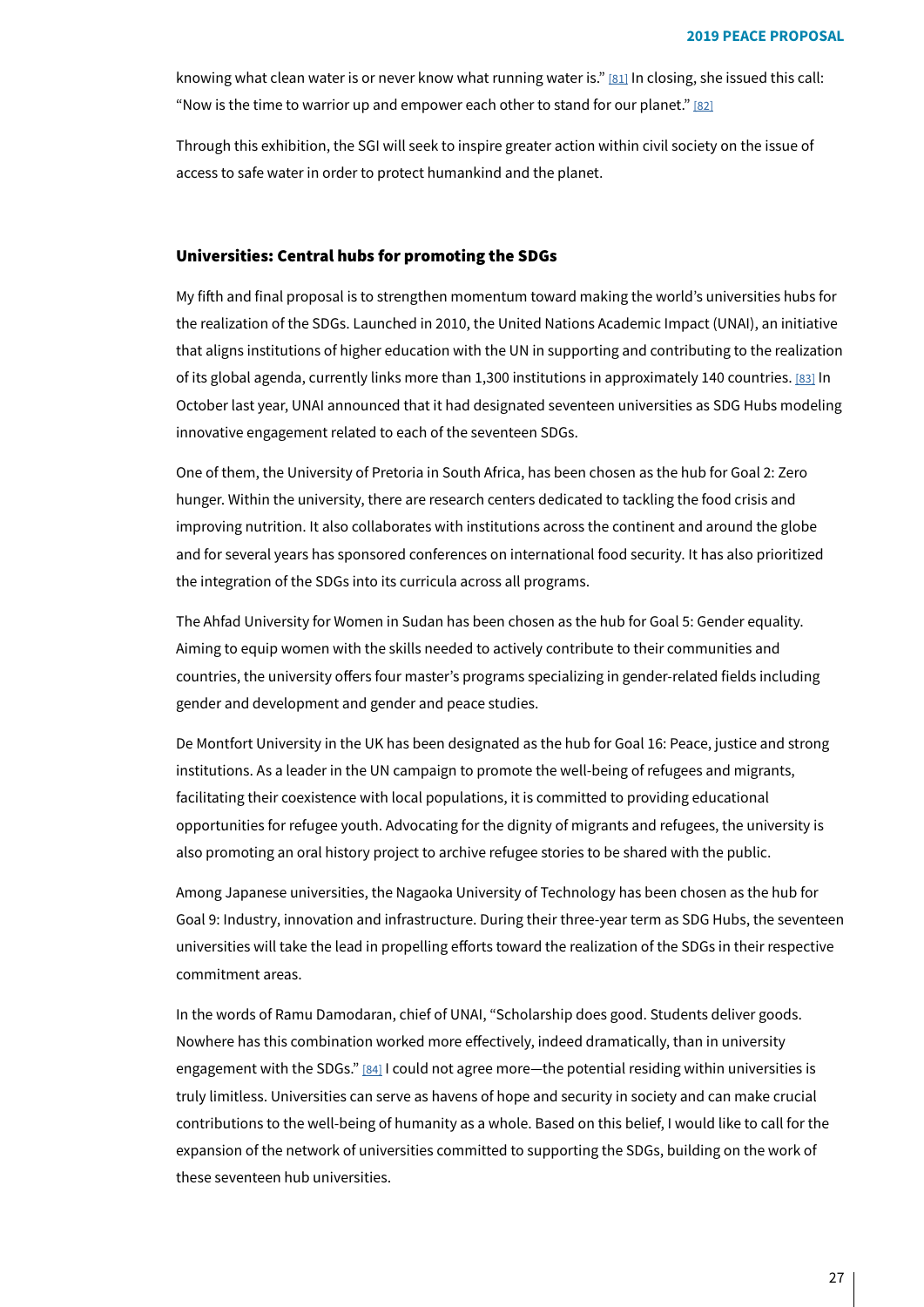One vehicle for realizing this might be for universities around the world, starting with the members of UNAI, to select the SDGs that are the particular focus of their efforts and actively work for their achievement. Aiming to promote cooperation among institutions that are working on the same goals and to broaden solidarity among students across the globe, I would like to propose the holding of a world conference of universities in support of the SDGs sometime next year, the seventy-fifth anniversary of the founding of the UN.

The UN's Youth2030 strategy calls on UN entities to amplify and reinforce the voices of young people at major summits such as the seventy-fifth anniversary events and to establish regular engagement between young people and the Secretary-General. In this context, a world conference of universities in support of the SDGs would bring together educators and students from around the globe, accelerating momentum toward their achievement. It could also provide the opportunity for a dialogue forum with the Secretary-General.

In my capacity as founder of Soka University, I have worked to promote academic exchanges and have conducted dialogues on the social mission of universities with the heads of academic institutions around the world.

Soka University has a long history of ties with the University of Buenos Aires, one the seventeen SDG Hubs. During my conversations with the university's long-serving rector, Oscar J. Shuberoff (1944-2010), I shared my belief that exchanges between universities would undoubtedly give birth to the creation of new wisdom and value. The process of dialogue and the cultivation of mutual understanding never fail to generate fresh energy and a more ideal path toward a better future for the world. He agreed and commented that the world's universities face common challenges and need to work together to find solutions. I was moved by his conviction that it is the duty of educators to reach out to those in greatest need.

As a UNAI member, Soka University is engaged in activities with a particular focus on five of the initiative's ten basic principles: encouraging global citizenship; advancing peace and conflict resolution; addressing issues of poverty; promoting sustainability; and promoting intercultural dialogue and understanding, and the "unlearning" of intolerance. [\[85\]](#page-30-39)

Soka University joined UNHCR's Refugee Higher Education Program when the SDGs were launched in 2016 and has accepted asylum seekers as students under this agreement. It also has ongoing exchange agreements with the UN Development Programme and the Food and Agriculture Organization. In terms of its curriculum, Soka University launched courses on education for global citizenship last year focusing on such SDG-related fields as peace, the environment, development and human rights. In addition, it is actively taking part in a number of research initiatives relating to the SDGs, including that of building societies based on regenerative sustainability.

Soka University of America (SUA) has also committed resources to programs focusing on global challenges. Part of the unique curriculum it offers is a Learning Cluster, an intensive research seminar where students form teams and explore specific themes of their own choosing, always with a field learning component. The university provides students with specific learning opportunities, including UN Study Tours. Since 2014, SUA has also been organizing an annual conference on building a culture of peace and nonviolence in observance of the International Day of Non-Violence.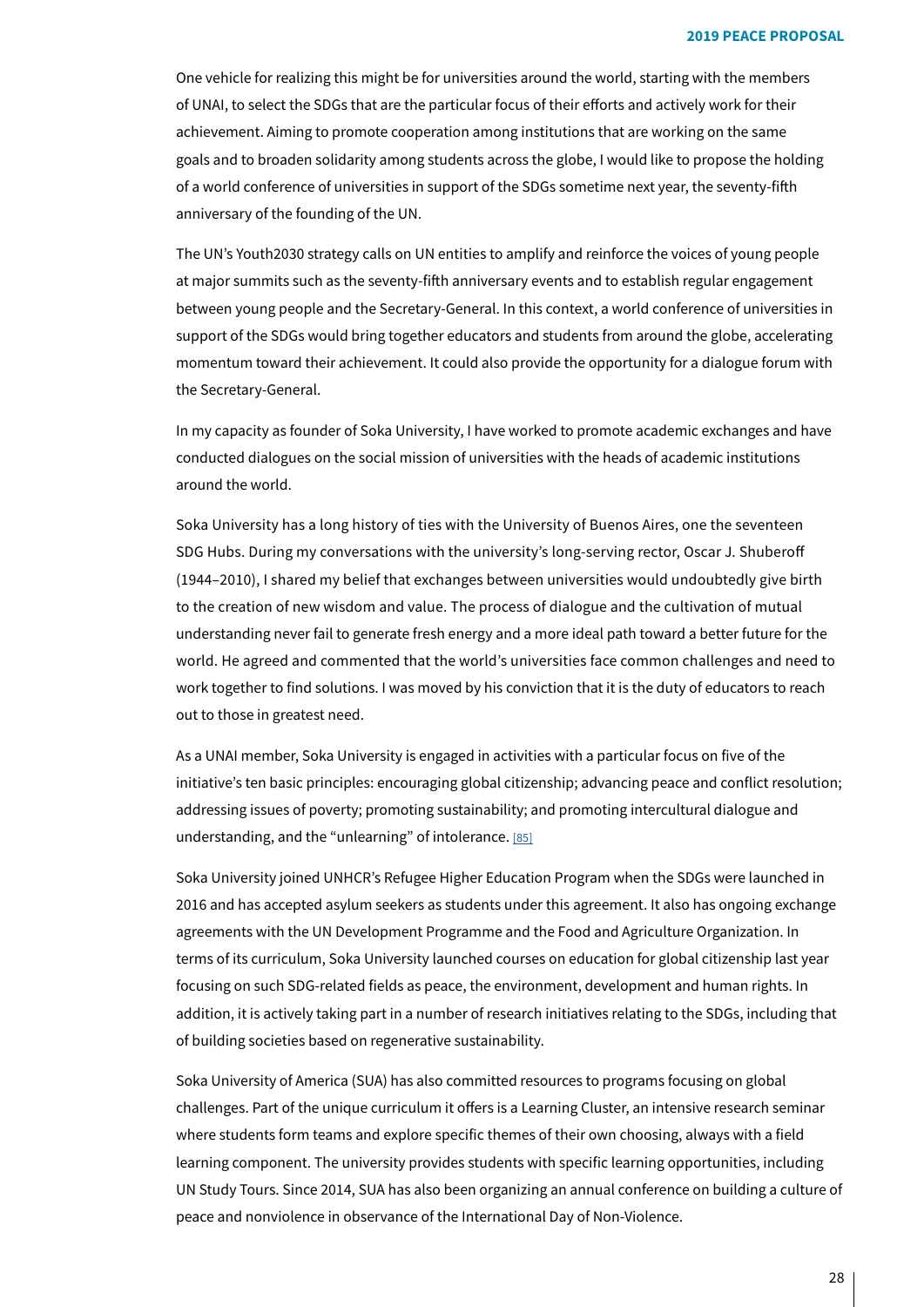In my 2006 proposal on UN reform, I called on the world's universities and institutions of higher learning to actively support the work of the UN as an integral part of their social mission. I described a future scenario in which individual students and universities connect with one another to form a web of networks supporting the UN that would eventually crisscross the entire globe. Indeed, just such a network has developed through the 1,300 universities participating in UNAI. The recent launch of the SDG Hubs provides a perfect opportunity to invite more universities into this network, allowing participants to share experiences and accumulated learning while coordinating their activities to build a global society in which no one is left behind.

The SGI will continue promoting the achievement of the SDGs through education for global citizenship, one of our core initiatives in support of the UN. We have organized exhibitions addressing various global issues, many of which have been hosted by universities around the world, including the University of Bergen in Norway, a UNAI SDG Hub. It has always been my conviction that universities are optimal venues for bringing together the wisdom to create solutions and find new approaches to problems. Young people, students in particular, are the primary agents who can unleash the kind of transformative energy our world requires.

Last June, when the joint appeal to youth which I wrote with Dr. Pérez Esquivel was launched at a press conference in Rome, the text was presented to two student representatives. A gathering to discuss the appeal was held the following day in the city's student quarter. The appeal stresses the importance of the empowerment of young people through education for global citizenship and proposes the following three focus areas for such efforts:

- 1. Promoting a common awareness of a universal sense of history in order to prevent the repetition of tragedies.
- 2. Promoting the understanding that Earth is our common home, where no one is to be excluded on the basis of difference.
- 3. Promoting the humane orientation of politics and economics, cultivating the wisdom needed to achieve a sustainable future. [\[86\]](#page-30-40)

Based on these three commitments, the SGI is determined to strengthen our collaboration with academic institutions around the world and consistently advance education for global citizenship through activities such as the holding of exhibitions to raise awareness about the SDGs.

The gathering of students in Rome happened to fall on June 6, the birth anniversary of the Soka Gakkai's founding president, Tsunesaburo Makiguchi. His educational philosophy provides the inspiration for the activities of the Soka Gakkai and the SGI. A central aspect of his thinking is expressed in the following statement:

Educational efforts built on a clear understanding and with a defined sense of purpose have the power to overcome the contradictions and doubts that plague humankind, and to bring about an enduring victory for humanity.  $[87]$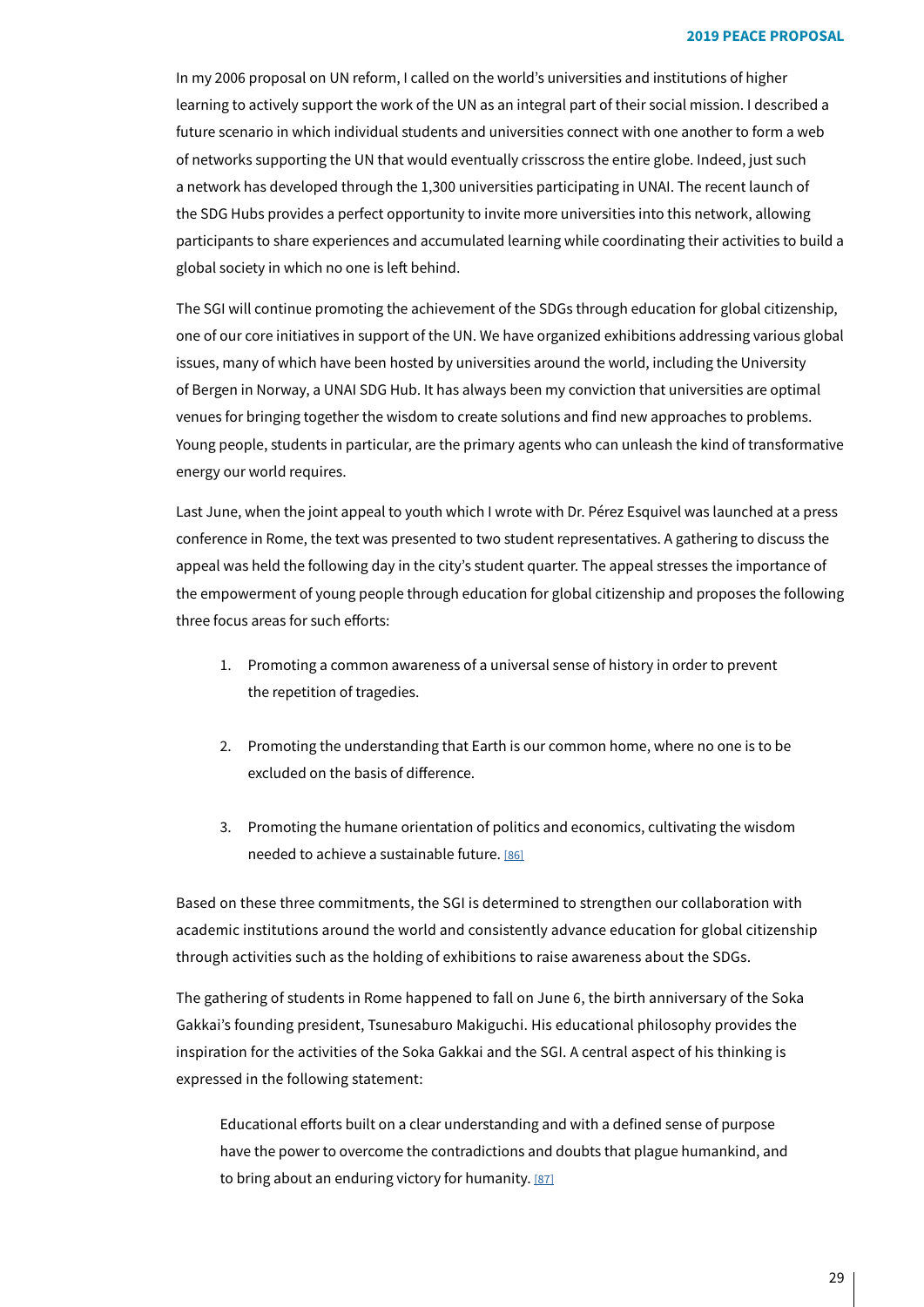Based on this unwavering confidence in the limitless potential of education and through our commitment to the empowerment of youth, the SGI will strive to build a sustainable and peaceful global society where all can manifest their inherent dignity.

## Notes

- [1[\]](#page-0-0) See WMO, "WMO Climate Statement."
- <span id="page-29-0"></span>[2[\]](#page-0-1) See UNHCR, "Global Trends," 2.
- <span id="page-29-1"></span>[3[\]](#page-0-2) See Guterres, "Securing Our Common Future," 4.
- <span id="page-29-2"></span> $[4]$  $[4]$  Ibid., ix.
- <span id="page-29-3"></span>[5[\]](#page-0-4) Guterres, "Remarks at the University of Geneva."
- <span id="page-29-4"></span>[6] Guterres, "Securing Our Common Future," vii.
- <span id="page-29-5"></span>[7] (trans. from) Weizsäcker, Bedingungen der Freiheit, 10.
- <span id="page-29-6"></span>[8] Weizsäcker, Major Texts on Politics and Peace Research, 112.
- <span id="page-29-7"></span>[9] Weizsäcker, Pioneer of Physics, 76.
- [10[\]](#page-2-0) (trans. from) Weizsäcker, Der ungesicherte Friede, 46.
- <span id="page-29-8"></span> $[11]$  $[11]$  Ibid., 49.
- <span id="page-29-9"></span> $[12]$  $[12]$  Ibid., 47.
- <span id="page-29-10"></span> $[13]$  $[13]$  Ibid., 36.
- <span id="page-29-11"></span> $[14]$  $[14]$  Ibid., 51.
- [15[\]](#page-2-5) University of Göttingen, "The Manifesto."

<span id="page-29-12"></span> $[16]$  $[16]$  Ibid.

- [17[\]](#page-2-7) Toda, "Declaration."
- [18[\]](#page-3-0) See Ikeda, "Kataku."
- [19[\]](#page-3-1) See Guterres, "Securing Our Common Future," x-xi.
- [20[\]](#page-3-2) See Ñāṇamoli, The Middle Length Discourses, 710-12, 714.
- [21[\]](#page-5-0) ICRC, "Resolutions of the Diplomatic Conference."
- <span id="page-29-13"></span>[22[\]](#page-5-1) Pictet, Development and Principles, 1.
- <span id="page-29-14"></span>[23[\]](#page-6-0) As of January 1, 2019, renamed Department of Global Communications.
- <span id="page-29-15"></span>[24[\]](#page-6-1) See IFRC, "World Disasters Report," 168.
- <span id="page-29-16"></span>[25[\]](#page-6-2) See FAO et al., "The State of Food Security," v.
- <span id="page-29-17"></span>[26[\]](#page-6-3) Van Ginkel, "Knowing Risk," 5.
- <span id="page-29-18"></span>[27[\]](#page-7-0) Van Ginkel, "Enhancement of Human Dignity," 36.
- <span id="page-29-19"></span>[28[\]](#page-7-1) See UNHCR, "Global Focus: Uganda."
- <span id="page-29-20"></span>[29[\]](#page-7-2) See UNHCR, "Saplings Take Root."
- <span id="page-29-21"></span>[30[\]](#page-7-3) Maathai, Unbowed, 293.
- <span id="page-29-22"></span>[31[\]](#page-8-0) See UNHCR, "Global Trends," 13.
- <span id="page-29-23"></span>[32[\]](#page-8-1) See Woodward, trans., The Book of the Gradual Sayings, 128.
- <span id="page-29-24"></span>[33[\]](#page-8-2) (trans. from) Nakamura, Gotama Budda 1, 156.
- <span id="page-29-25"></span>[34[\]](#page-9-0) See Shih, trans., The Sutra on Upāsaka Precepts, 133-34.
- <span id="page-29-26"></span>[35[\]](#page-9-1) UN, "People-Centered Multilateralism."
- <span id="page-29-27"></span>[36[\]](#page-10-0) See UNEP, "World Overwhelmingly Commits."
- <span id="page-29-28"></span>[37[\]](#page-10-1) (trans. from) Makiguchi, Makiquchi Tsunesaburo zenshu, 2:399.
- <span id="page-29-29"></span>[38[\]](#page-11-0) Guterres, "Remarks at the University of Geneva."
- <span id="page-29-30"></span>[39[\]](#page-11-1) (trans. from) Weizsäcker, Der ungesicherte Friede, 34-35.
- <span id="page-29-31"></span>[40[\]](#page-12-0) Nichiren, The Writings of Nichiren Daishonin, 1:15.
- <span id="page-29-32"></span>[41[\]](#page-12-1) See Jaspers, Socrates, Buddha, Confucius, Jesus, 28.
- <span id="page-29-33"></span>[42[\]](#page-12-2) See Jaspers, Philosophy, 179.
- <span id="page-29-34"></span>[43[\]](#page-13-0) Ibid., 211.
- <span id="page-29-35"></span>[44[\]](#page-13-1) Ikeda and Esquivel, "To the Youth of the World."
- <span id="page-29-36"></span>[45[\]](#page-14-0) UN Security Council, "Resolution 2250."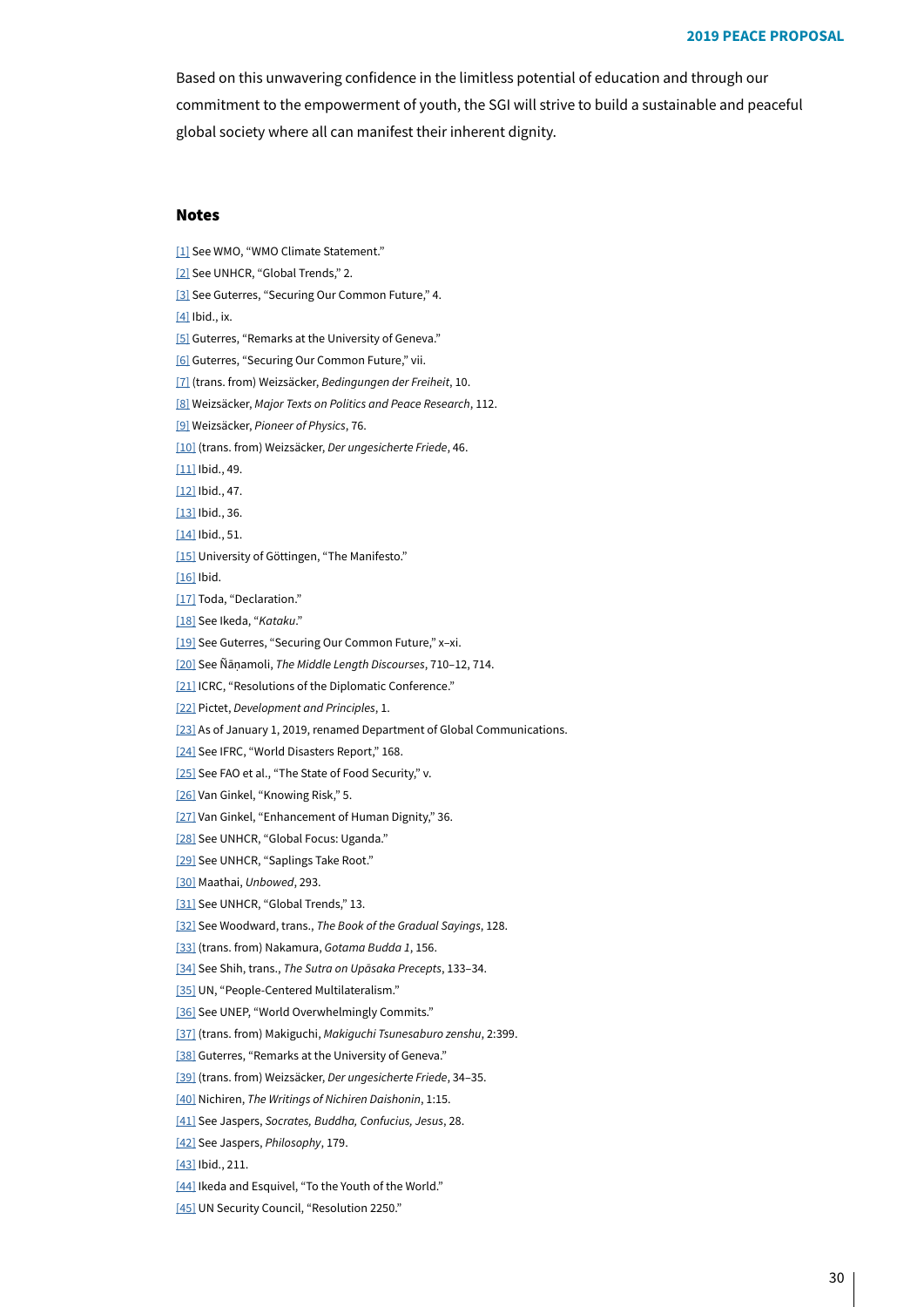<span id="page-30-0"></span>[46[\]](#page-14-1) SGI, "The Role of Youth in Nuclear Disarmament," 17.

<span id="page-30-1"></span>[47[\]](#page-14-2) See Norwegian People's Aid, "Nuclear Weapons Ban Monitor 2018," 6.

<span id="page-30-2"></span>[48[\]](#page-15-0) See MOFA, "Ninth Ministerial Meeting."

<span id="page-30-3"></span>[49[\]](#page-16-0) MOFA, "Building Bridges to Effective Nuclear Disarmament," 1.

<span id="page-30-4"></span>[50[\]](#page-16-1) See Mayors for Peace, "Member Cities."

<span id="page-30-5"></span>[51[\]](#page-17-0) See SIPRI, "Modernization of Nuclear Weapons Continues."

<span id="page-30-6"></span>[52[\]](#page-17-1) Weizsäcker, Major Texts on Politics and Peace Research, 59.

<span id="page-30-7"></span>[53[\]](#page-17-2) UNODA, "1995 Review and Extension Conference," 9.

<span id="page-30-8"></span>[54[\]](#page-18-0) Embassy of Sweden, "Preparatory Committee for the 2020 NPT Review Conference."

<span id="page-30-9"></span>[55[\]](#page-18-1) UN General Assembly, "Treaty on the Non-Proliferation of Nuclear Weapons," 5.

<span id="page-30-10"></span>[56[\]](#page-18-2) Weizsäcker, Major Texts on Politics and Peace Research, 60-61.

<span id="page-30-11"></span>[57[\]](#page-19-0) UN General Assembly, "Verbatim Record of the 14th Meeting," 39-40.

<span id="page-30-12"></span>[58[\]](#page-20-0) Guterres, "Securing Our Common Future," 55.

<span id="page-30-13"></span>[59[\]](#page-21-0) Ikeda and Clements, *Toward a Century of Peace*, 141.

<span id="page-30-14"></span>[60[\]](#page-21-1) See Amnesty International, "UN: Decisive Action Needed."

<span id="page-30-15"></span>[61[\]](#page-21-2) See Campaign to Stop Killer Robots, "Membership."

<span id="page-30-16"></span>[62[\]](#page-21-3) Faith Communities Concerned about Nuclear Weapons, "Public Statement."

<span id="page-30-17"></span>[63[\]](#page-21-4) SGI, "Statement to 2018 UN General Assembly."

<span id="page-30-18"></span>[64[\]](#page-22-0) Weizsäcker, From Weimar to the Wall, 190-91.

<span id="page-30-19"></span>[65[\]](#page-22-1) Ibid., 65.

<span id="page-30-20"></span>[66[\]](#page-23-0) UN General Assembly, "Transforming Our World," 18.

<span id="page-30-21"></span>[67[\]](#page-23-1) See WHO and UNICEF, "Progress on Drinking Water," 24.

<span id="page-30-22"></span>[68[\]](#page-23-2) See WHO, "10 Facts on Climate Change and Health."

<span id="page-30-23"></span>[69] See UNESCO, "Nature-Based Solutions for Water," 3.

<span id="page-30-24"></span>[70] Ministry of Foreign and European Affairs of the Slovak Republic, "Statement Delivered by H.E. Mr. Mahmoud Saikal."

<span id="page-30-25"></span>[71] See WHO, "Drinking-water."

<span id="page-30-26"></span>[72] UN General Assembly, "The Human Right to Water and Sanitation," 2.

<span id="page-30-27"></span>[73] See High-Level Panel on Water, "Making Every Drop Count," 31.

<span id="page-30-28"></span>[74] Guterres, "Remarks at Launch of International Decade for Action."

<span id="page-30-29"></span>[75] See UN, "The Sustainable Development Goals Report 2018," 20.

<span id="page-30-30"></span>[76] See UN-Water, "Transboundary Waters," 2.

<span id="page-30-31"></span>[77] See MOFA, "Japan's Official Development Assistance White Paper 2013," 49.

<span id="page-30-32"></span>[78] See "WorldRiskReport 2018," 48.

<span id="page-30-33"></span>[79] See Guterres, "Remarks at Launch of International Decade for Action."

<span id="page-30-34"></span>[80] UN Women, "From Where I Stand."

<span id="page-30-35"></span>[81] CBC News, "Canadian Teen Tells UN 'Warrior Up' to Protect Water."

<span id="page-30-36"></span>[82] IWDA, "Indigenous Canadians Speak for Water on World Water Day 2018."

<span id="page-30-37"></span>[83] See UNAI, "Connecting Universities and Colleges."

<span id="page-30-38"></span>[84] IDN-InDepthNews, "UN Announces 'SDG Hubs' Connecting Universities with 2030 Global Agenda."

<span id="page-30-39"></span>[85] See UNAI, "Principles."

<span id="page-30-40"></span>[86] Ikeda and Esquivel. "To the Youth of the World."

[87] (trans. from) Makiguchi, Makiguchi Tsunesaburo zenshu, 8:365.

## **List of Works Cited**

Amnesty International. 2018. "UN: Decisive Action Needed to Ban Killer Robots: Before It's too Late." August 27. https://www. amnesty.org/en/latest/news/2018/08/un-decisive-action-needed-to-ban-killer-robots-before-its-too-late/(accessed January 26, 2019).

Campaignto Stop Killer Robots. 2019. "Membership." https://www.stopkillerrobots.org/about/ (accessed January 26, 2019).

CBC News. 2018. "Canadian Teen Tells UN 'Warrior Up' to Protect Water." March 23. <u>https://www.cbc.ca/news/canada/autumn-</u><br>1.4584871 (accessed January 26, 2019). peltier-un-water-activist-united-nations-1.4584871 (accessed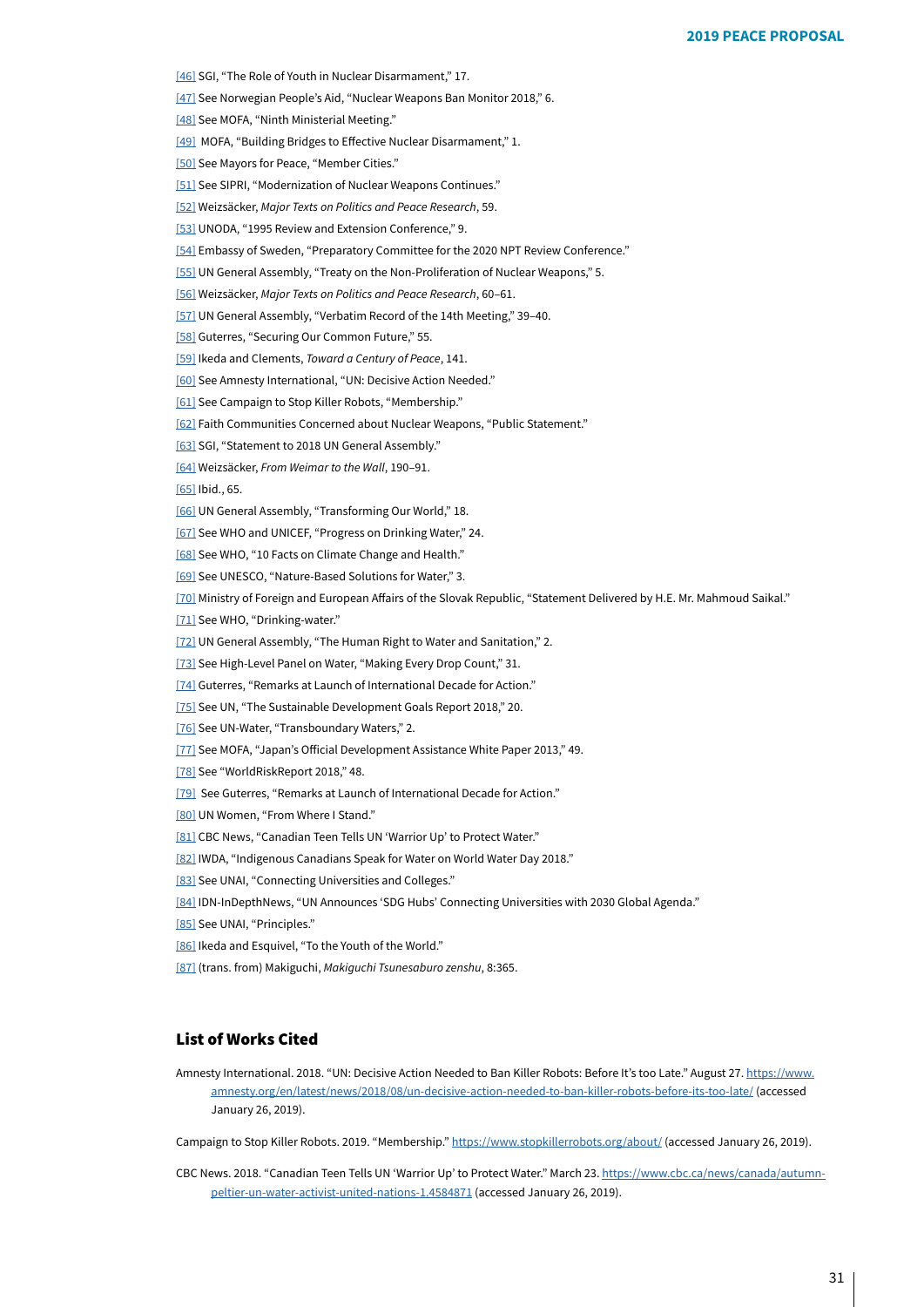- Embassy of Sweden. 2018. "Preparatory Committee for the 2020 NPT Review Conference General Statement by the Nordic the-2020-npt-review-conference---general-statement-by-the-nordic-countries/(accessed January 4, 2019). Countries." April 22. https://www.swedenabroad.se/en/embassies/un-geneva/current/news/preparatory-committee-for-
- Faith Communities Concerned about Nuclear Weapons. 2018. "Public Statement Submitted to the 2018 UN General Assembly First Committee."October. https://www.paxchristi.net/sites/default/files/statement.pdf (accessed January 26, 2019).
- FAO (Food and Agriculture Organization of the United Nations), IFAD, UNICEF, WFP and WHO. 2018. "The State of Food Security and Nutrition in the World: Building Climate Resilience for Food Security and Nutrition." http://www.fao.org/3/19553EN/ i9553en.pdf (accessed January 26, 2019).
- Guterres, António. 2018. "Remarks at Launch of International Decade for Action 'Water for Sustainable Development' 2018-2028." https://www.un.org/sg/en/content/sg/speeches/2018-03-22/decade-action-water-sustainable-development-remarks (accessed January 26, 2019).
- -. 2018. "Remarks at the University of Geneva on the Launch of the Disarmament Agenda." May 24. https://www.un.org/sg/ en/content/sg/speeches/2018-05-24/launch-disarmament-agenda-remarks(accessed January 26, 2019).
- -. 2018. "Securing Our Common Future: An Agenda for Disarmament." https://front.un-arm.org/documents/ SG+disarmament+agenda\_1.pdf (accessed January 26, 2019).
- High-Level Panel on Water. 2018. "Making Every Drop Count: An Agenda for Water Action." Outcome document. March 14. http:// pubdocs.worldbank.org/en/623971522268005372/17825HLPW-Outcome.pdf (accessed January 26, 2019).
- ICRC (International Committee of the Red Cross). 1949. "Resolutions of the Diplomatic Conference." August 12. https://ihl-databases.icrc.org/applic/ihl/ihl.nsf/Article. .(2019)xsp?action=openDocument&documentId=374AAF76BE9B084DC12563CD0051C936 (accessed January 26, 2019)
- IDN-InDepthNews. 2018. "UN Announces 'SDG Hubs' Connecting Universities with 2030 Global Agenda." October 29. https://www. indepthnews.net/index.php/global-governance/united-nations/2245-un-announces-sdg-hubs-connecting-universities-<br><u>with-2030-globa%E2%80%A6</u>(**accessed January 26, 2019**).
- IFRC (International Federation of Red Cross and Red Crescent Societies). 2018. "World Disasters Report." https://media.ifrc.org/ ifrc/wp-content/uploads/sites/5/2018/10/B-WDR-2018-EN-LR.pdf(accessed January 26, 2019).
- Ikeda, Daisaku. 1958. "Kataku wo izuru michi" [A Way Out of the Burning House]. September 26. Seikyo Shimbun.
- --, and Kevin P. Clements. 2019. Toward a Century of Peace: A Dialogue on the Role of Civil Society in Peacebuilding. London and New York: Routledge.
- --, and Adolfo Pérez Esquivel. 2018. "To the Youth of the World: An Appeal for Resilience and Hope." Joint Appeal. June 5. https://www.daisakuikeda.org/sub/resources/works/lect/20180605-esquivel-ikeda-jt-appeal.html (accessed January 26, 2019).
- IWDA (International Water Decade Alliance). 2018. "Indigenous Canadians Speak for Water on World Water Day 2018." June 18. https://iwda.ca/indigenous-canadians-speak-for-water-on-world-water-day-2018/(accessed January 26, 2019).
- Jaspers, Karl. 1962. Socrates, Buddha, Confucius, Jesus: The Paradigmatic Individuals. Trans. by Ralph Manheim. San Diego, New York and London: Harcourt Brace & Co.
- $-$ . 1970. Philosophy Volume 2. Trans. by E. B. Ashton. Chicago and London: The University of Chicago Press.
- Maathai, Wangari. 2006. Unbowed: A Memoir. New York: Anchor Books.
- Makiguchi, Tsunesaburo. 1981-97. Makiguchi Tsunesaburo zenshu [The Complete Works of Tsunesaburo Makiguchi]. 10 vols. Tokyo: Daisanbunmei-sha.
- Mayors for Peace. 2019. "Member Cities." http://www.mayorsforpeace.org/english/ (accessed January 26, 2019).
- Ministry of Foreign and European Affairs of the Slovak Republic. 2018. "Statement Delivered by H.E. Mr. Mahmoud Saikal, Permanent Representative of the Islamic Republic of Afghanistan to the United Nations and Vice President of the General Assembly, on behalf of H.E. Mr. Miroslav Lajčák, President of the 72nd Session of the UN General Assembly, at Opening of the Launch Event of the International Decade for Action: Water for Sustainable Development, 2018-2028." March 22. https://www.mzv.sk/documents/10182/3402407/180322+Launch+Event+of+the+International+Decade+for+Action+-+Wate r+for+Sustainable+Development.pdf(accessed January 26, 2019).
- MOFA(Ministry of Foreign Affairs). 2013. "Japan's Official Development Assistance White Paper 2013." https://www.mofa.go.jp/ policy/oda/white/2013/pdfs/all.pdf(accessed January 26, 2019).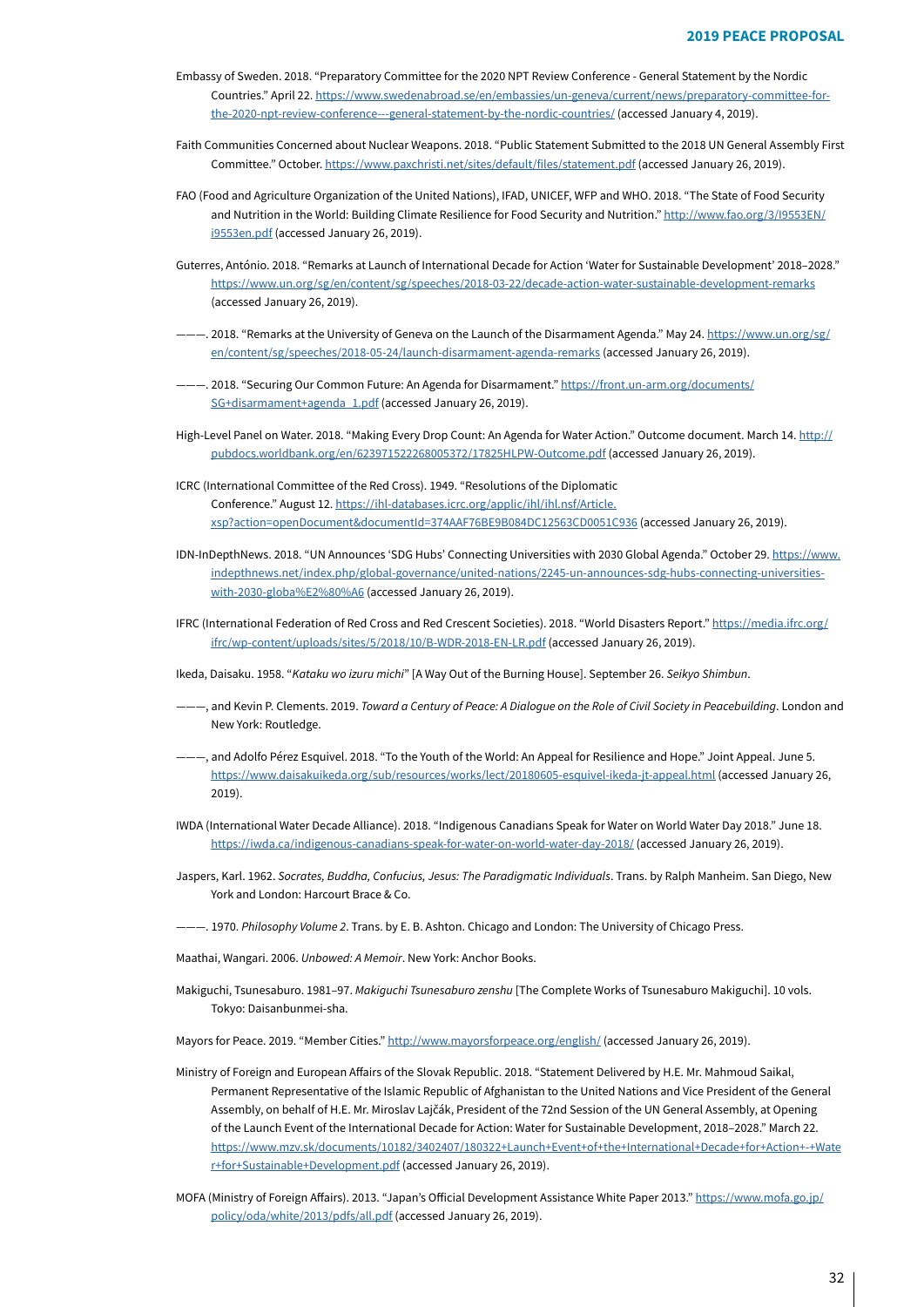- <sup>277</sup>. 2018. "Ninth Ministerial Meeting of the Friends of the Comprehensive Nuclear Test Ban Treaty (CTBT)." September 27. https://www.mofa.go.jp/dns/ac\_d/page4e\_000912.html(accessed January 26, 2019).
- $---$ . 2018. "Building Bridges to Effective Nuclear Disarmament: Recommendations for the 2020 Review Process for the Treaty onthe Non-Proliferation of Nuclear Weapons (NPT)." https://www.mofa.go.jp/files/000349264.pdf (accessed January 26, .(2019

Nakamura, Hajime. 1992. Gotama Budda 1 [Gautama Buddha Vol. 1]. Tokyo: Shunjusha.

- Ñānamoli. Bhikkhu, trans. 1995. The Middle Length Discourses of the Buddha: A New Translation of the Majihima Nikāya, Ed. by Bhikkhu Bodhi. Kandy: Buddhist Publication Society.
- Nichiren. 1999-2006. The Writings of Nichiren Daishonin. 2 vols. Ed. and trans. by The Gosho Translation Committee. Tokyo: Soka .Gakkai
- Norwegian People's Aid. 2018. "Nuclear Weapons Ban Monitor 2018." October. http://www.icanw.org/wp-content/ uploads/2018/10/Nuclear-Weapons-Ban-Monitor\_WEB\_NEW.pdf (accessed January 26, 2019).
- Pictet, Jean. 1985. Development and Principles of International Humanitarian Law. Dordrecht, Boston and Lancaster: Martinus Nijhoff Publishers.
- SGI (Soka Gakkai International). 2017. "The Role of Youth in Nuclear Disarmament: Examining the Project, 'The People's Decade content/uploads/2018/01/Youth-and-Nuclear-Disarmament-SGI-Thematic-Paper-final.pdf (accessed January 26, 2019). for Nuclear Abolition". Thematic Paper for the Progress Study on Youth, Peace and Security. https://www.sgi-ouna.org/wp-
- ———. 2018. "Statement to 2018 UN General Assembly First Committee." <u>https://www.sgi.org/resources/ngo-resources/peace-</u><br>disarmament/statements/unga-first-committee-sgi-statement-2018.html (accessed January 26, 2019).
- Shih, Heng-ching, trans. 1994. The Sutra on Upāsaka Precepts. California: Numata Center for Buddhist Translation and Research.
- SIPRI (Stockholm International Peace Research Institute). 2018. "Modernization of Nuclear Weapons Continues; Number of Peacekeepers Declines: New SIPRI Yearbook Out Now." June 18. https://www.sipri.org/media/press-release/2018/ modernization-nuclear-weapons-continues-number-peacekeepers-declines-new-sipri-yearbook-out-now (accessed January 26, 2019).
- Toda, Josei. 1957. "Declaration Calling for the Abolition of Nuclear Weapons." https://www.joseitoda.org/vision/declaration/ (accessed January 26, 2019).
- UN (United Nations). 2018. "The Sustainable Development Goals Report 2018." https://unstats.un.org/sdgs/files/report/2018/The SustainableDevelopmentGoalsReport2018-EN.pdf(accessed January 26, 2019).
- ---. 2018. "People-Centered Multilateralism: A Call to Action." 67th United Nations DPI/NGO Conference, August 22-23. Outcomedocument. https://outreach.un.org/ngorelations/content/outcome-document (accessed January 26, 2019).
- -. GA (General Assembly). 1968. "Treaty on the Non-Proliferation of Nuclear Weapons." A/RES/2373(XXII). Adopted by the General Assembly. June 12. http://www.un.org/ga/search/view\_doc.asp?symbol=a/res/2373(xxii[\)](http://www.un.org/ga/search/view_doc.asp?symbol=a/res/2373(xxii)) (accessed January 26, 2019).
- -. 1978. "Verbatim Record of the 14th Meeting." Ad Hoc Committee of the Tenth Special Session. June 26. New York: United Nations Department for Disarmament Affairs Reference Library.
- -. ———. 2010. "The Human Right to Water and Sanitation." A/RES/64/292. Adopted by the General Assembly. July 28. http:// www.un.org/ga/search/view\_doc.asp?symbol=A/RES/64/292 (accessed January 26, 2019).
- -. 2015. "Transforming Our World: The 2030 Agenda for Sustainable Development." A/RES/70/1. Adopted by the General Assembly. September 25. https://www.unfpa.org/sites/default/files/resource-pdf/Resolution\_A\_RES\_70\_1\_EN.pdf (accessed January 26, 2019).
- ...<br>-.. News Centre. 2018. "Youth2030: UN Chief Launches Bold New Strategy for Young People 'to Lead'." September 24. https:// news.un.org/en/story/2018/09/1020302 (accessed January 26, 2019).
- ———. Security Council. 2015. "Resolution 2250." S/RES/2250. Adopted by the Security Council. December 9. <u>http://unoy.org/wp-</u><br><u>content/uploads/SCR-2250.pdf</u> (accessed January 26, 2019).
- UNAI(United Nations Academic Impact). [2010]. "Principles." https://academicimpact.un.org/content/principles (accessed January 26, 2019).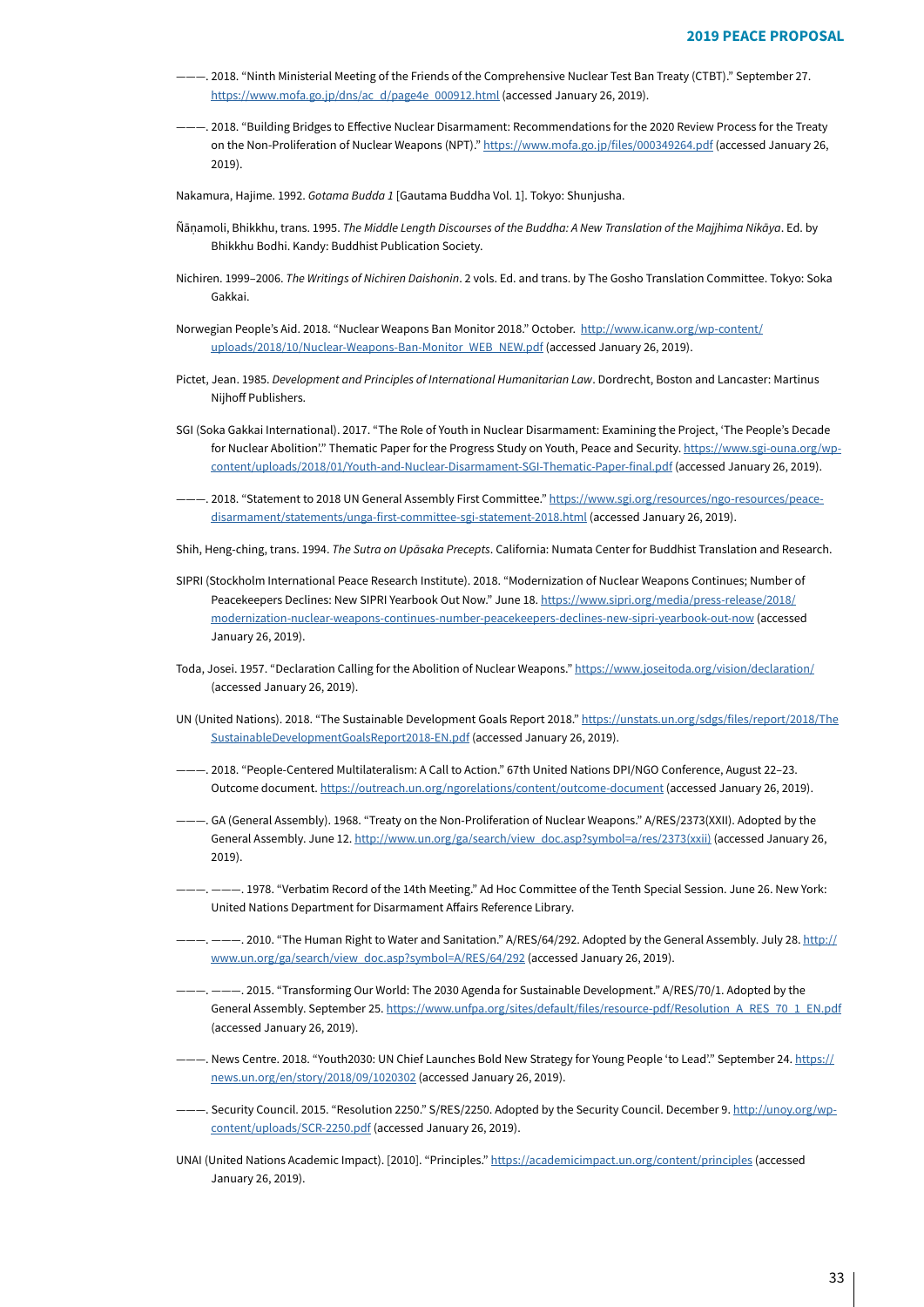- ----- 2018. "Connecting Universities and Colleges with the 2030 Agenda for Sustainable Development." October 24. https:// academicimpact.un.org/content/unai-announces-its-inaugural-class-sdg-hubs-connecting-universities-and-colleges-2030-agenda(accessed January 26, 2019).
- UNEP (United Nations Environment Programme). 2018. "World Overwhelmingly Commits to Protecting the Oceans and Clean Seas." June 8. <u>https://www.unenvironment.org/news-and-stories/press-release/world-overwhelmingly-commits-</u><br><u>protecting-oceans-and-clean-seas</u> (**accessed January 26, 2019)**.
- UNESCO (United Nations Educational, Scientific and Cultural Organization). 2018. "Nature-Based Solutions for Water." The United Nations World Water Development Report 2018. https://unesdoc.unesco.org/ark:/48223/pf0000261424 (accessed January 26, 2019).
- UNHCR (United Nations High Commissioner for Refugees). 2017. "Saplings Take Root and Transform Lives in Tanzania." December 7.https://www.unhcr.org/news/stories/2017/12/5a269d724/saplings-root-transform-lives-tanzania.html (accessed January 26, 2019).
- -2018. "Global Trends: Forced Displacement in 2017." June 25. https://www.unhcr.org/5b27be547 (accessed January 26, 2019)
- -. 2019. "Global Focus: Uganda." http://reporting.unhcr.org/node/5129 (accessed January 26, 2019).
- UNODA (United Nations Office for Disarmament Affairs). 1995. "1995 Review and Extension Conference of the Parties to the Treaty on the Non-Proliferation of Nuclear Weapons." http://undocs.org/NPT/CONF.1995/32(PartI[\)](http://undocs.org/NPT/CONF.1995/32(PartI)) (accessedJanuary 26, 2019).
- UN-Water.2018. "Transboundary Waters." http://www.unwater.org/app/uploads/2018/10/WaterFacts\_transboundary\_water\_ sep2018.pdf(accessed January 26, 2019).
- UNWomen. "SDG 6: Ensure Availability and Sustainable Management of Water and Sanitation for All." http://www.unwomen.org/ en/news/in-focus/women-and-the-sdgs/sdg-6-clean-water-sanitation (accessed January 26, 2019).
- ———. 2016. "From Where I Stand: Surayo Mirzoyeva." March 8. <u>http://eca.unwomen.org/ja/news/stories/2016/03/from-where-i-</u><br>s<u>tand-surayo-mirzoyeva</u> (accessed January 26, 2019).
- Universityof Göttingen. 1957. "The Manifesto." https://www.uni-goettingen.de/en/the+manifesto/54320.html (accessed January  $26, 2019$ .
- Van Ginkel, Hans. 1999. "Enhancement of Human Dignity: On Alienation, Human Dignity, and Responsibility." Presentation to JIIA 40th Anniversary Symposium. December 12. http://www.jija.or.jp/pdf/40th e.pdf (accessed January 26, 2019).
- --- 2006. "Knowing Risk: The Beginning of Any Solution, A Paradigm Shift." Lecture. June 30. http://www.iarmm.org/Globe/ opinion/UNURectorlecture.pdf (accessed January 26, 2019).

Weizsäcker, Carl Friedrich von. 1979. Der ungesicherte Friede [The Insecure Peace]. Göttingen: Vandenhoeck & Ruprecht.

- -. 1990. Bedingungen der Freiheit: Reden 1989-1990 [Conditions of Freedom: Speeches 1989-1990]. Munich: Carl Hanser .Verlag
- ...<br>Springer ... Springer. 2015. Major ... Springer 2015. And peace Research. Ed. by Ulrich Bartosch. Cham, Switzerland: Springer.
- -. 2015. Pioneer of Physics, Philosophy, Religion, Politics and Peace Research. Ed. by Ulrich Bartosch. Cham, Switzerland: Springer.
- Weizsäcker, Richard von. 1999. *From Weimar to the Wall: My Life in German Politics*. Trans. by Ruth Hein. New York: Broadway .Books
- WHO (World Health Organization). 2018. "Drinking-water." https://www.who.int/news-room/fact-sheets/detail/drinking-water (accessed January 26, 2019).
- -. 2018. "10 Facts on Climate Change and Health." https://www.who.int/features/factfiles/climate change/facts/en/index5. html(accessed January 26, 2019).
- and UNICEF (United Nations International Children's Emergency Fund). 2017. "Progress on Drinking Water, Sanitationand Hygiene." https://apps.who.int/iris/bitstream/handle/10665/258617/9789241512893-eng. pdf;jsessionid=C11CC99492698A3B76257D08A0BC7A3A?sequence=1(accessed January 26, 2019).
- WMO (World Meteorological Organization). 2018. "WMO Climate Statement: Past 4 Years Warmest on Record." November 29. https://public.wmo.int/en/media/press-release/wmo-climate-statement-past-4-years-warmest-record(accessed January 26, 2019).